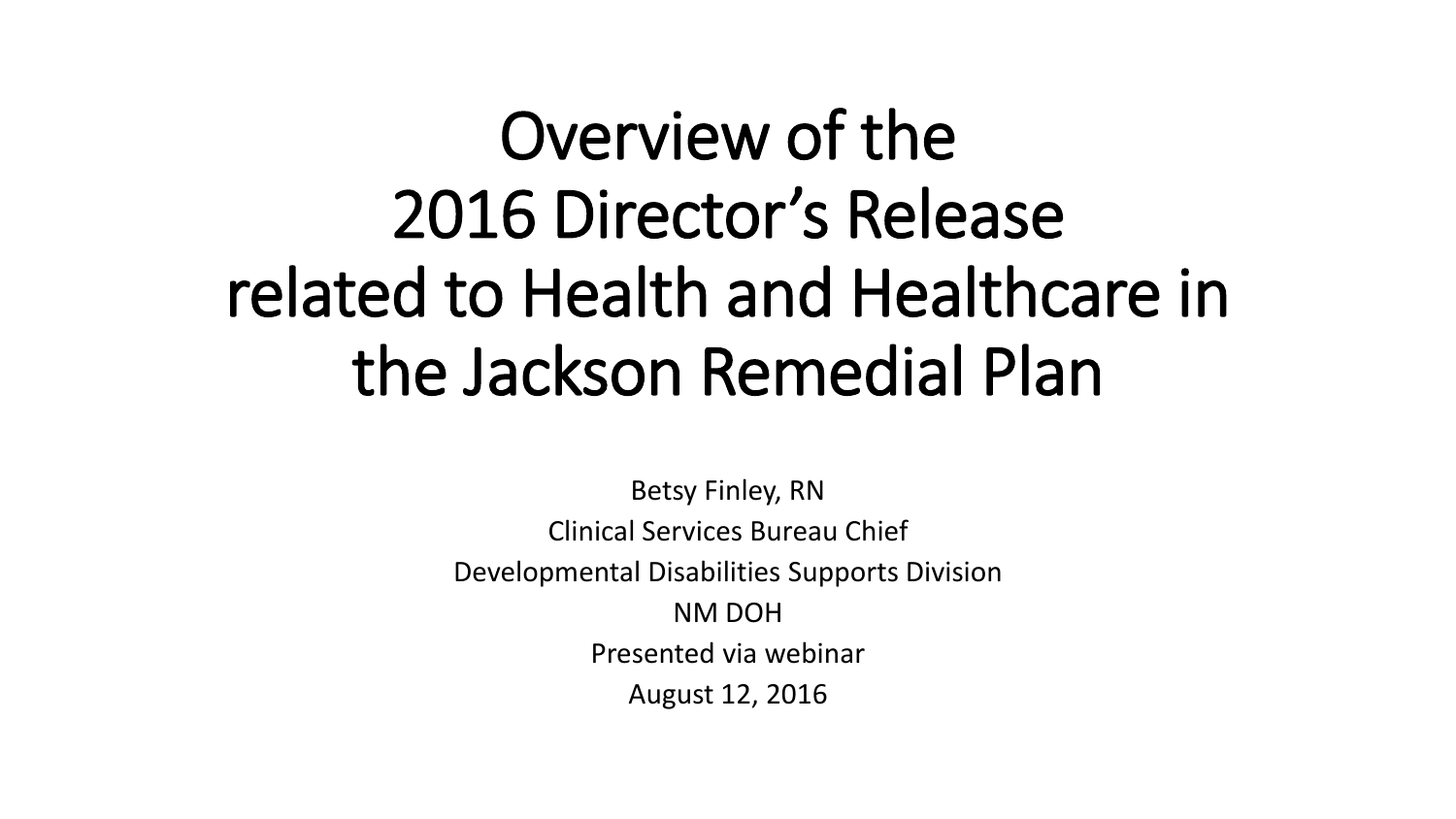# Housekeeping

- We appreciate your attendance at this session
- Contact UNM CDD for any technical assistance
- We encourage people to watch together when possible to save bandwidth
- Use of the Chatbox:
	- Please sign in with your agency and names of those watching at your location
	- Use the Chat box for questions.
		- If questions cannot be answered during the presentation, a Q and A list will be posted
- This webinar is scheduled for 2 hours.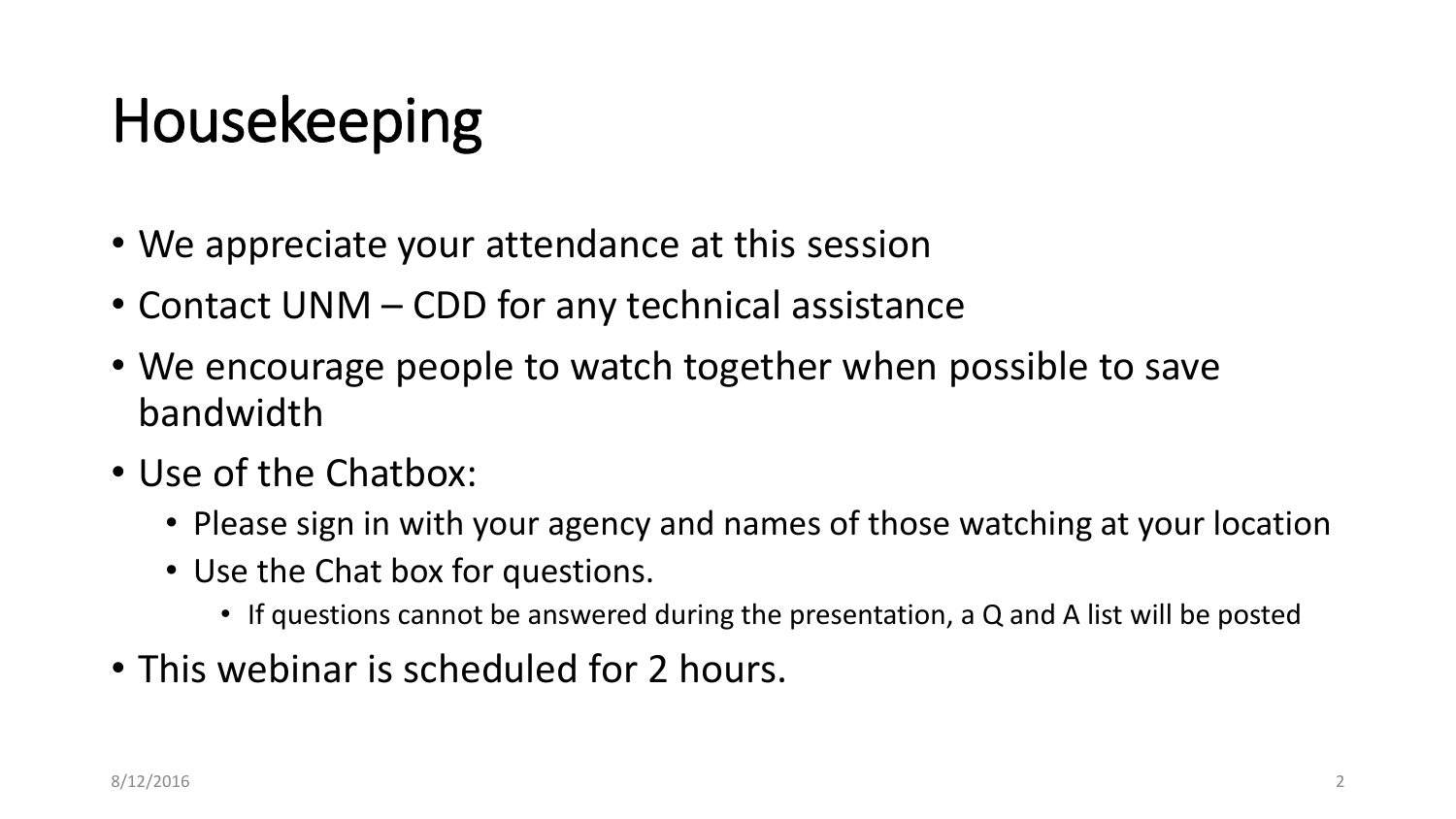## **Overview**

- This presentation is:
	- Based on the August 11 version of the Director's Release related to Health.
		- This version supersedes the June  $14<sup>th</sup>$  version and contains clarifications.
		- Additional guidance may be forthcoming.
	- Will be posted on ACT NM as soon as possible after the session.
	- Intended to help providers operationalize the health elements in the Final Order and Director's Release.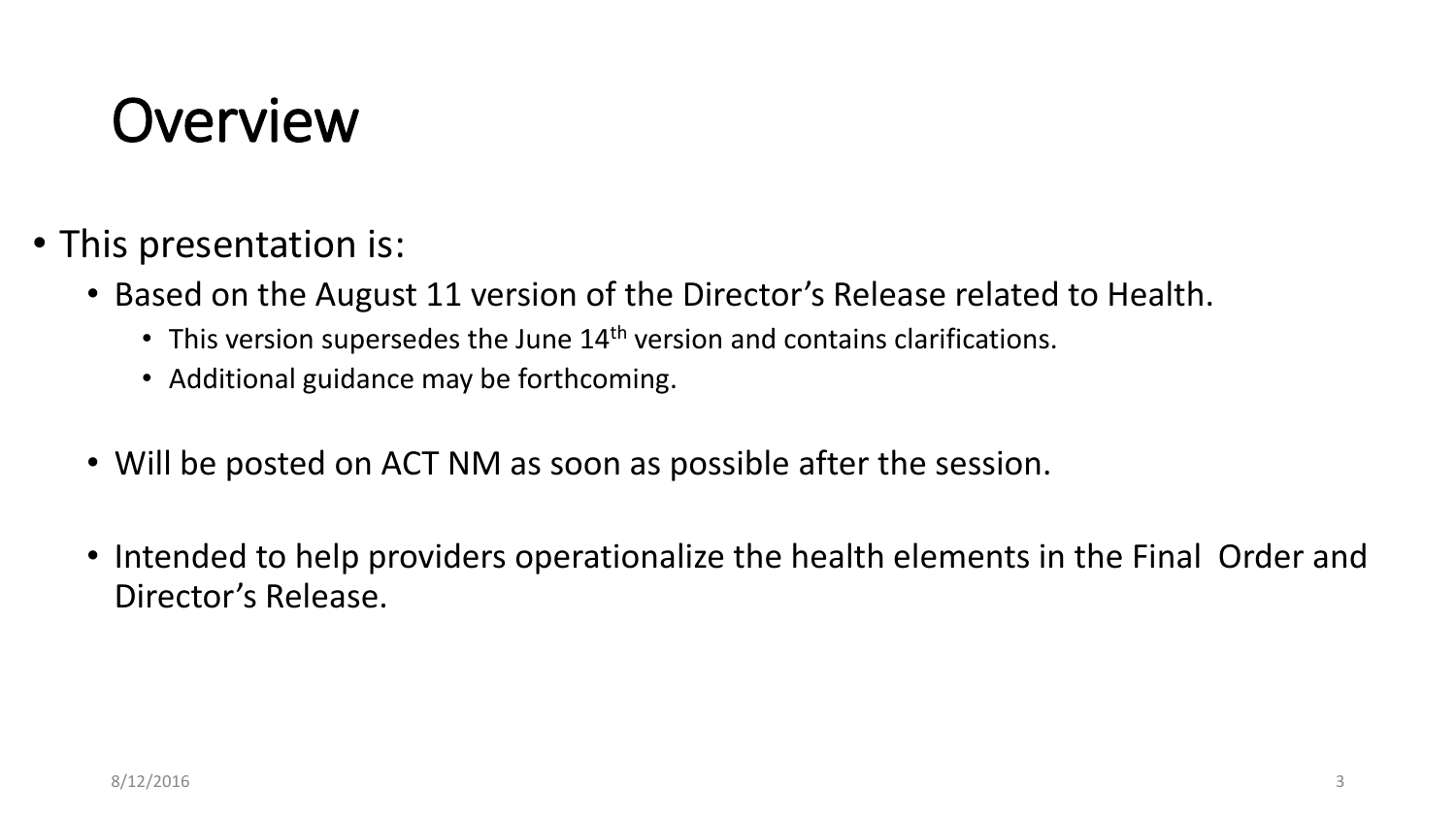#### Background

- On April 3, 2015, Honorable Judge Parker issued a final order on the Jackson Remedial Plan. New Mexico must demonstrate substantial compliance to ultimately end the court oversight in the Jackson litigation.
- The Plan consists of required activities in 3 focused areas for disengagement: Health, Safety and Supported Employment.
- These requirements are termed *Evaluative Components*, or "ECs."
	- Many ECs are already part of current services, but need to be documented and demonstrated to the Court in order to disengage from court oversight.
	- Some ECs are new or enhanced requirements for Providers.
	- Other ECs reflect work that will be done directly by NMDOH staff.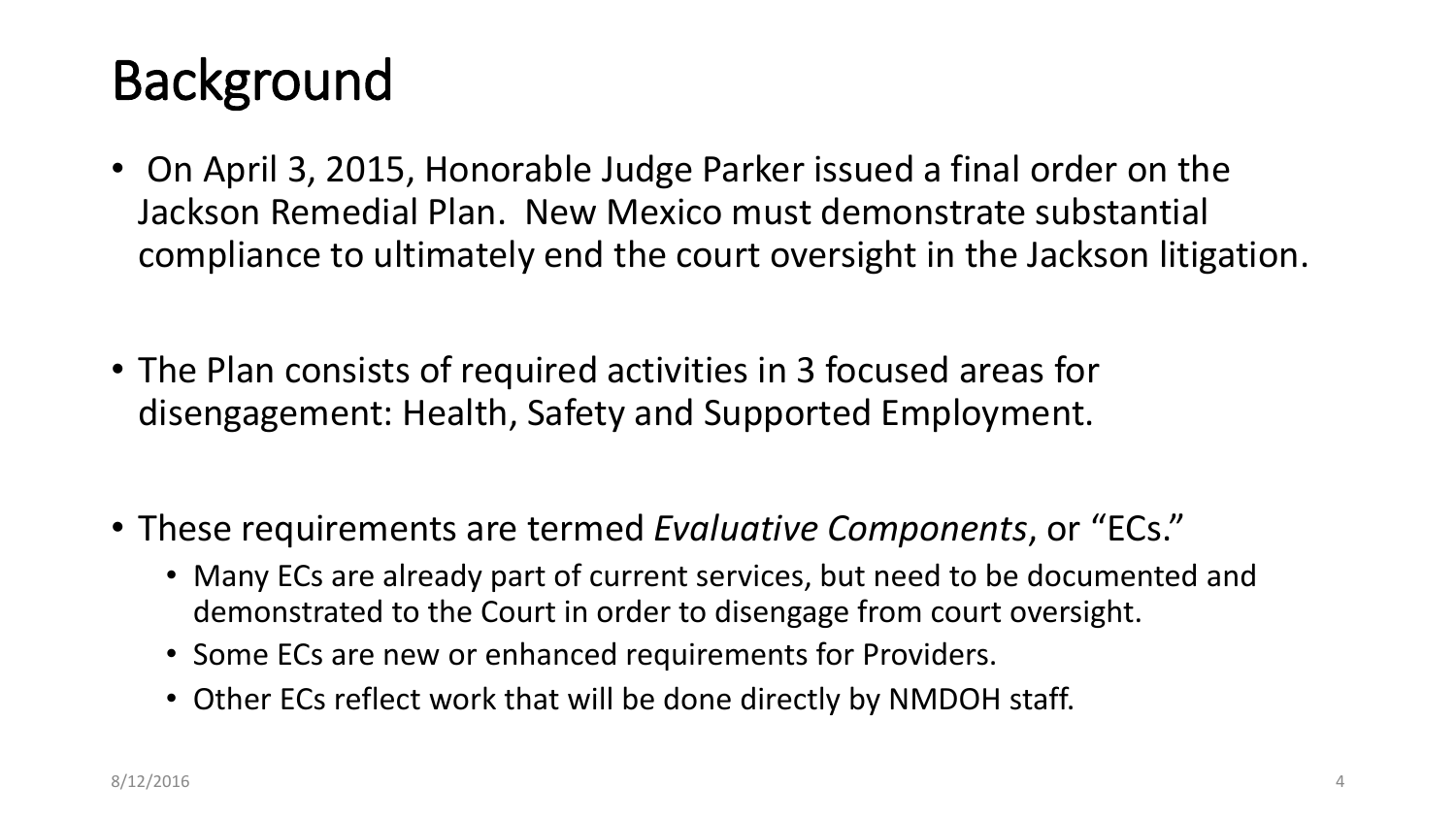# Background, continued

- There are new health related communication and reporting requirements for agencies who provide services to Jackson Class Members.
- DDSD needs the collaboration of service providers in implementing these requirements so that compliance with Judge Parker's order can be established.
- DDSD and DDW providers need to demonstrate compliance with the federal court order to achieve disengagement from *Jackson vs. Los Lunas et al.* lawsuit.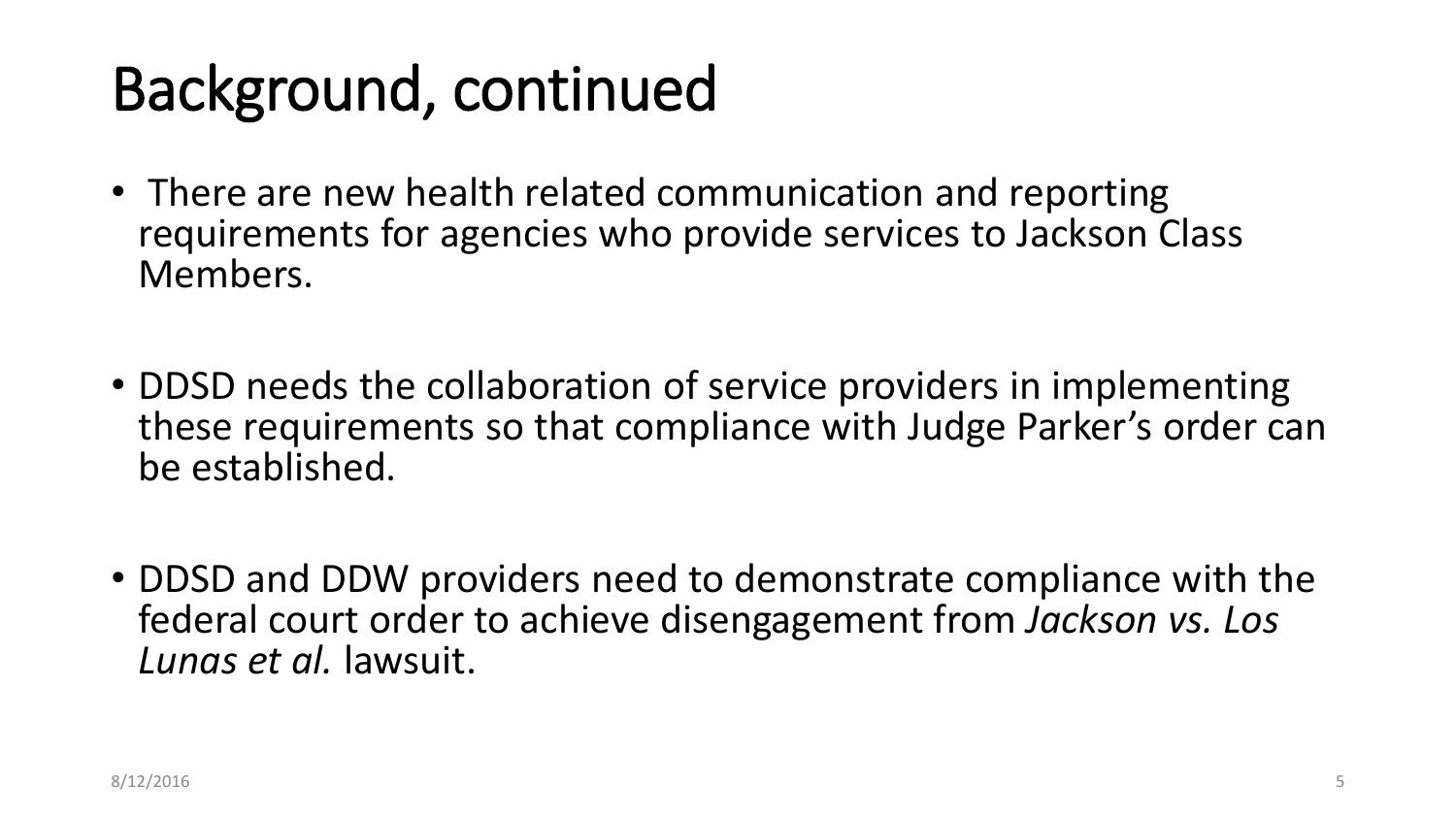# Background, continued

- The Director's Release:
	- establishes new health *Standards* for JCMs.
	- brings the Jackson Class Members (JCMs) into compliance with many Health sections in the 2015 standards
	- some elements may exceed 2015 Standards.
	- applies only to JCMs
- The JCMs are not fully transitioned into the 2015 Standards at this time
- All DDW Agencies are advised to review and update their internal policies and procedures in order to be in immediate compliance with these requirements as of *August 15, 2016*.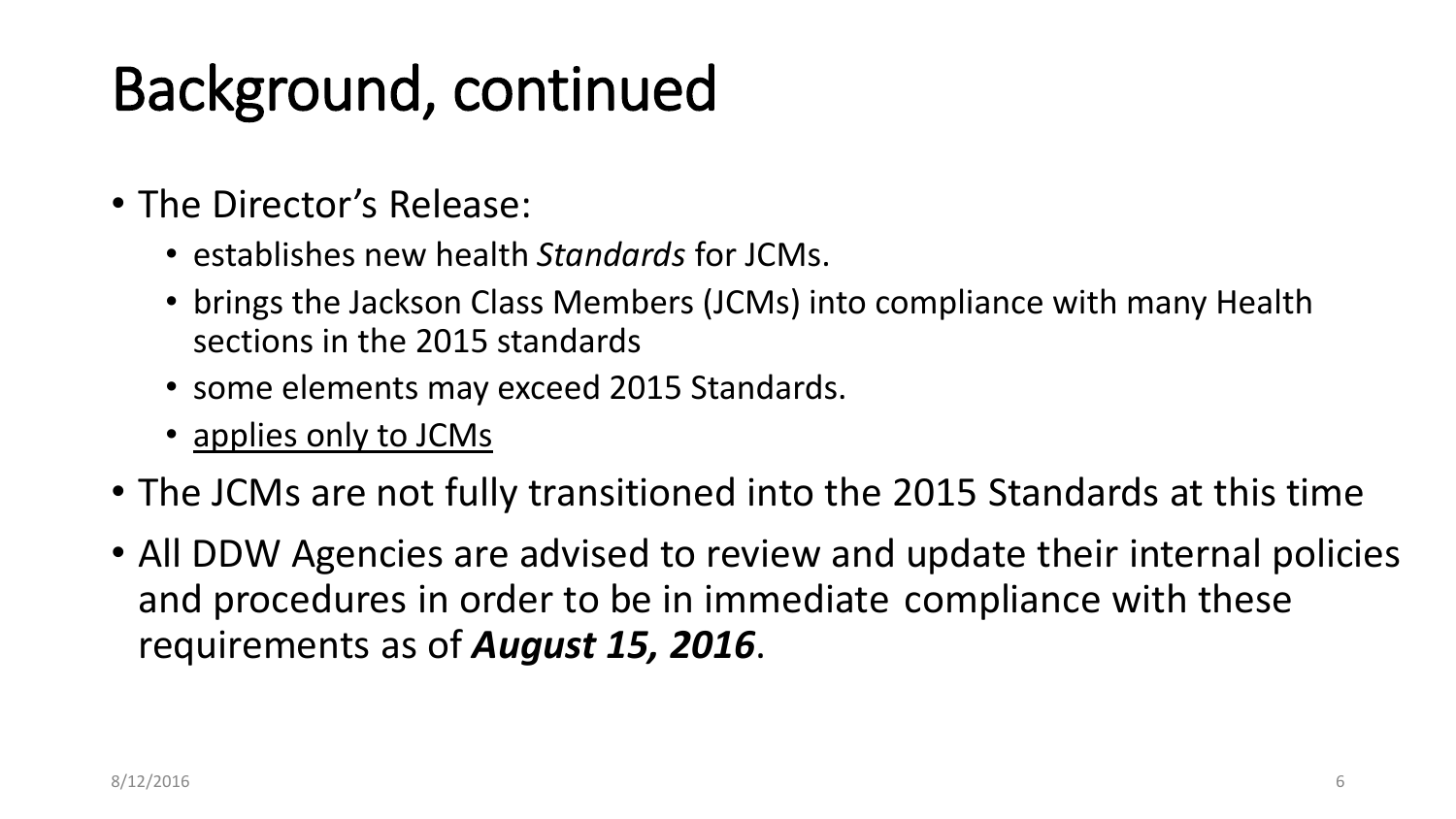# Slide formatting notes:

- Objectives are numbered and titled. Ex: "H.1.2"
- *Italics* indicate text from the court order; **Bold** font shows the new corrected and/or clarified text, and *italicized bold* font contains explanations for the changes.
- "Specific Required Actions" are new, required actions from the court order and are in normal font.
- Some slides have added notes, reminders and supporting information attached as resources or references.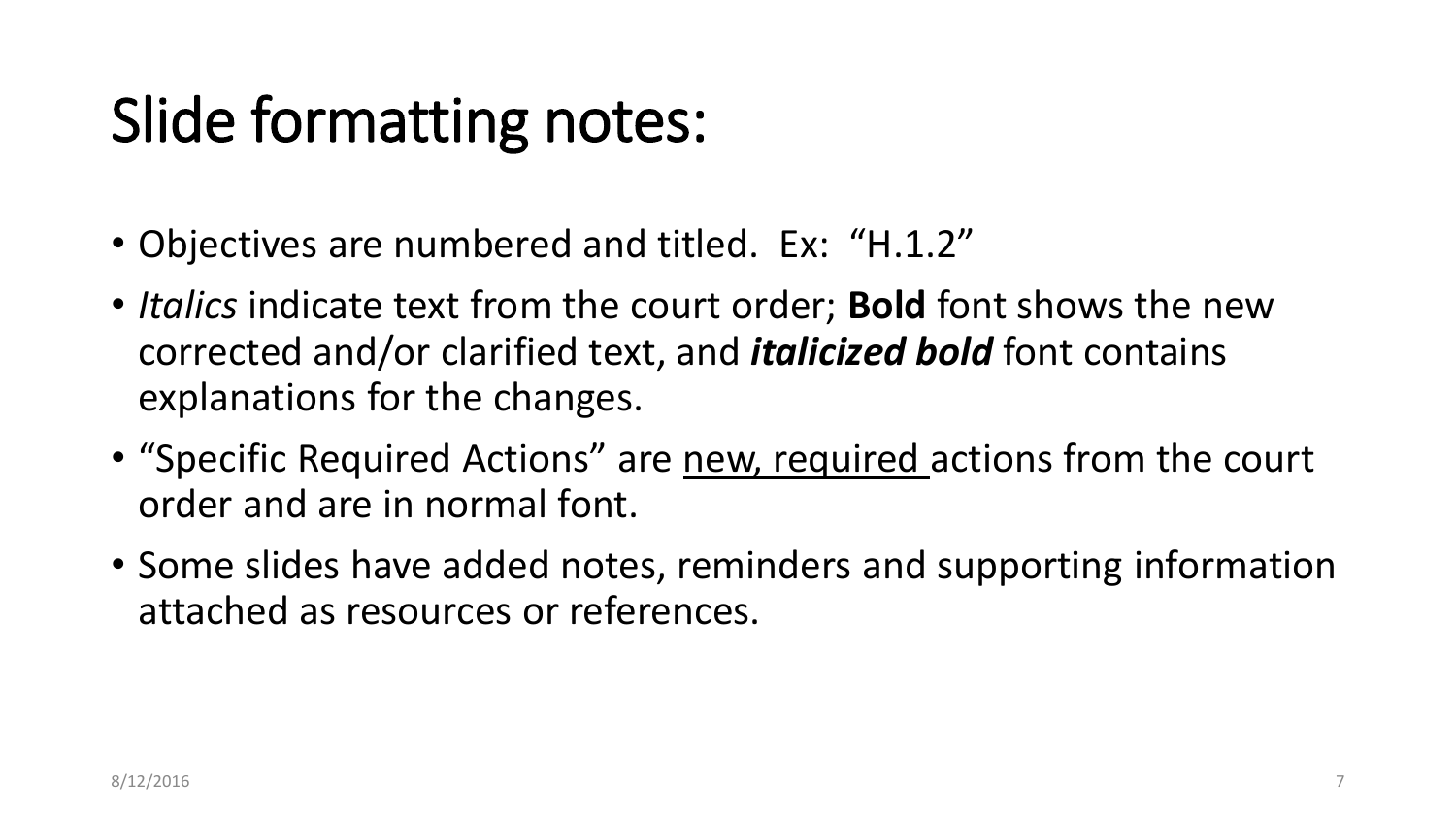#### New Requirements:

The following are new health-related communication and reporting requirements that will be monitored by the DDSD to ensure compliance with the court order.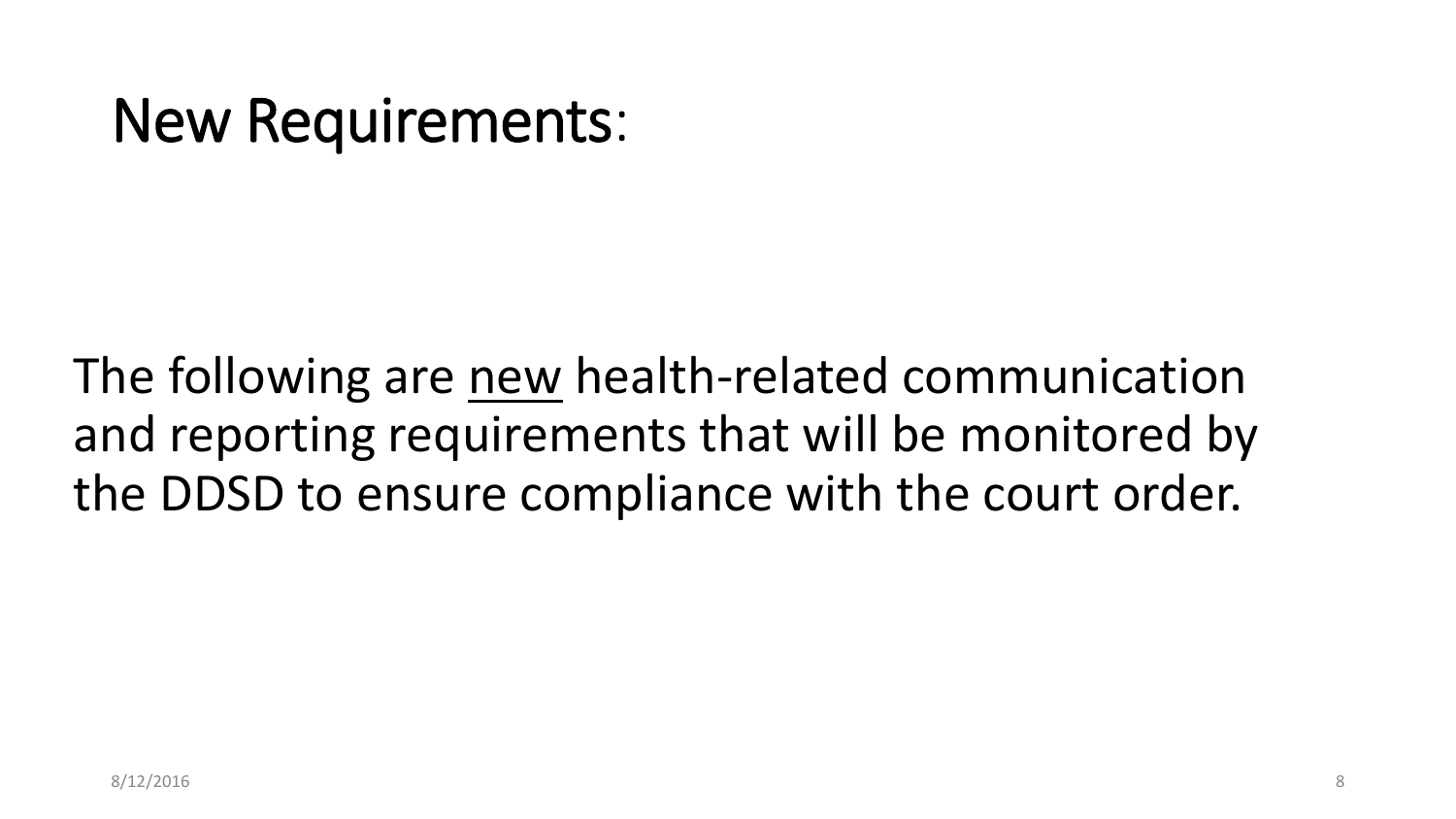#### Accurate Health Records. (H.1.3)

*Objective: Teams use accurate health records for Jackson Class Members.*

#### **Specific Required Actions**:

- Nurses must monitor the accuracy of each JCM's health record, including the JCM's current healthcare plans, CARMPs and MERPs. Healthcare plans, DSP notes and other health records (e.g., weights, blood pressures) should be dated and reviewed at each required nursing visit and appropriate actions taken accordingly.
- To assure that all individuals' ISPs reflect their current health needs, the eCHAT must be completed no more than 45 days before the IDT meeting is held to develop the ISP.
- Individual-specific information on pain management may be included in the individual's HCP or MERP unless a specific plan is required by the eCHAT.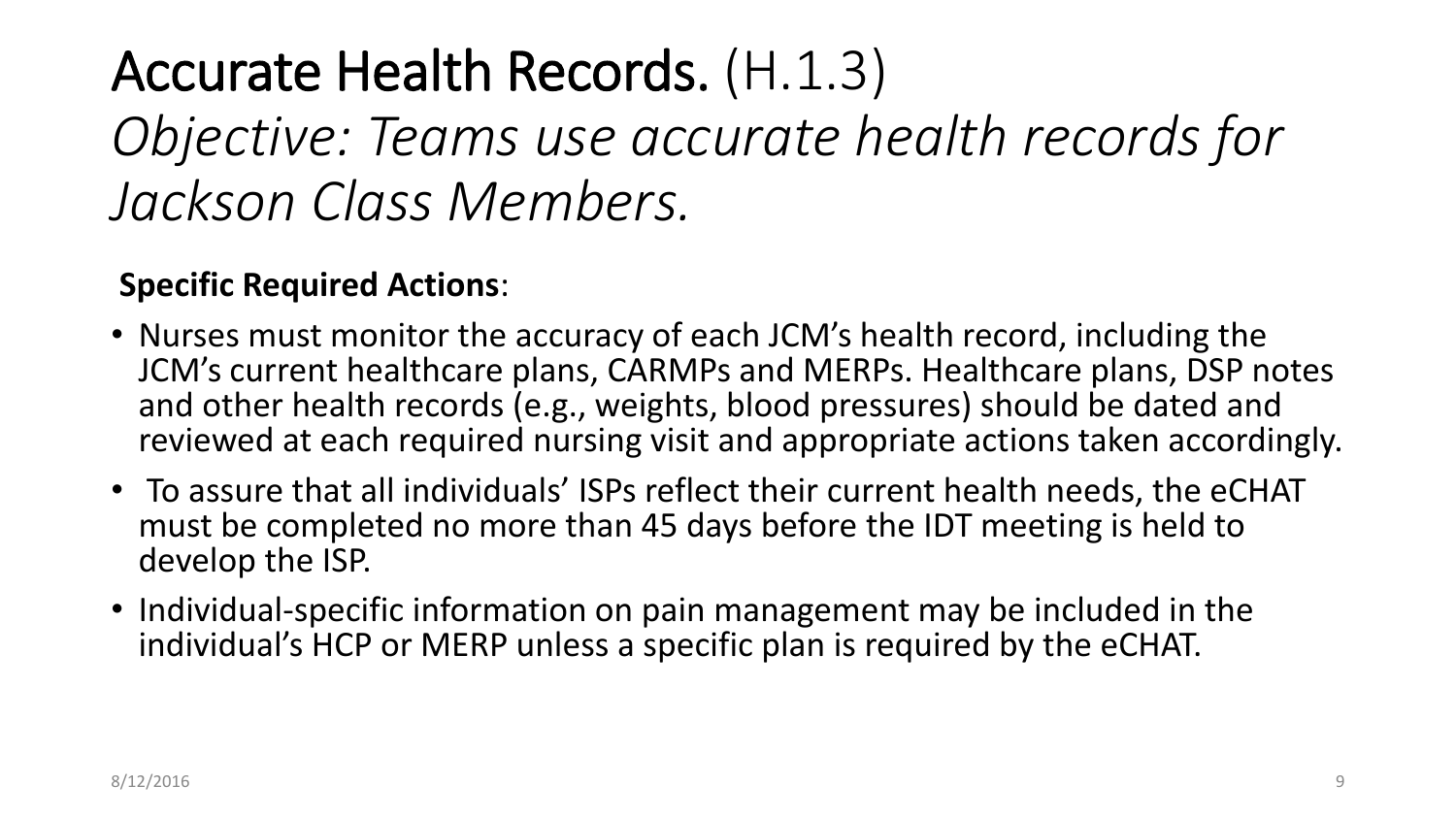## Health Record Reminders - 1

HCP/CARMP and MERP

- updated annually
	- Recommend creating new dates at the time of the annual assessment
- Be sure that plans are revised as needed to accurately reflect the needs of the individual, especially with change of condition.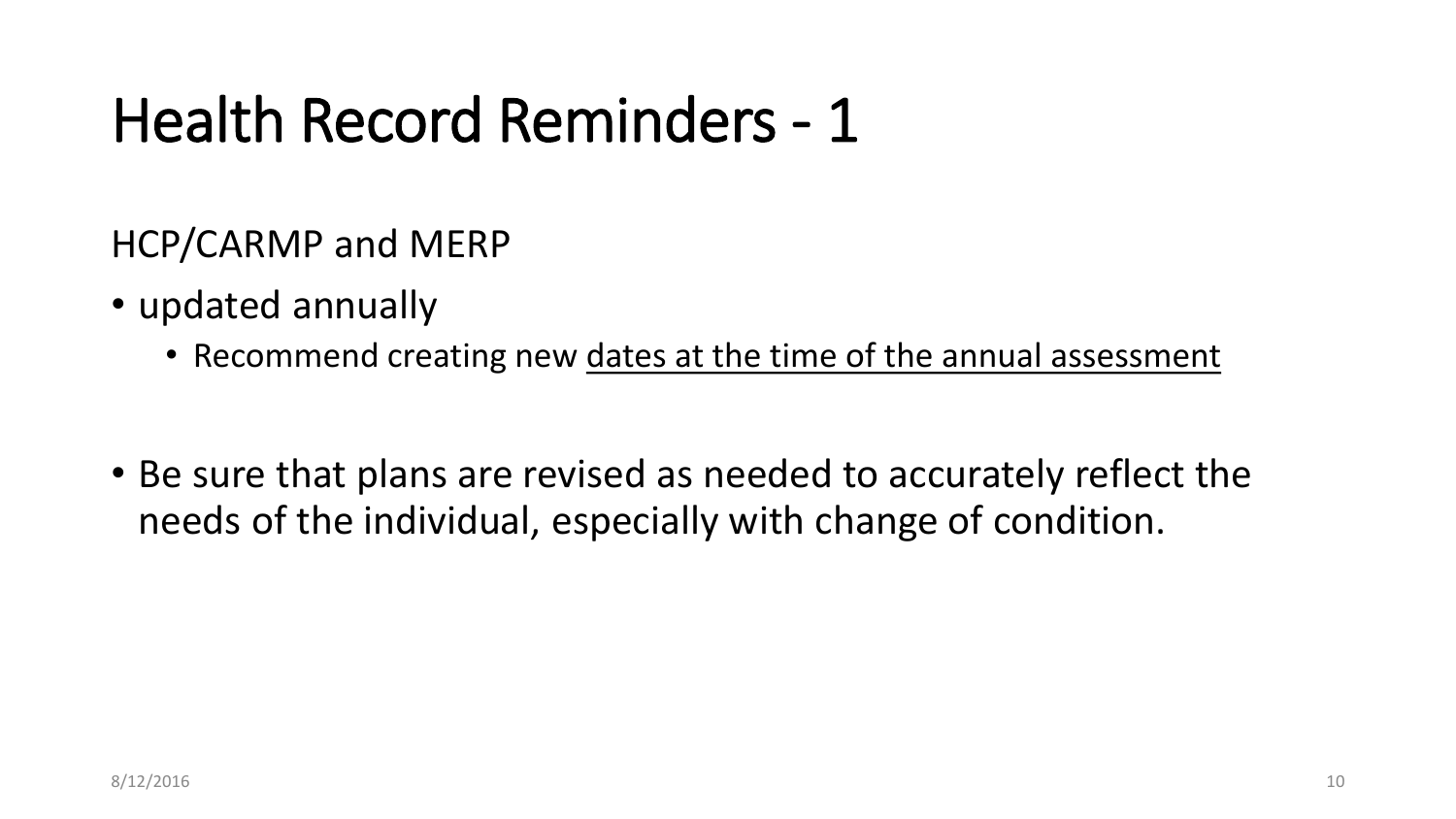#### Health Record Reminders- 2

- Complete the new initial sections at beginning of eCHAT
	- Note the IDT meeting date, annual ISP dates and the reason for the assessment
- Review the diagnoses and medication lists. Make updates as needed. Be accurate.
- Consider the diagnoses and medications when completing the sections of the eCHAT.
- *Don't*: skip any questions or sections.
- *Don't:* Add narrative notes to the comment sections
- Goal > Accurate and timely assessment -> accurate planning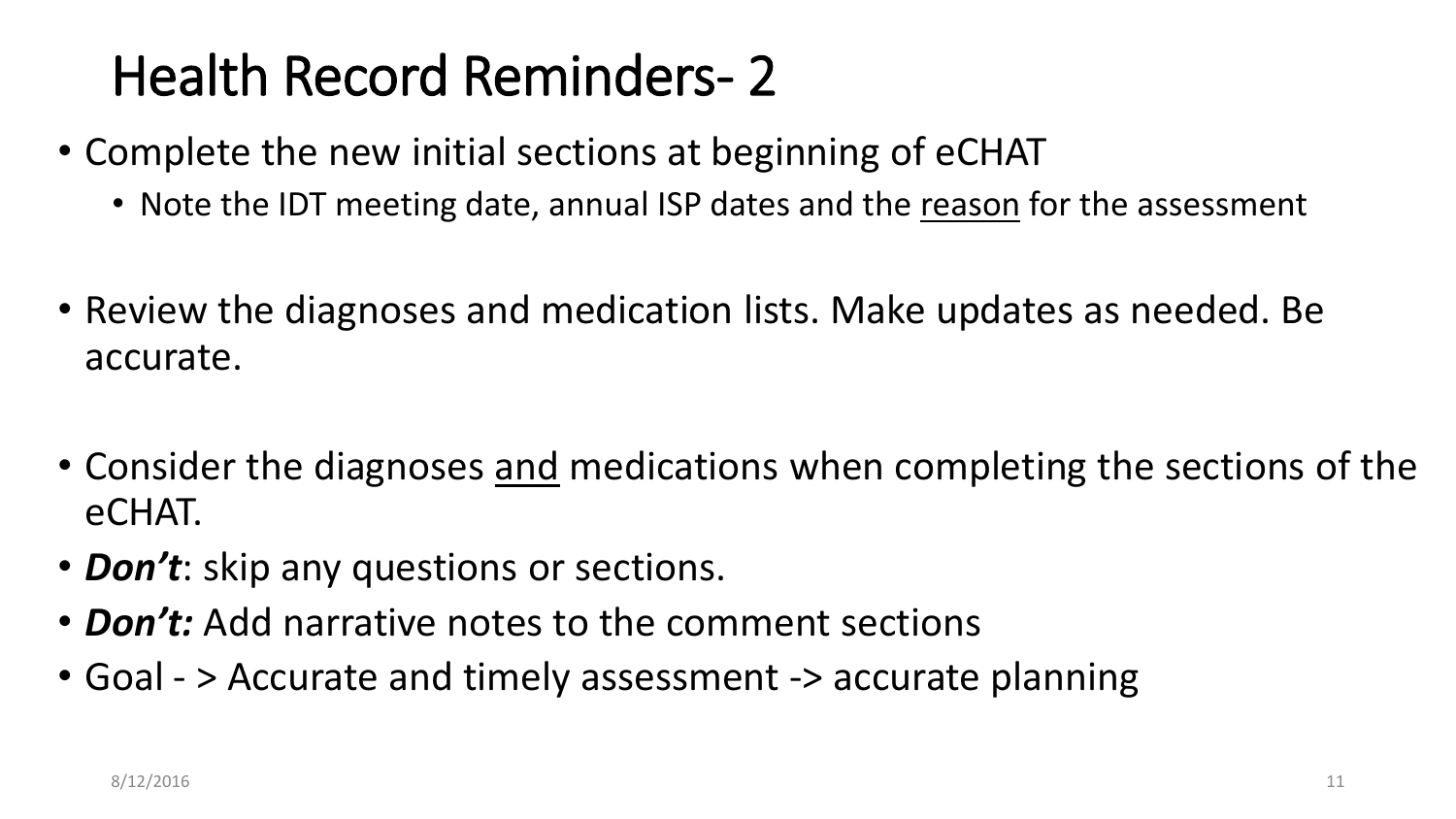# Health Record Reminders- 3

- eCHAT must be completed within 3 business days
	- Upon admission to your agency
	- After discharge from the hospital
	- When significant change of condition occurs
		- Significant Change definition in Standards and the Directors Release
	- Annually, no more than 45 days before the IDT meeting is held to develop the ISP.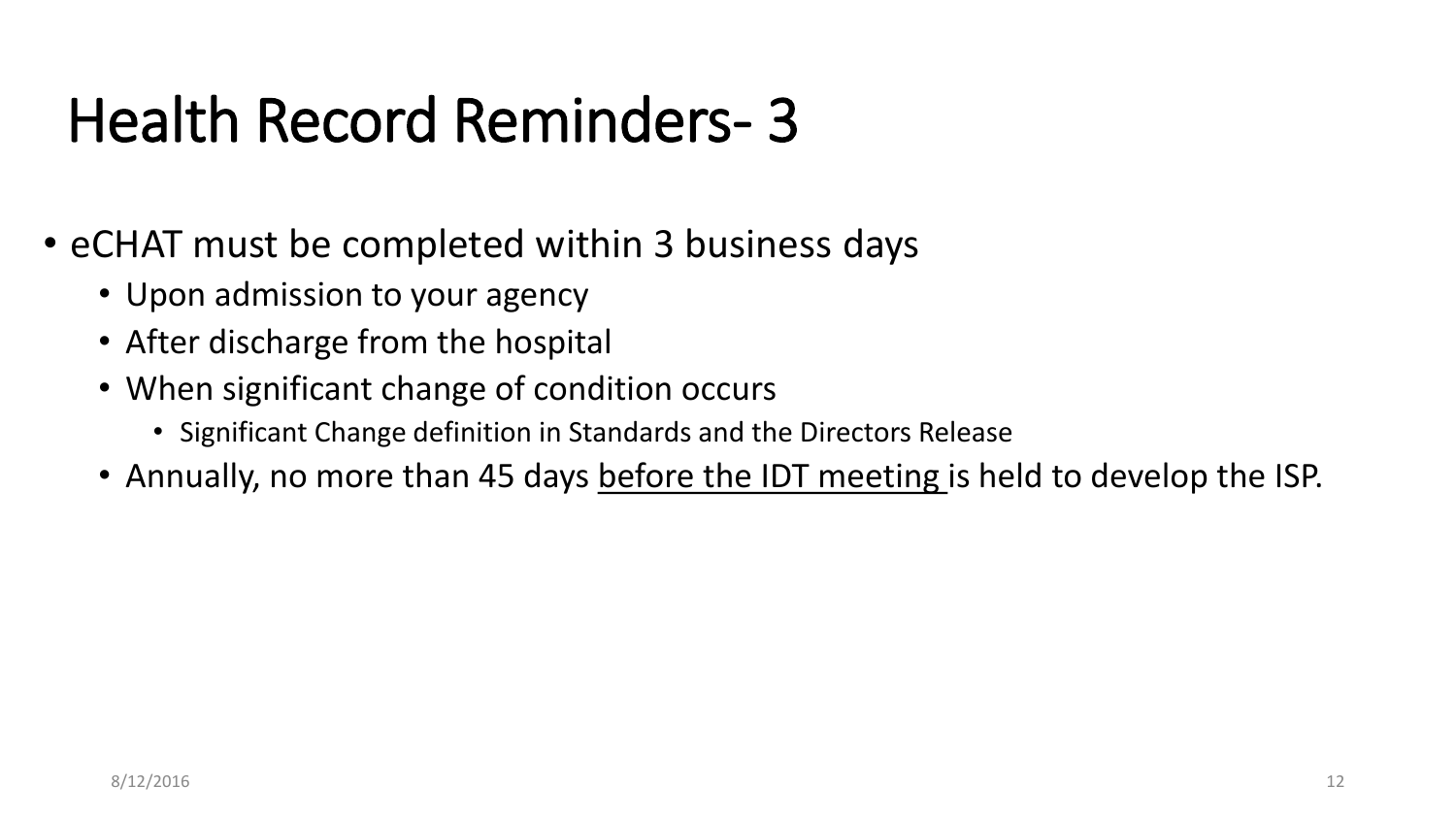| <b>Comprehensive Health Assessment</b><br><b>Individual Name: Lizard, Reptar</b><br>Form ID: CHAT-DEMONM-EAB4PDXZBWD5K<br><b>Status: In Prep</b><br><b>Entered By:</b> Iris Clevenger, Administrator on 08/09/2016 03:48 PM |                                                               |                                                                                                                                                                                                                                                                                                                                                                                                                                                                                                                                                                                   |  |  |  |
|-----------------------------------------------------------------------------------------------------------------------------------------------------------------------------------------------------------------------------|---------------------------------------------------------------|-----------------------------------------------------------------------------------------------------------------------------------------------------------------------------------------------------------------------------------------------------------------------------------------------------------------------------------------------------------------------------------------------------------------------------------------------------------------------------------------------------------------------------------------------------------------------------------|--|--|--|
| <b>Reason for Assessment</b><br>Click arrow to see other<br>dropdowns                                                                                                                                                       | <b>Annual Assessment/ISP</b><br><b>ISP Meeting Date:</b><br>Ħ | Guidance: Always complete the<br>MAAT and ARST before the eCHAT.<br>The MAAT is completed annually,<br>upon transfer to a new agency and<br>with significant condition change or<br>medication change or that may<br>impact the delivery of the<br>medication. The ARST should be<br>completed for all levels of risk<br>annually, for change of condition or<br>hospital discharge if this event has<br>prompted a change in aspiration<br>status (low to moderate or high).<br>When select "Hospital Discharge" or<br>"Pneumonia" Complete MAAT first if<br>medication changes. |  |  |  |
| <b>ISP Effective date</b>                                                                                                                                                                                                   | From:<br><b>Fa</b><br>To:<br>Hн                               |                                                                                                                                                                                                                                                                                                                                                                                                                                                                                                                                                                                   |  |  |  |
| <b>Date of Assessment</b>                                                                                                                                                                                                   | <b>F</b>                                                      |                                                                                                                                                                                                                                                                                                                                                                                                                                                                                                                                                                                   |  |  |  |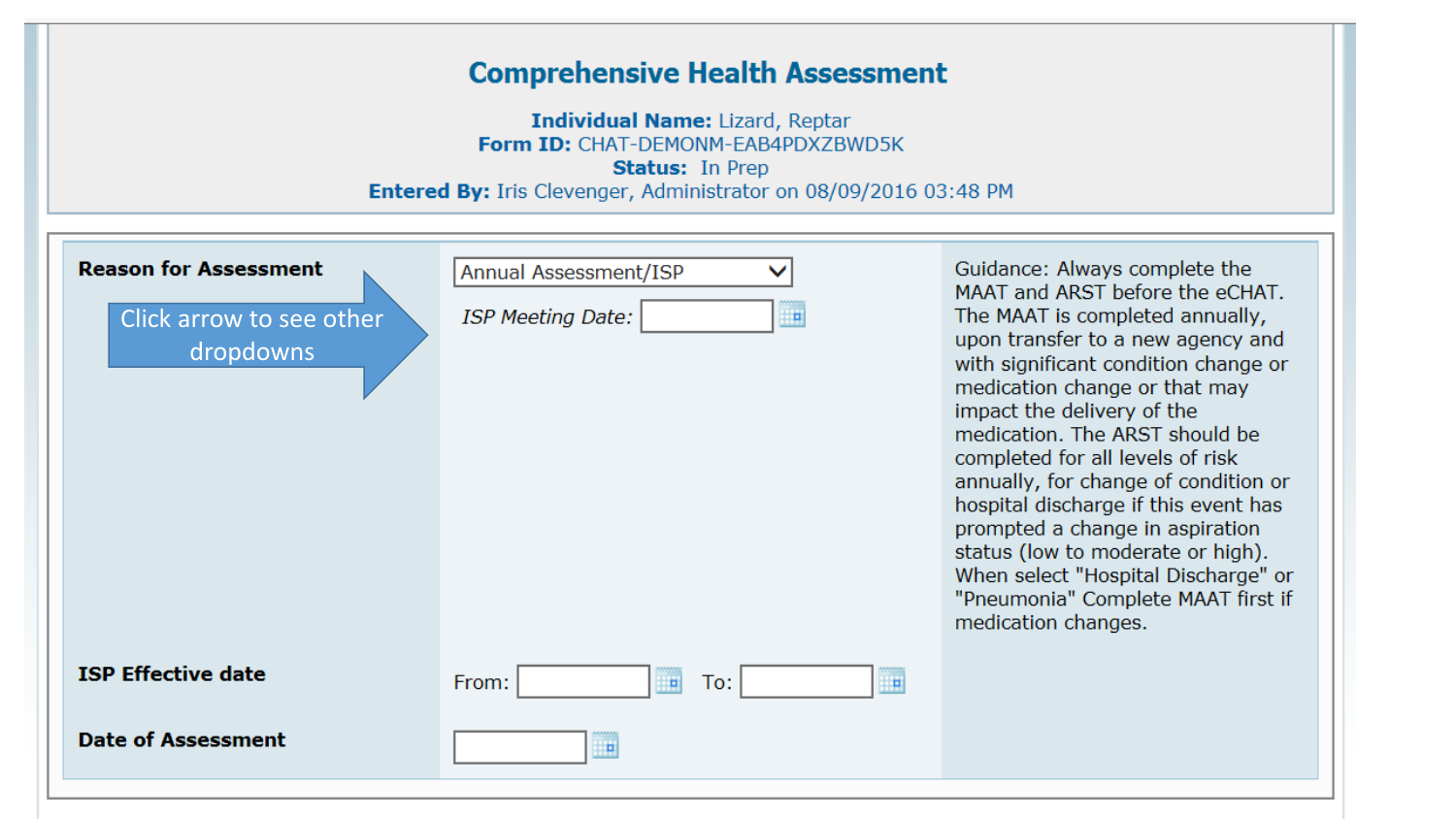#### Timing completion of the eCHAT



**Complete the annual eCHAT at least 14 days and no more than 45 days before the IDT meeting is held to develop the ISP**.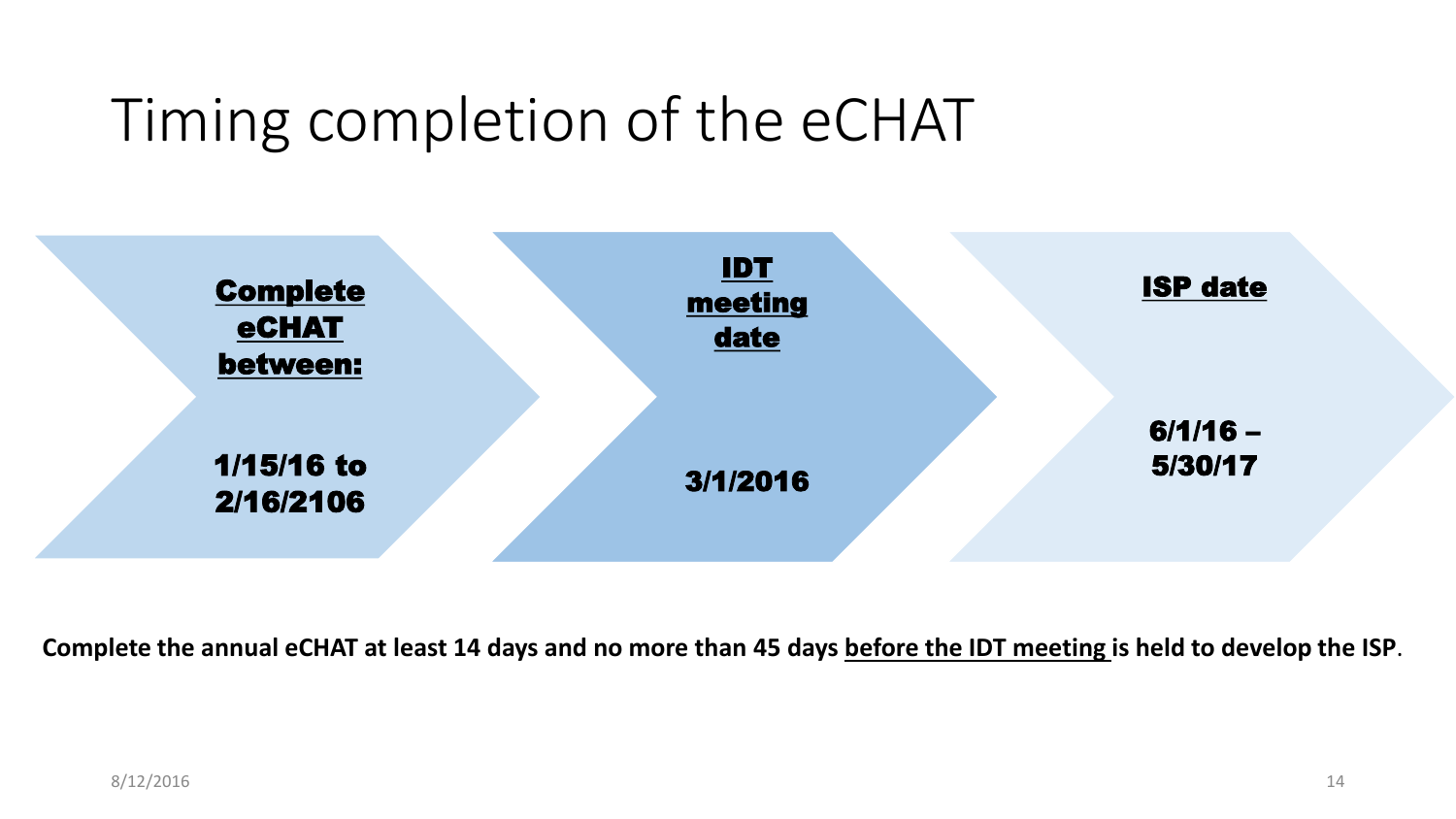## eCHAT Calculator

- CSB created an excel eCHAT calculator that will be posted on ACT NM
- Enter ISP meeting date and it will show the date range per the standards.
- You may use this for your caseload
- Alternate method:
	- Note date of the IDT meeting to develop ISP on calendar,
	- count back 6 weeks plus 3 days to get the earliest date to revise the eCHAT
	- Count back 2 weeks to get the latest date to update the eCHAT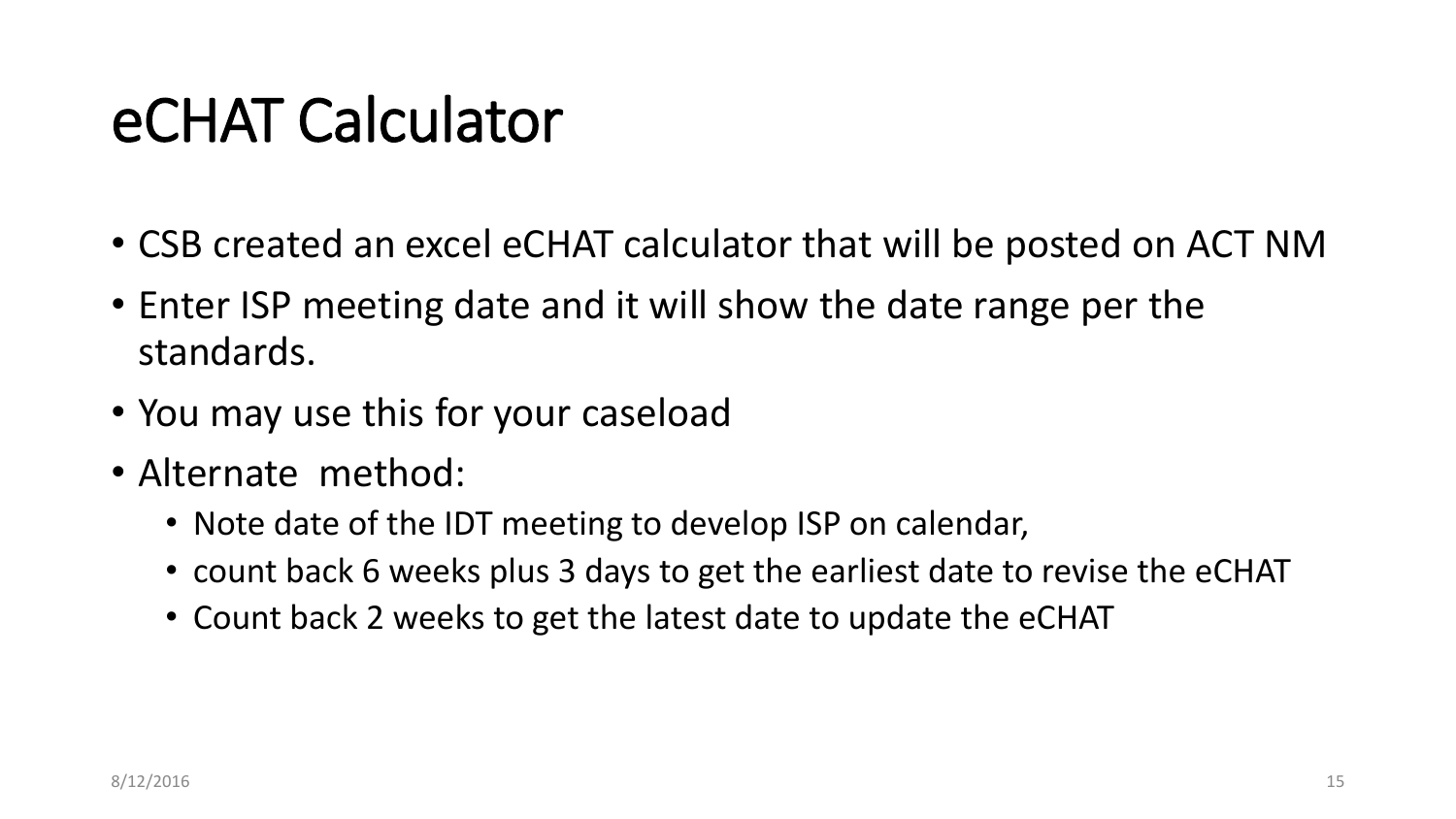## Assuring a trained and competent workforce. H.4.1

- *Evaluative Component: Nurses, DSP, front-line supervisors, ancillary providers, and case managers must satisfactorily complete the mandatory competency based training program.*
- **Specific Required Actions:**
	- All persons who are required to receive training must:
		- Satisfactorily complete all required trainings in a manner that meets criteria established by DDSD
		- Complete all new and additional required trainings within the timeframes defined by DDSD.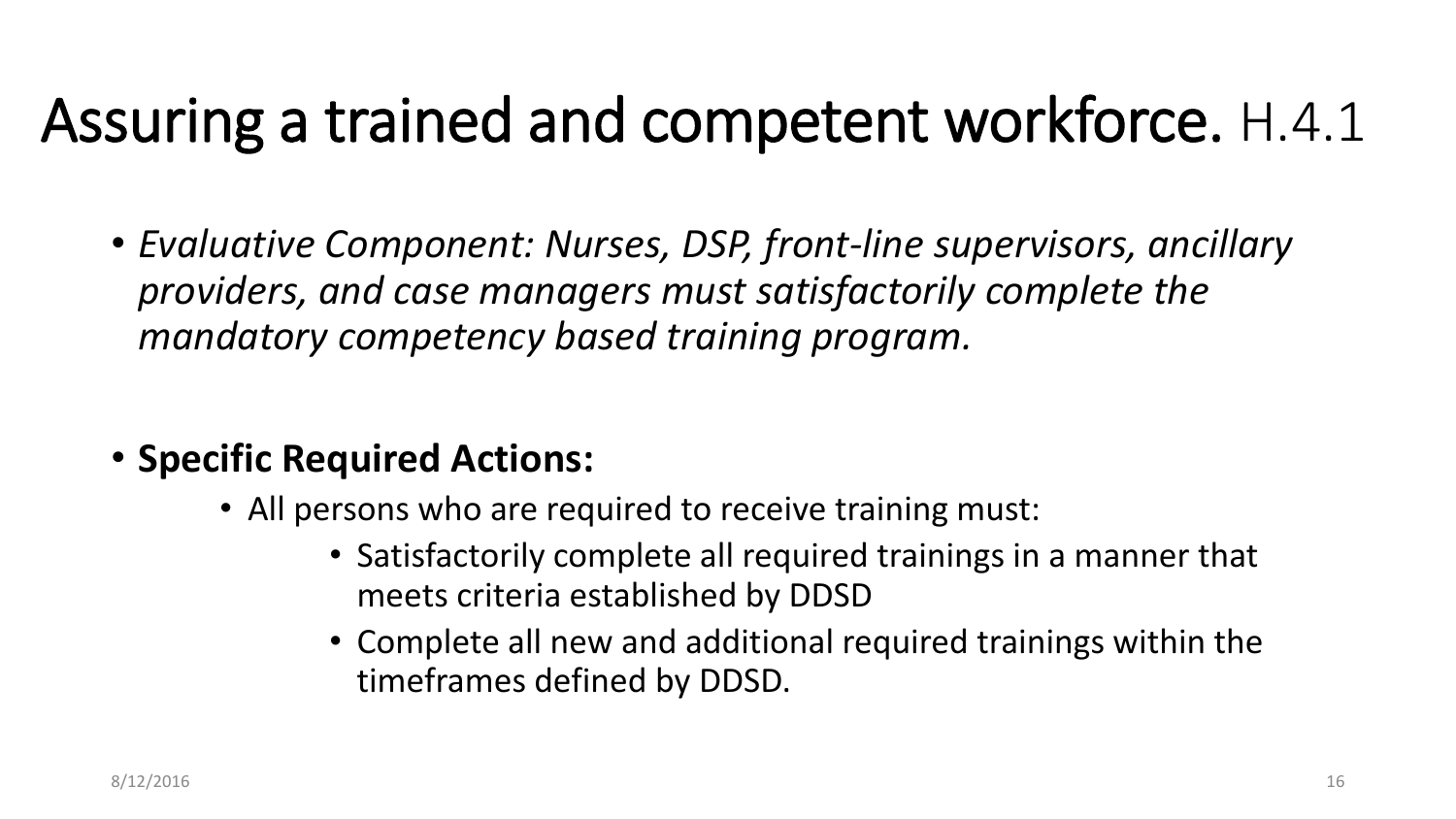# Training Reminders - 1

- All Staff must complete their discipline or role specific trainings as required in the DDW Standards
- All agencies need to review staff training reports from CDD and assure that staff have completed trainings in a timely manner.
- Added oversight of compliance for nursing; OT, PT, SLP and BSC
- Additional elements may be added to some trainings to enhance knowledge
	- ex: recognizing signs of illness and taking prompt action to seek medical care.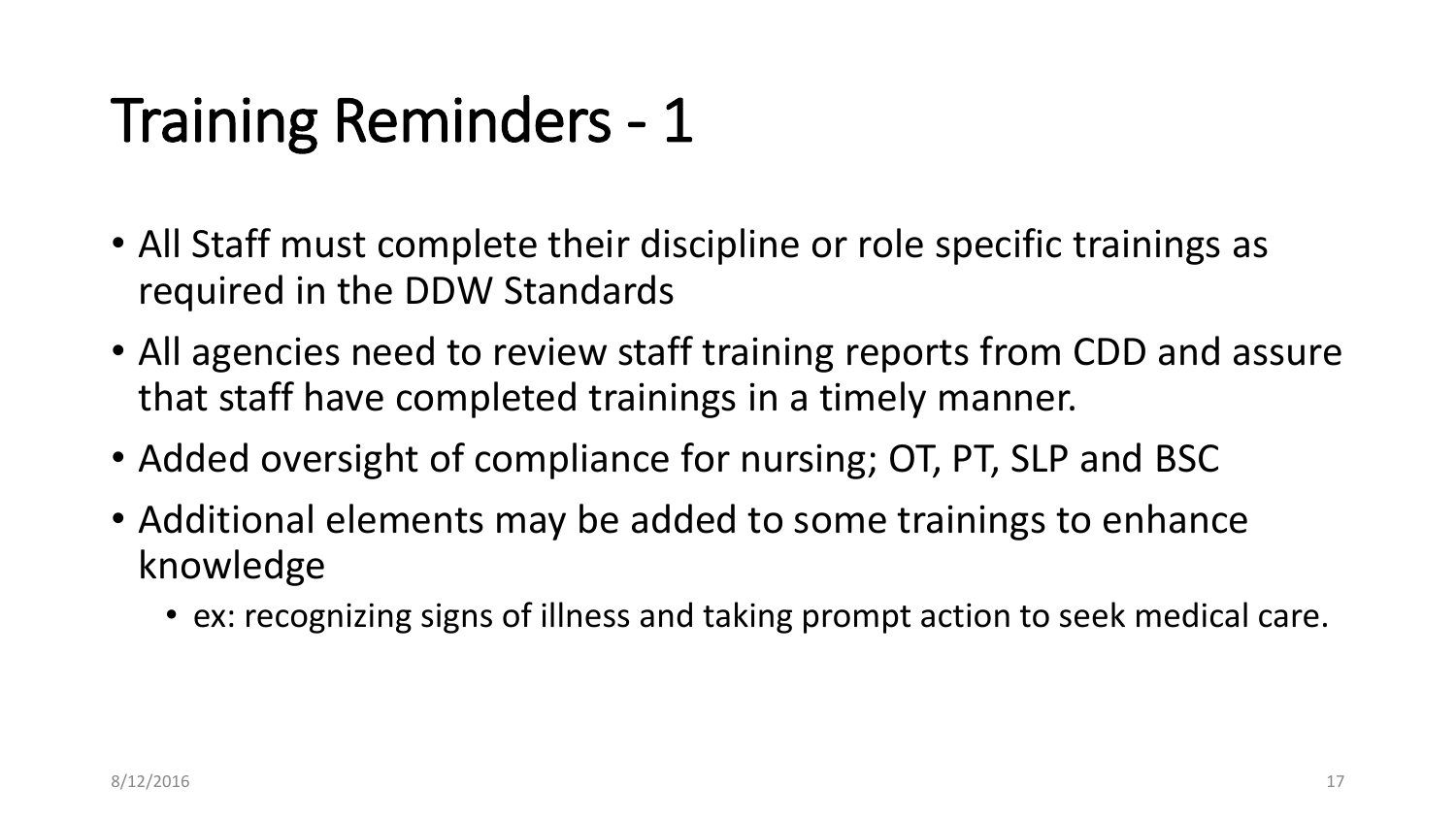# Training Reminders- 2

- An Alert regarding Subtle/Atypical Signs was issued in January 2016 and was reissued in August of 2016.
- These Alerts may be used as a reference during discussions; when developing plans or providing Individuals Specific Training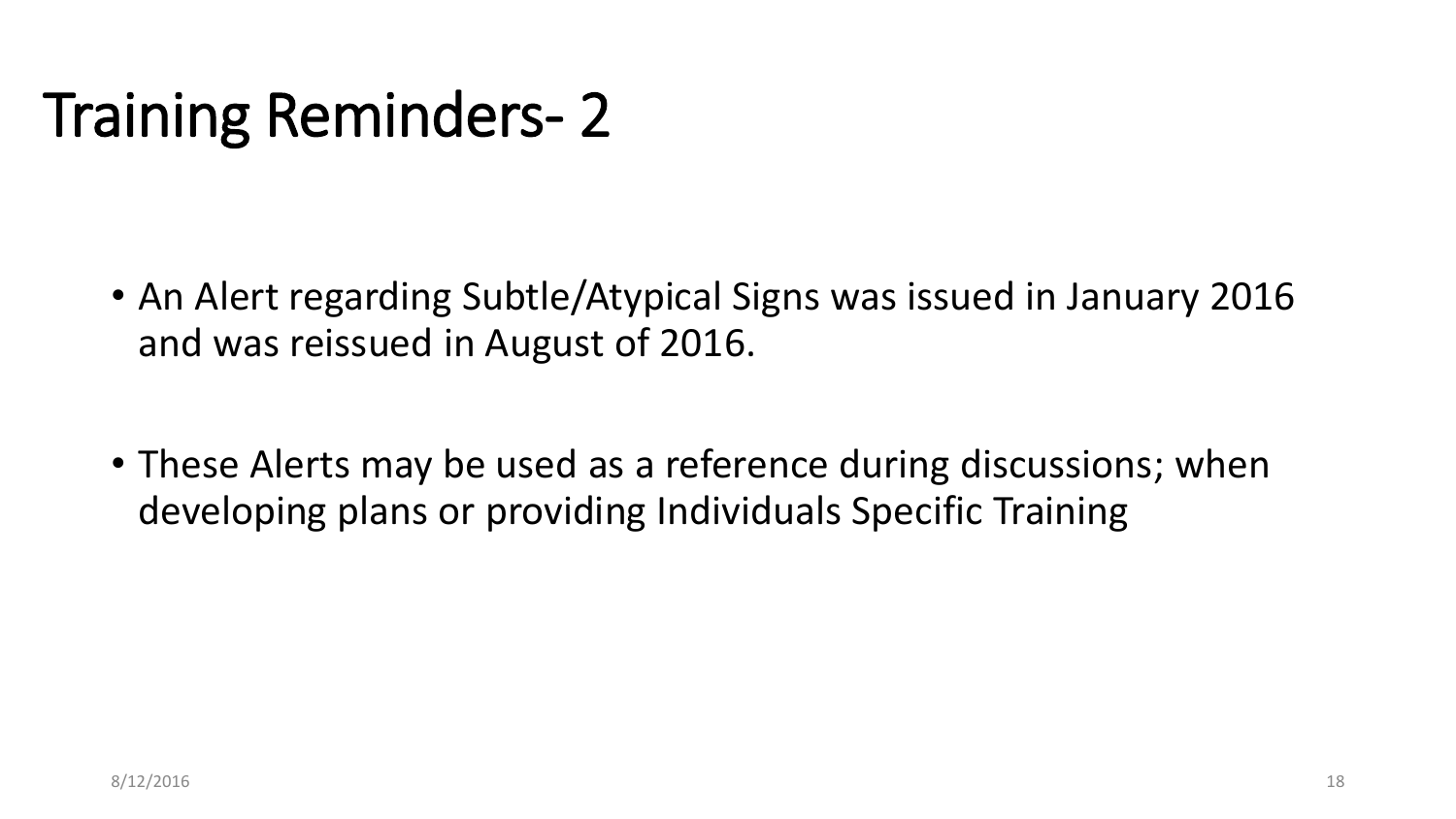#### Monitoring and assuring that JCM's health needs are met: H.1.2

- *Objective*: *Nurses routinely monitor Jackson Class Members' individual health needs through:* 
	- *(1) oversight,*
	- *(2) communication with DSP (Direct Support Professionals), and*
	- *(3) corrective actions in order to implement the Jackson Class Members' health plans,*

*to ensure that the Jackson Class Members' health needs are being met, and to timely respond to changes in Jackson Class Members' health status.*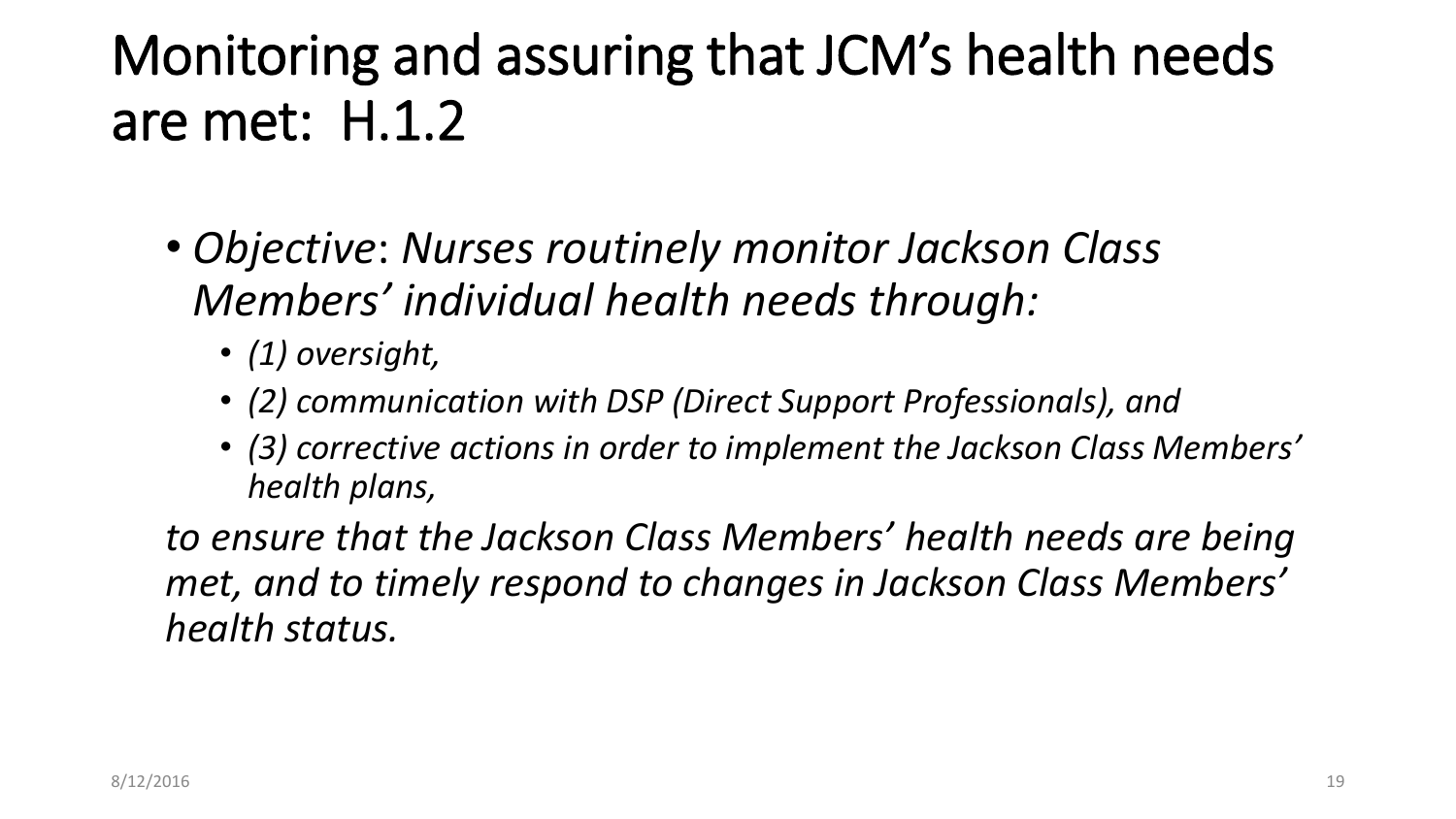- **Direct Support Professionals (DSPs) and their supervisors must receive training by nurses in order to competently and correctly implement each JCM's healthcare plan.** (EC H1.2B)
- *Note: This action has been rewritten to restate Evaluative Component H1.2b, and reflects that the nurse is responsible for the training of DSP staff to assure that the direct care staff competently and correctly implement each JCM's healthcare plan. (This specifically refers to HCPs and MERPs, but also includes nursing aspects of CARMPs, etc.)*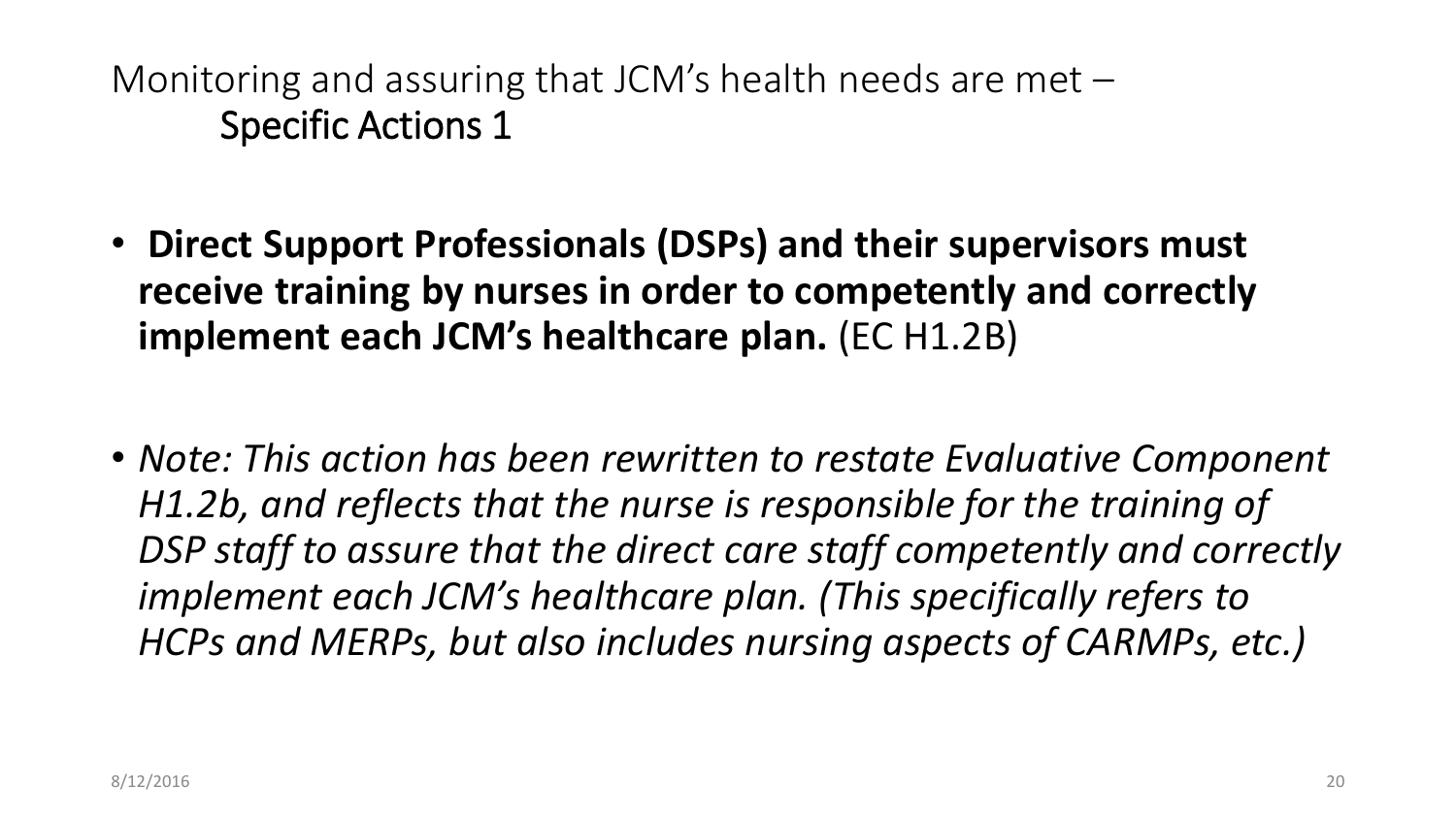- **At minimum**, nurses must visit each JCM in accordance with JCM acuity requirements. These are based on assessment of the eCHAT Acuity level and the Aspiration Risk level. The required frequencies are:
	- *Semi Annual*: Low eCHAT Acuity AND Low Aspiration risk
	- *Quarterly*: Moderate eCHAT Acuity OR Moderate Aspiration risk
	- *Monthly*: High eCHAT Acuity OR High Aspiration risk
	- *Note: this wording change is to clarify that the number of nursing visits based on the JCM's acuity requirements represents the minimum number of visits. Additional visits may be needed based on prudent nursing practice, changes in the individual's condition and other factors.*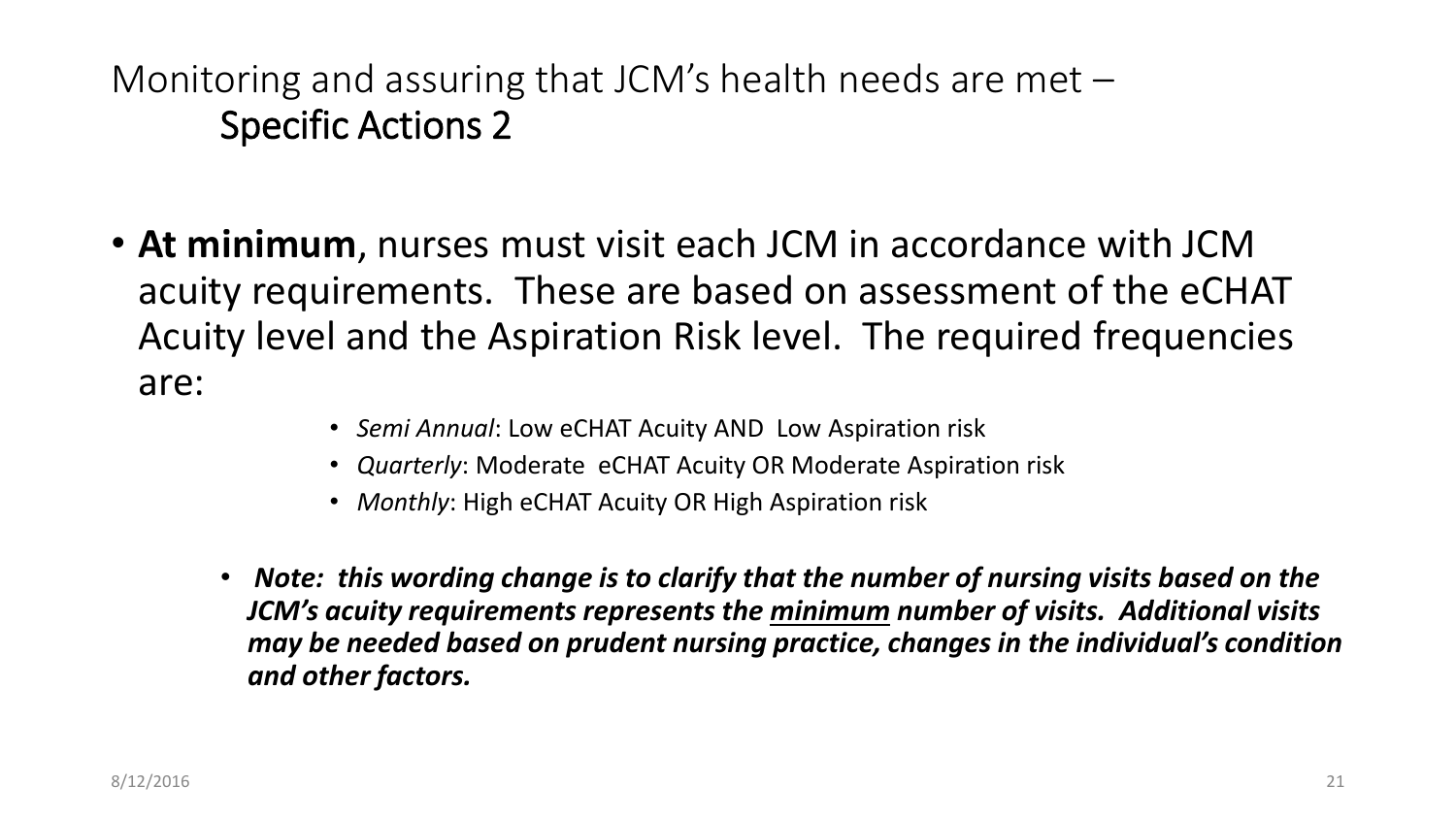• Nurses must meet with DSPs as needed to assure that DSPs are implementing health care plans and health monitoring in accordance with health care plans, the nurse's assessment of the JCM and changes in the JCM's health status.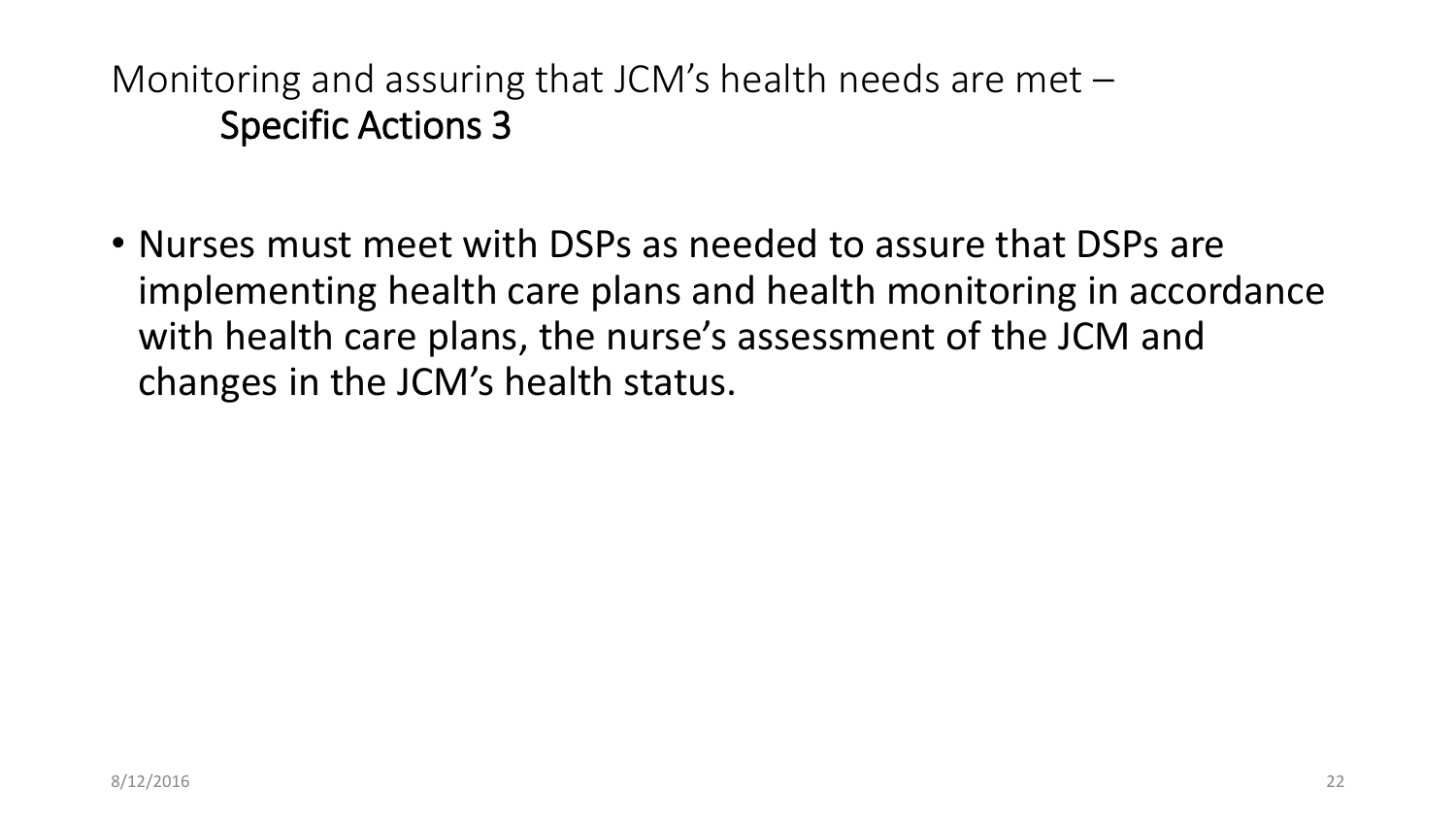• **If there is a change in the JCM's health status, providers must ensure that the JCM's healthcare plans are updated and revised in order to ensure that the individual's new and continuing health needs are met. (Note: 2015 Standards require that the individual's eCHAT must be updated within three (3) days and relevant healthcare plans must be updated within five (5) business days of admission, readmission or change of medical condition.)**

*Note: this section has been re-written to emphasize that the primary goal is to ensure that the individual's new and continuing health needs are being met whenever a change in health status occurs. Updated plans may be needed in a shorter time frame than the* **Standards** *require in order to accomplish this goal.*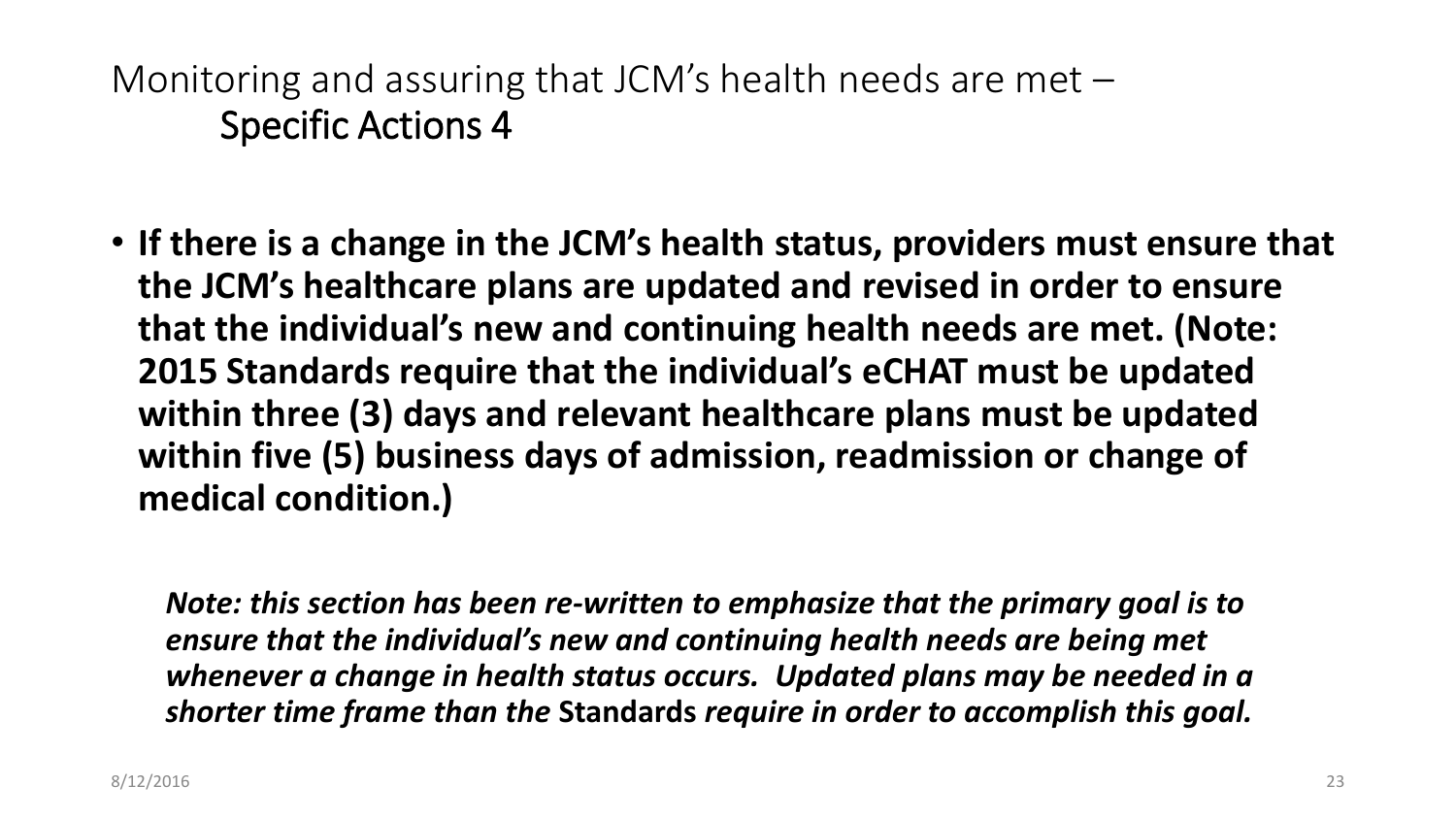#### **Determining frequency of nursing visits for JCMs**

|                        |          | eCHAT Acuity |           |         |
|------------------------|----------|--------------|-----------|---------|
|                        |          | Low          | Moderate  | High    |
| <b>Aspiration Risk</b> | Low      | Semi-annual  | Quarterly | Monthly |
|                        | Moderate | Quarterly    | Quarterly | Monthly |
|                        | High     | Monthly      | Monthly   | Monthly |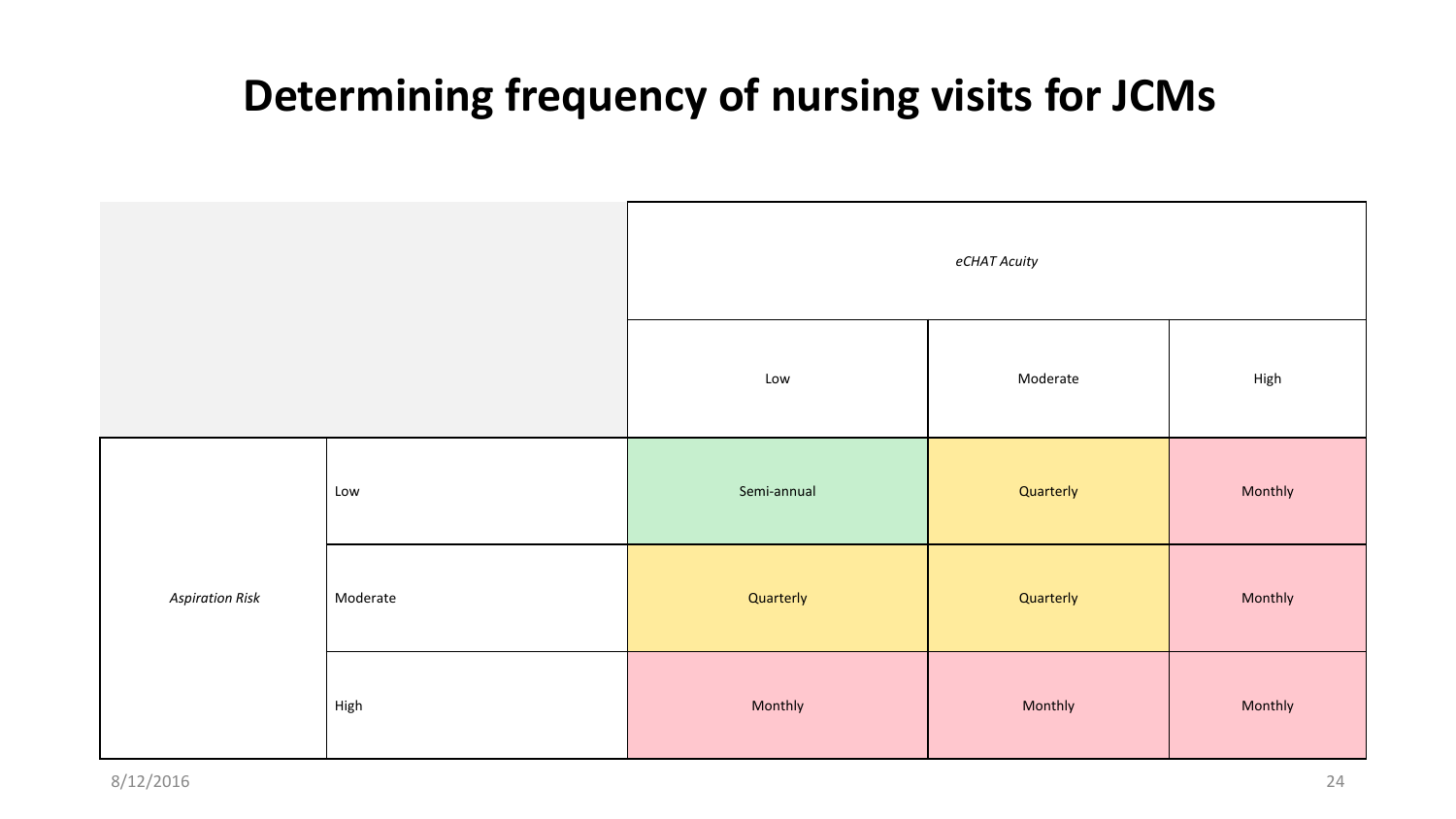## Notes on nursing visits and actions

- Use the grid to determine minimum frequency of visits
- Has there been a significant change in health status or condition?
- Make visits in the home and community
- See the individual
- Talk to DSP
- Teach and document to competency
- Document your actions, update eCHAT assessments & plans as needed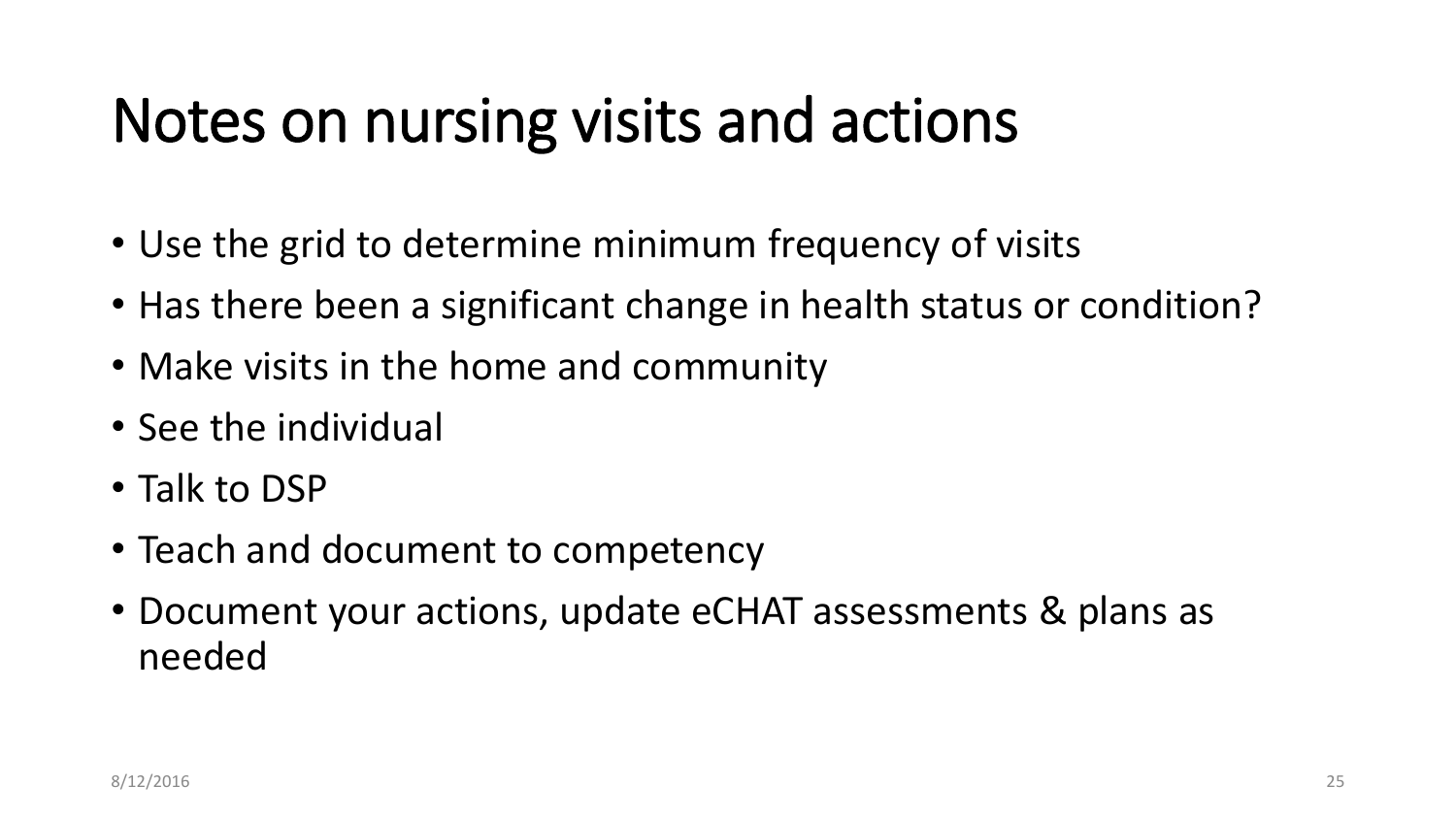## Situational Increased Nursing Services. H.3.1

*Objective: Jackson Class Members receive increased intensity of services during acute episodes of illness*. Providers must ensure that, whenever an individual has an acute illness or a significant health episode, that the individual's nurse take prompt and appropriate steps to monitor, assess and oversee the individual's care. This includes nursing assessments and oversight.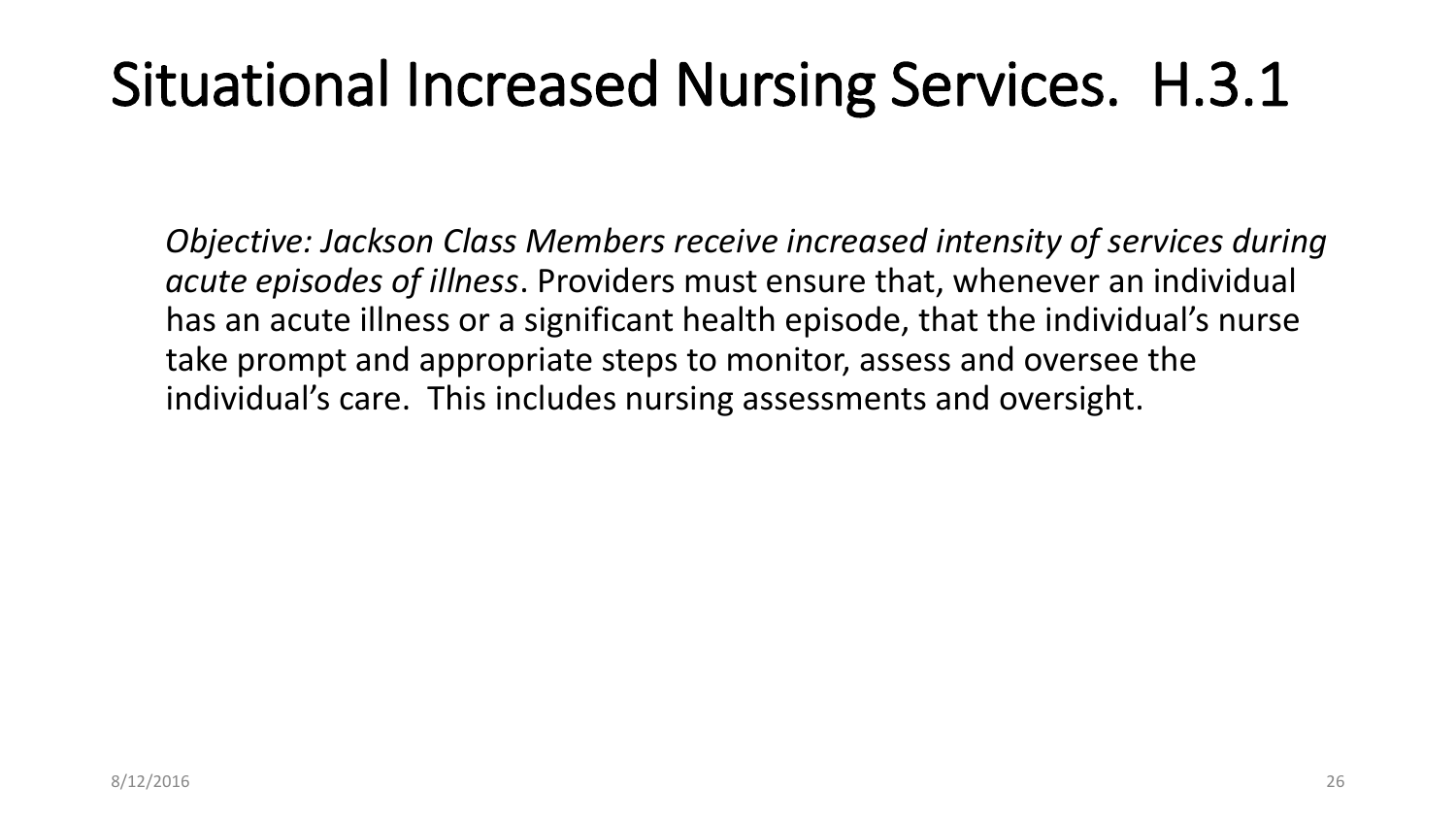## Specific Required Actions:

*Assurance of nursing assessment and follow-up*

• If an acute condition or other significant change of condition occurs, providers must ensure that the individual is promptly assessed in accordance with prudent nursing practice **and receives appropriate services based on that assessment**.

*Note: this addition is to clarify that both assessment and services are needed when a significant change in condition occurs.*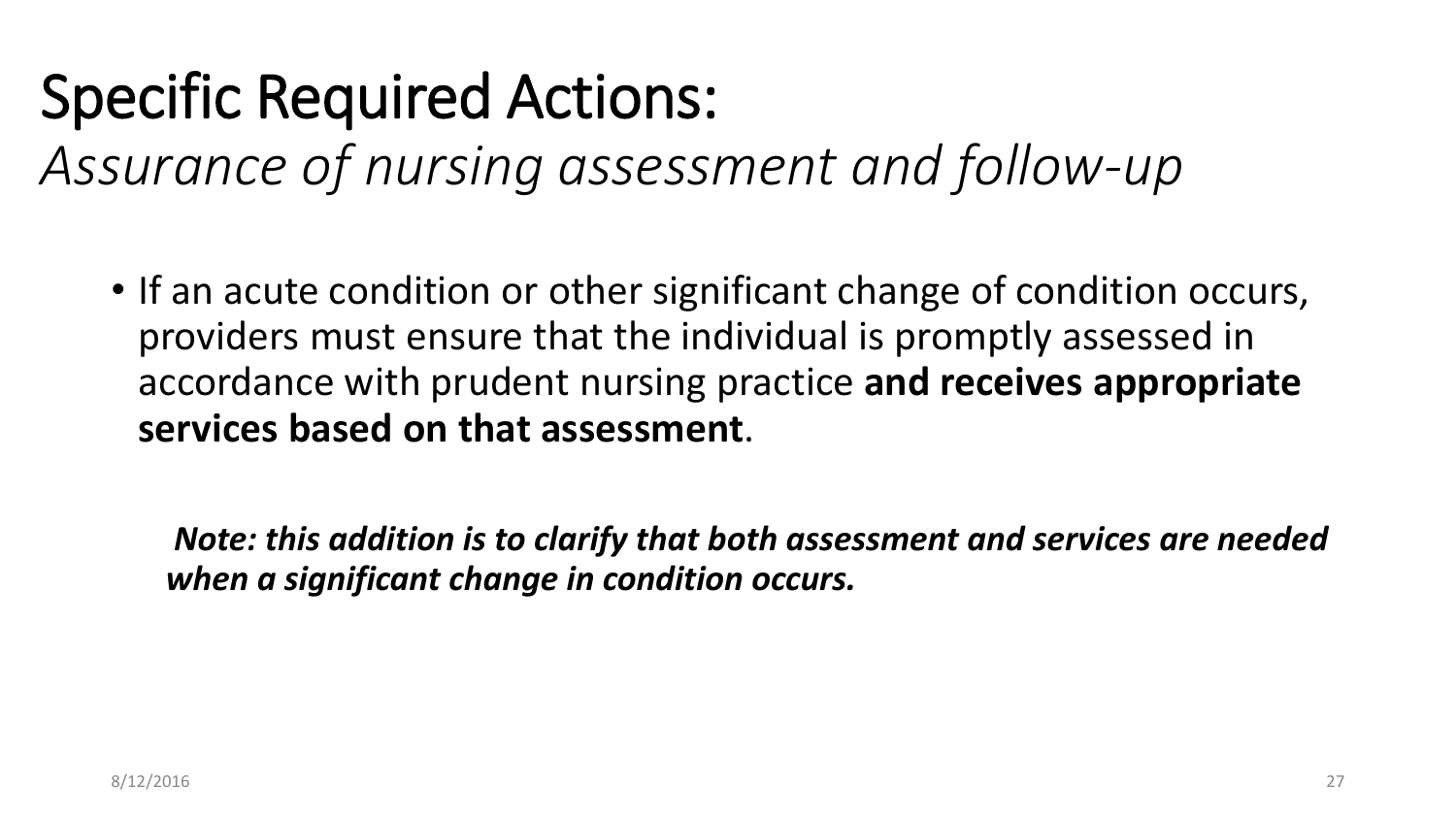# Specific Required Actions-2

- This assessment can be done by either:
	- Assuring that the nurse promptly conducts a face-to-face assessment. (This visit must include a nursing assessment, monitoring and management of the JCM's acute illness or episode)

#### *or by*

- Assuring that the nurse directs, and the JCM receives, care from either:
	- A physician or other prescribing healthcare practitioner,
	- Urgent care services or emergency department services, **or**
	- **Hospital services**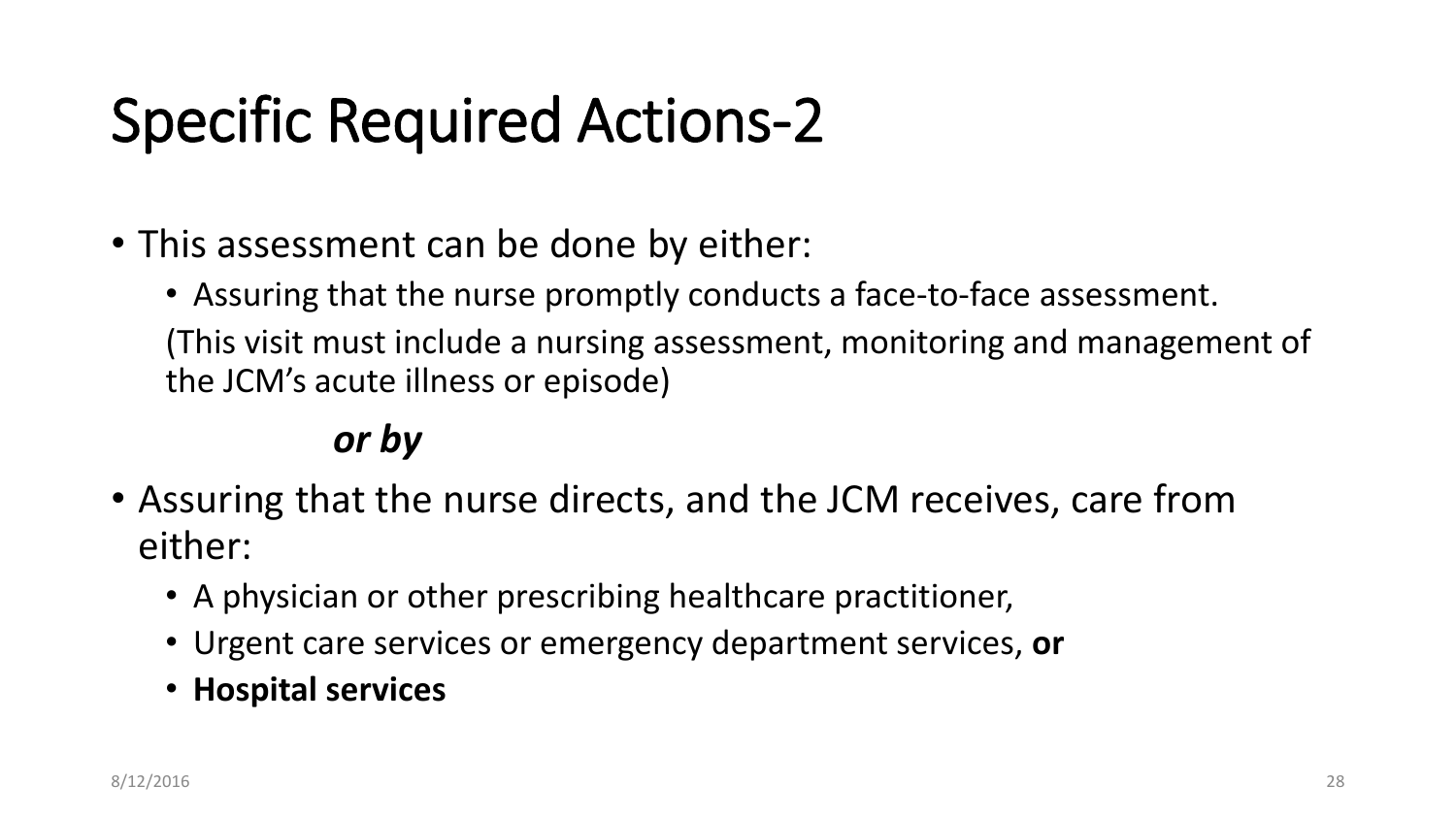#### Specific Required Actions - 3

• **The nurse must ensure that physician, other healthcare provider and/or discharge orders are implemented within twenty-four (24) hours and reflected via revision of the Healthcare Plan(s), PRN Psychotropic Medication Plan(s) and/or MERPs if needed, within five (5) business days following discharge. For urgent issues, Interim Healthcare Plans shall be put in place by the next business day while updating or creating Healthcare Plans, PRN Psychotropic Medication Plans and/or MERPs to reflect discharge orders.**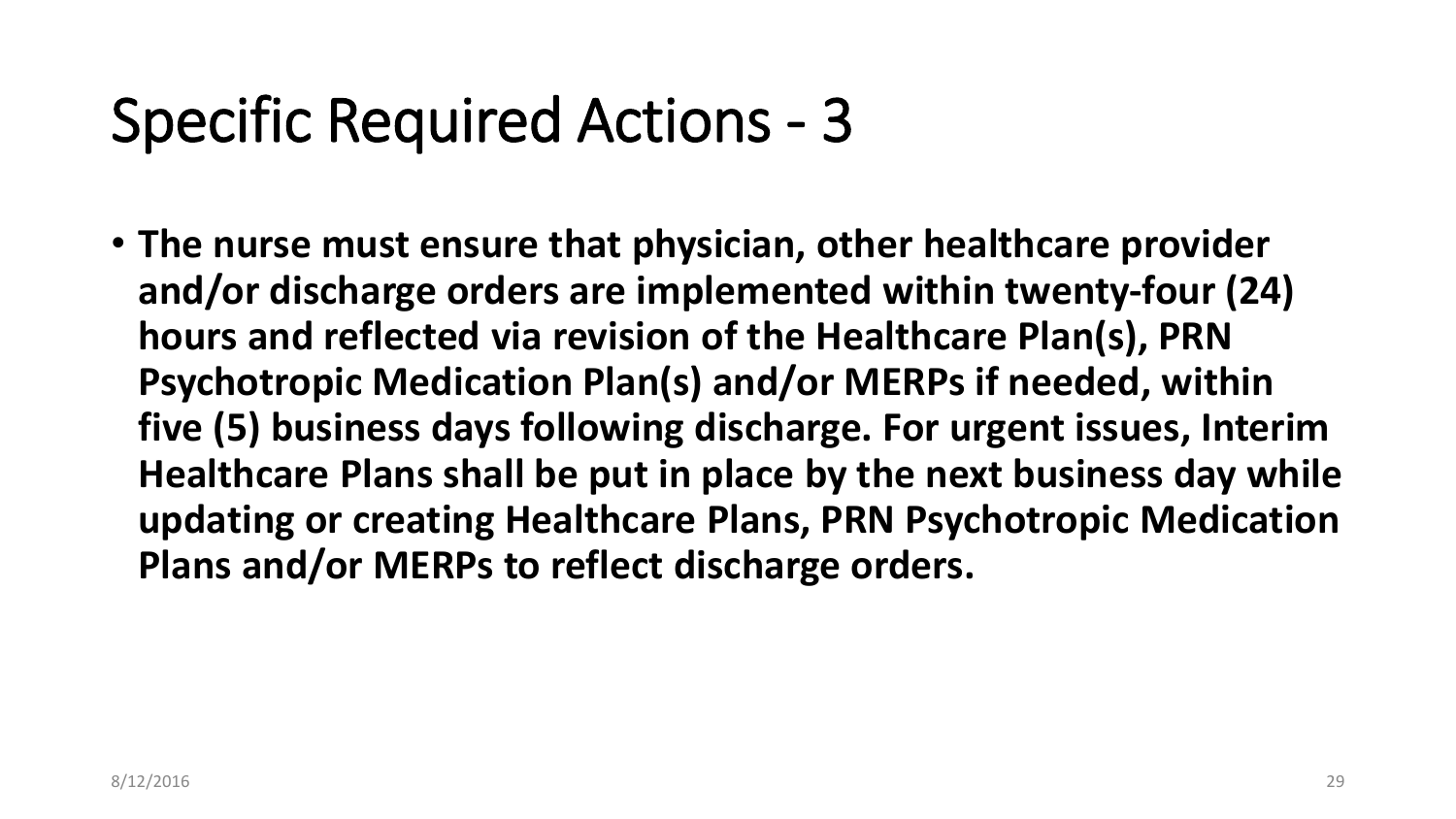## Specific Required Actions -4

- These actions, as all nursing assessments and other actions, should be documented in the individual's health records.
	- *Note: Again, the important objective is to ensure that the individual's new and ongoing health needs are met. The timeframe for the actions and plan should be driven by the individual's health needs in conjunction with prudent nursing practice, and may be needed within a shorter timeframe.*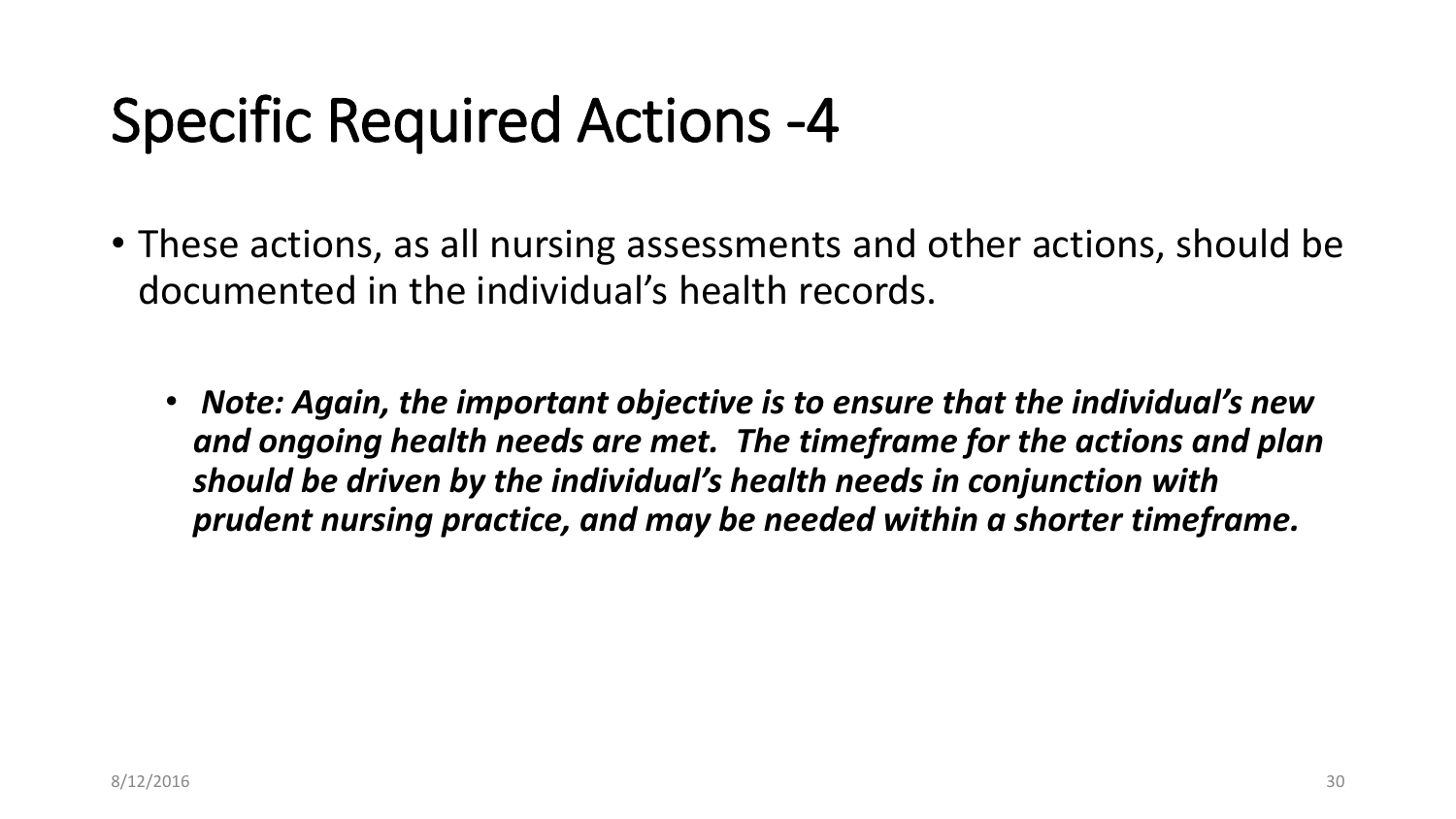### Specific Required Actions – 5

- Failures in compliance with DOH requirements regarding a JCM's significant health status change **that meet DHI reporting requirements for suspected abuse, neglect or exploitation** must be reported to IMB.
	- *Note: this correction is to indicate that only those compliance failures that meet current IMB reporting requirements must be reported. Actions which do not meet* **DDW Standards** *but do not meet IMB reporting requirements should be corrected and appropriate actions taken.*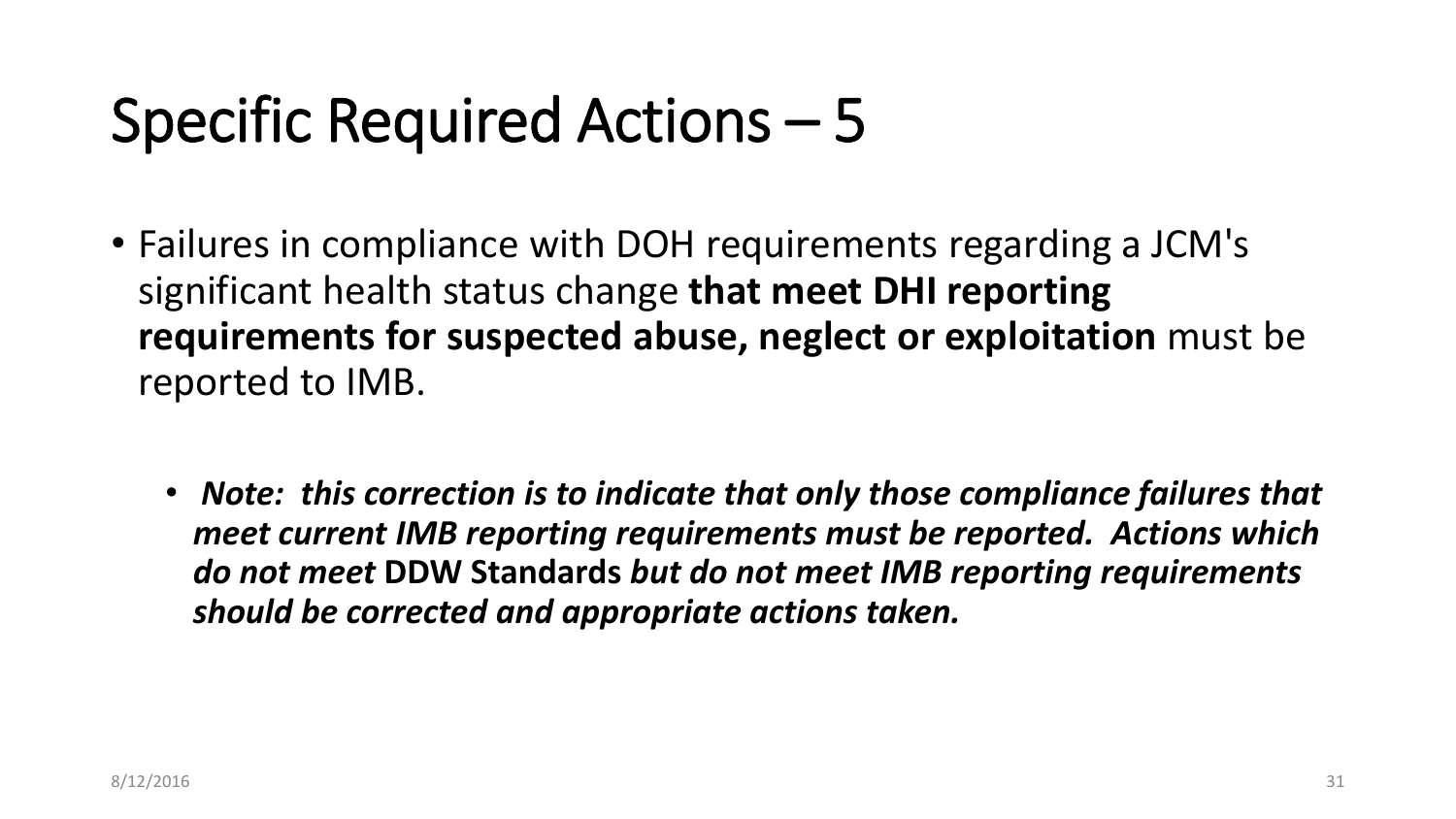# Definition: Significant Change in Condition

- The individual has experienced one or more of the following:
- a decline or improvement in physical, cognitive or functional ability;
- a new diagnosis or event that requires
	- a change in medication or treatment or
	- requires creation or revision to a health care plan, therapy, PBSP, Behavioral Crisis Intervention Plan, or MERP; or
- a change in medication or the medication route that would permanently alter the level of assistance with medication delivery.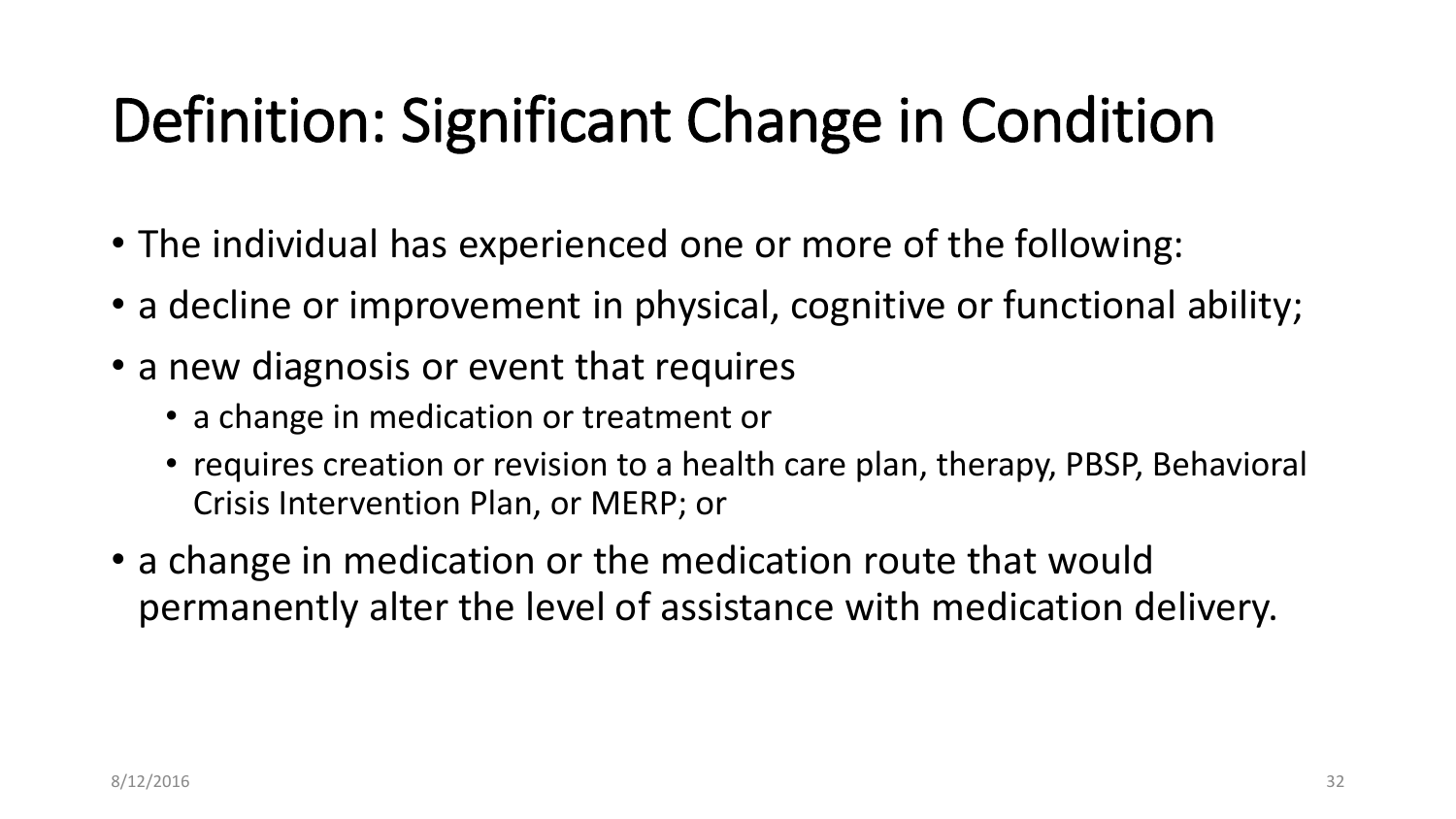Acuity Driven Nurse Monitoring and evidence of communication with DSP H.1.2.d

*Evaluative Component: Nurses must meet with DSPs as needed based upon the JCM's eCHAT acuity level and any significant change in health status to monitor the individual.*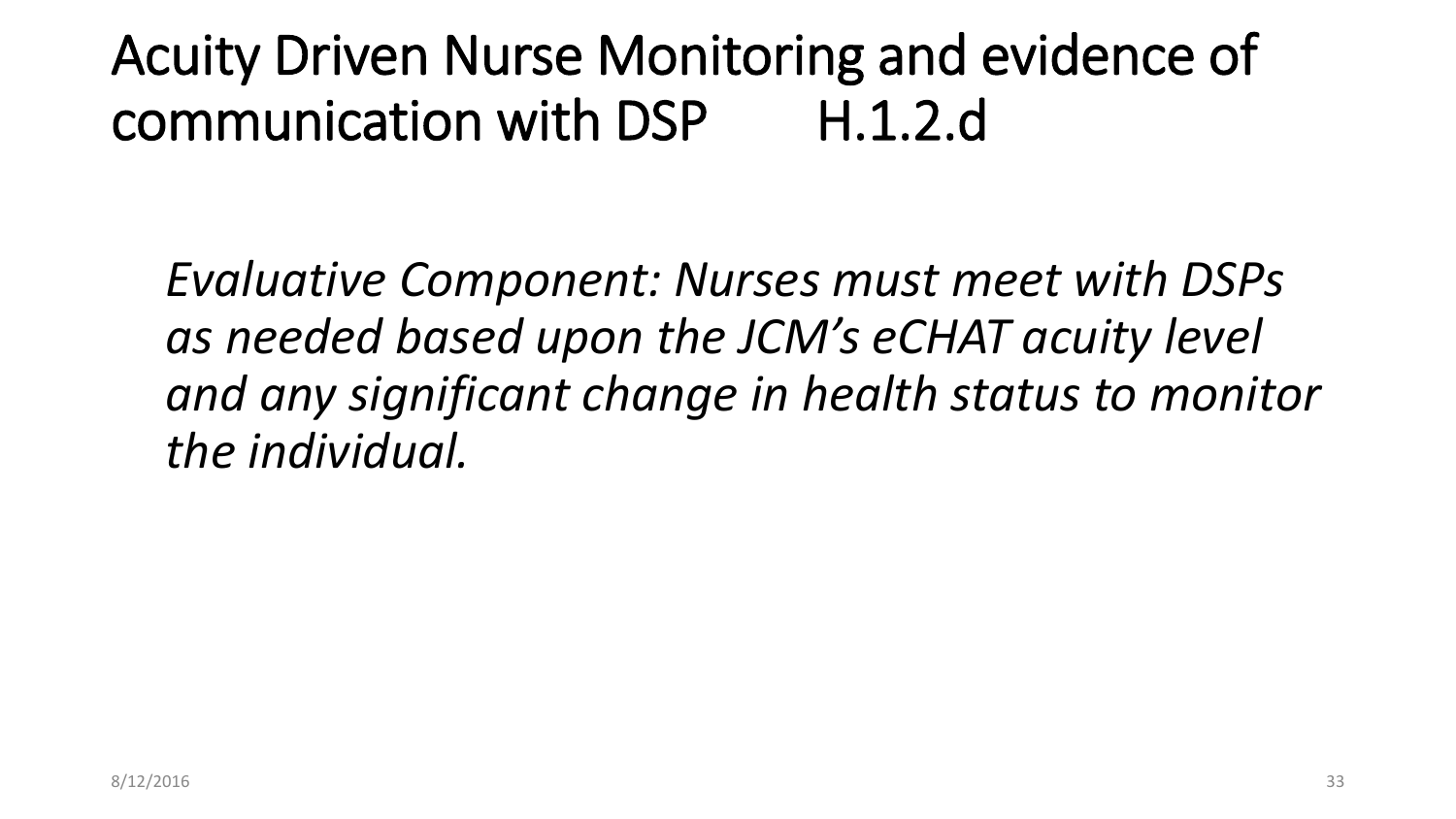## Specific Required Actions – 1

- *Assurance:* Whenever there is a change in an individual's health status, whether by worsening of the individual's existing condition(s) or by a new condition, providers need to assure that effective communication occurs between the nurse and the individual's DSPs in order to:
	- assure that all orders and recommendations are documented
	- assure that all orders and recommendations are implemented, and
	- assure that appropriate monitoring and follow-up take place.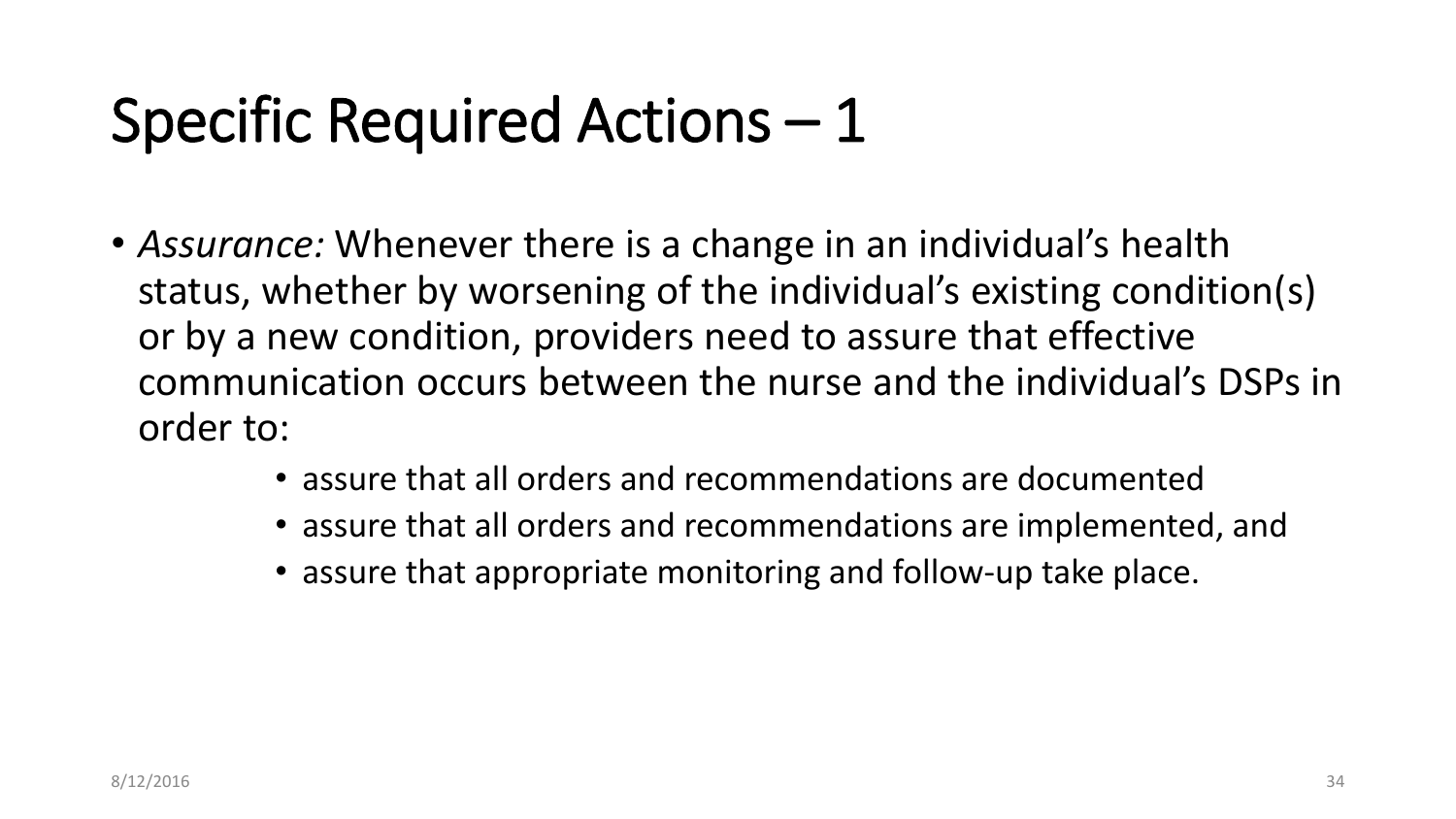## Notes on Acuity Driven Nurse Monitoring

- *Use* JCM Acuity Visit Grid to determine *minimum* frequency for visits
- *Visit* as often as needed
- *DOCUMENT*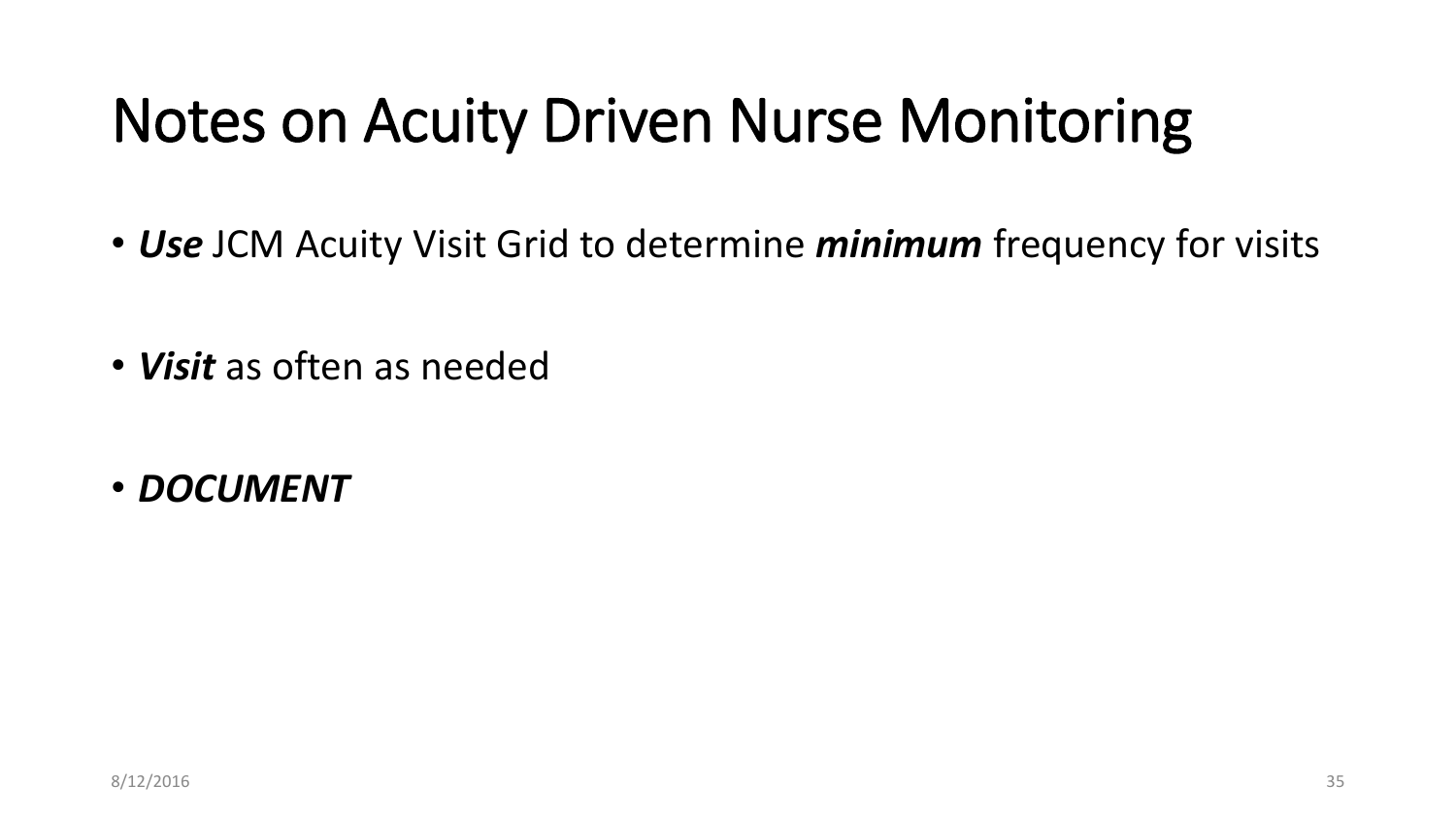Recognizing and monitoring an individual's subtle signs of pain or illness H.3.2

• *Evaluative Component: Each JCM's healthcare plans and MERPs must contain individual-specific information on how provider agency staff can identify subtle signs of change or acute symptoms*

•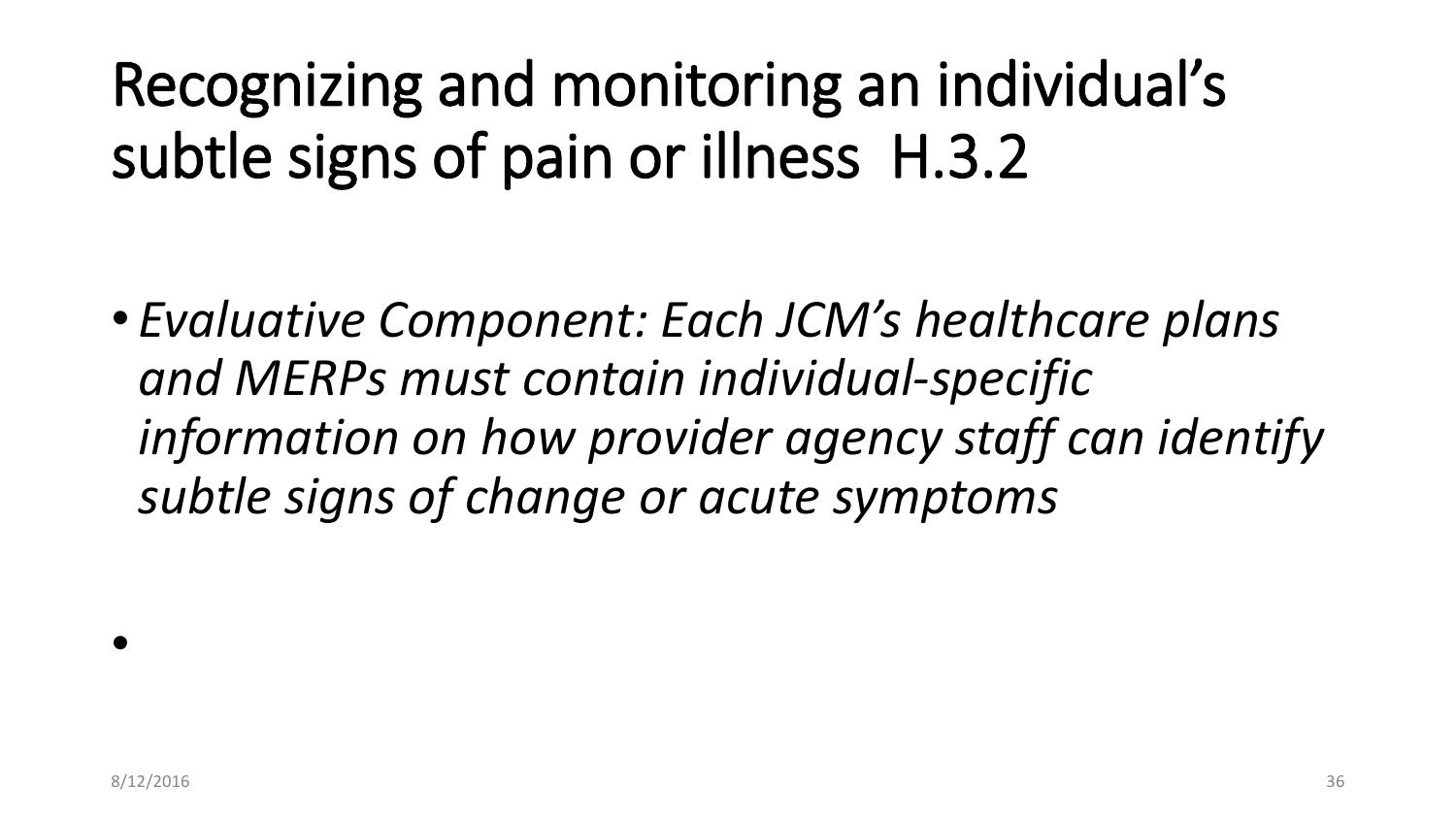## Subtle Signs: Specific Required Actions:

- *1. Training:* Providers must ensure that individual-specific training for DSPs and DSP supervisors include training so that:
	- the DSP and supervisor are competent to identify the JCM's subtle and/or individualized signs of pain or illness in a timely manner, and
	- the DSP or his/her supervisor is able to document, communicate and report these signs to the individual's nurse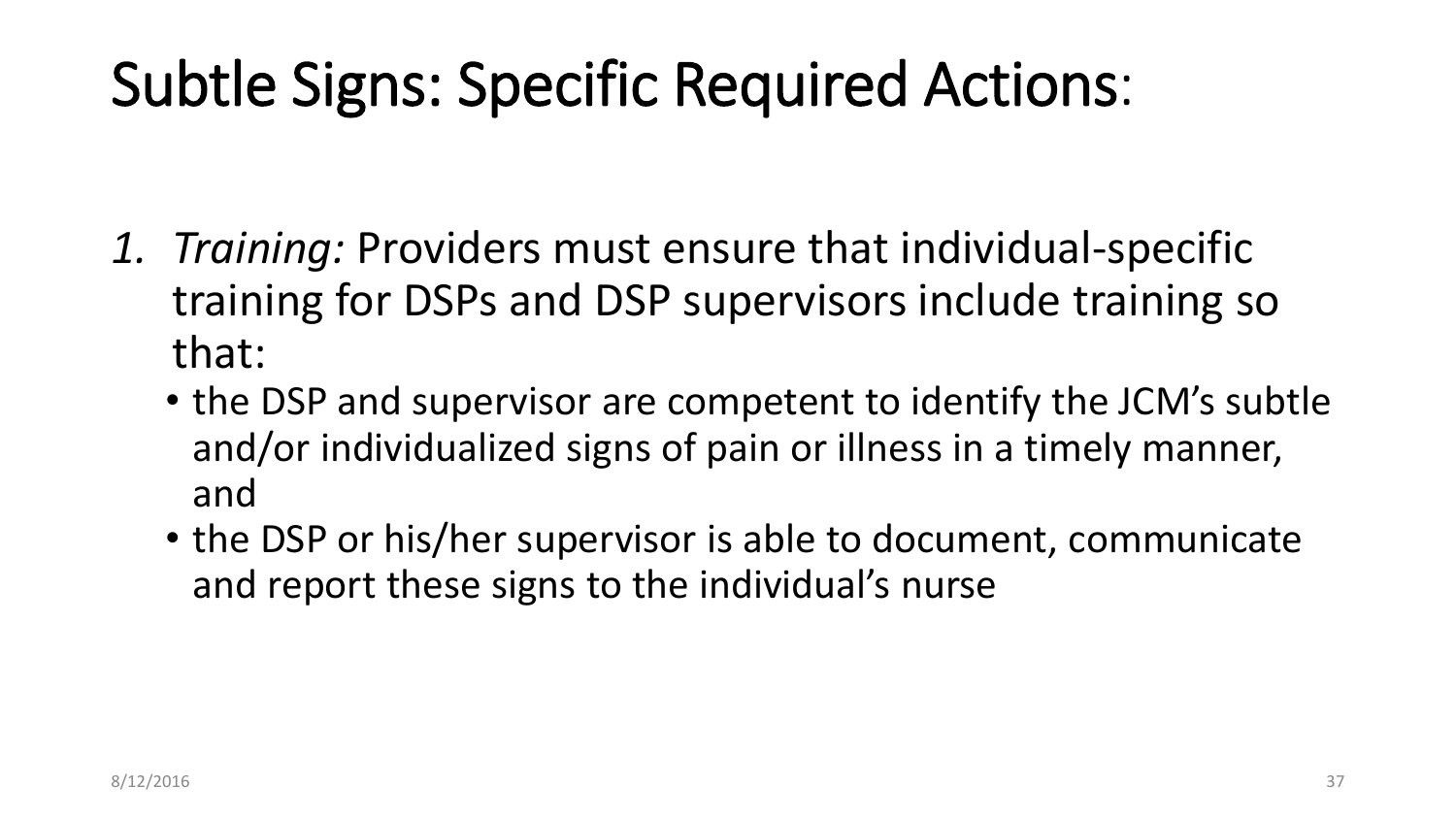# Notes for subtle signs of pain or illness

- IDT/DSP often know unique signs of pain or illness and this should be included in planning.
- Include in HCP/CARMP and MERP
	- Individual Specific Trainings
- Document when this occurs
	- Note in eCHAT as appropriate
- Not sure what is going on with someone? Think of illness/injury!
- Two alerts have been issued to the field and added resources will be made available
- Current required trainings may be edited or new trainings on this issue may be added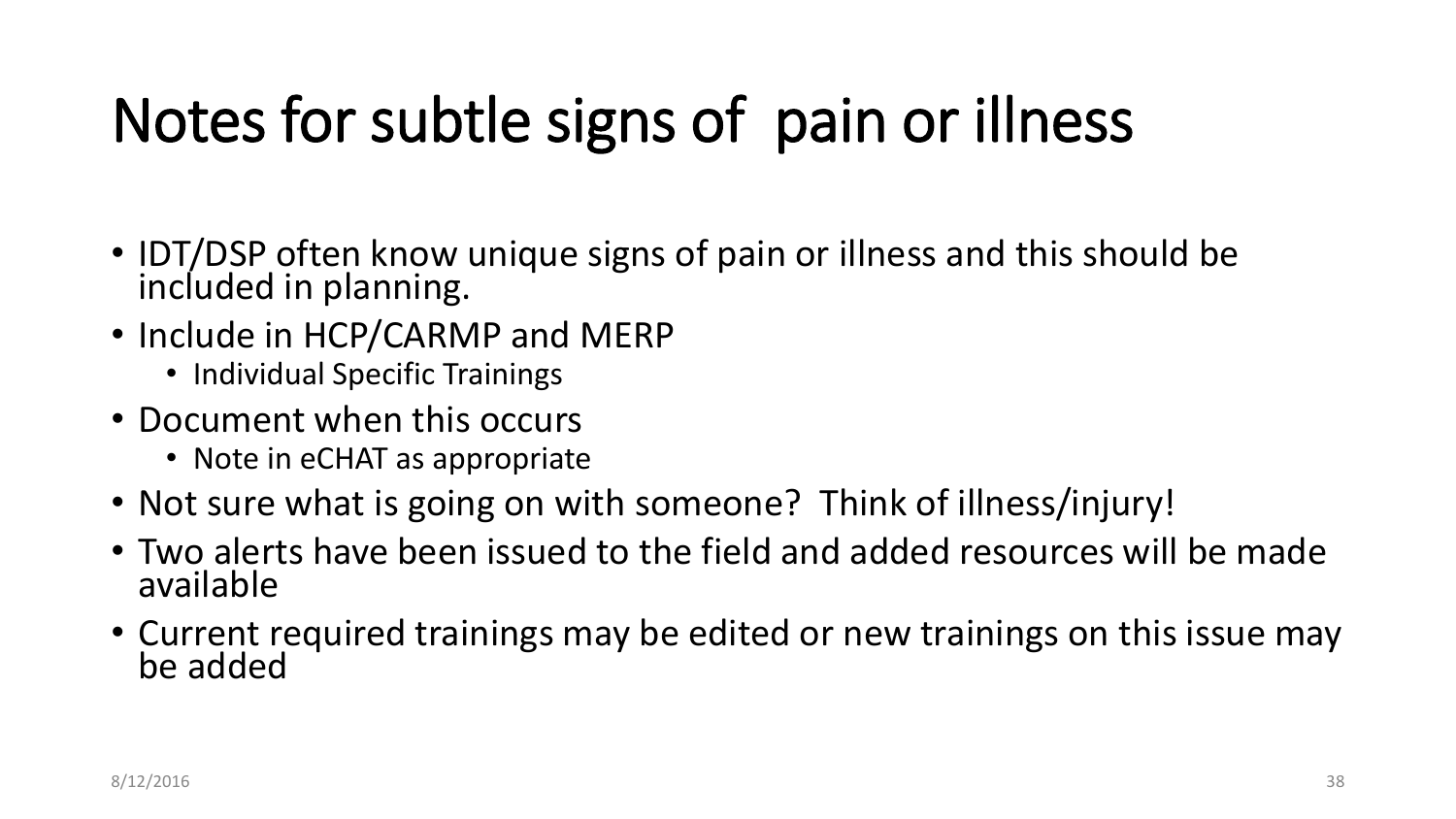#### Assuring communication and collaboration with healthcare providers and out-of-home providers H.1.6 and H.3.4

• *Evaluative Component: A JCM's provider must ensure a JCM's current healthcare information is provided to treating and evaluating healthcare professionals and the case manager must verify that through review of the Physician Consultation Form.*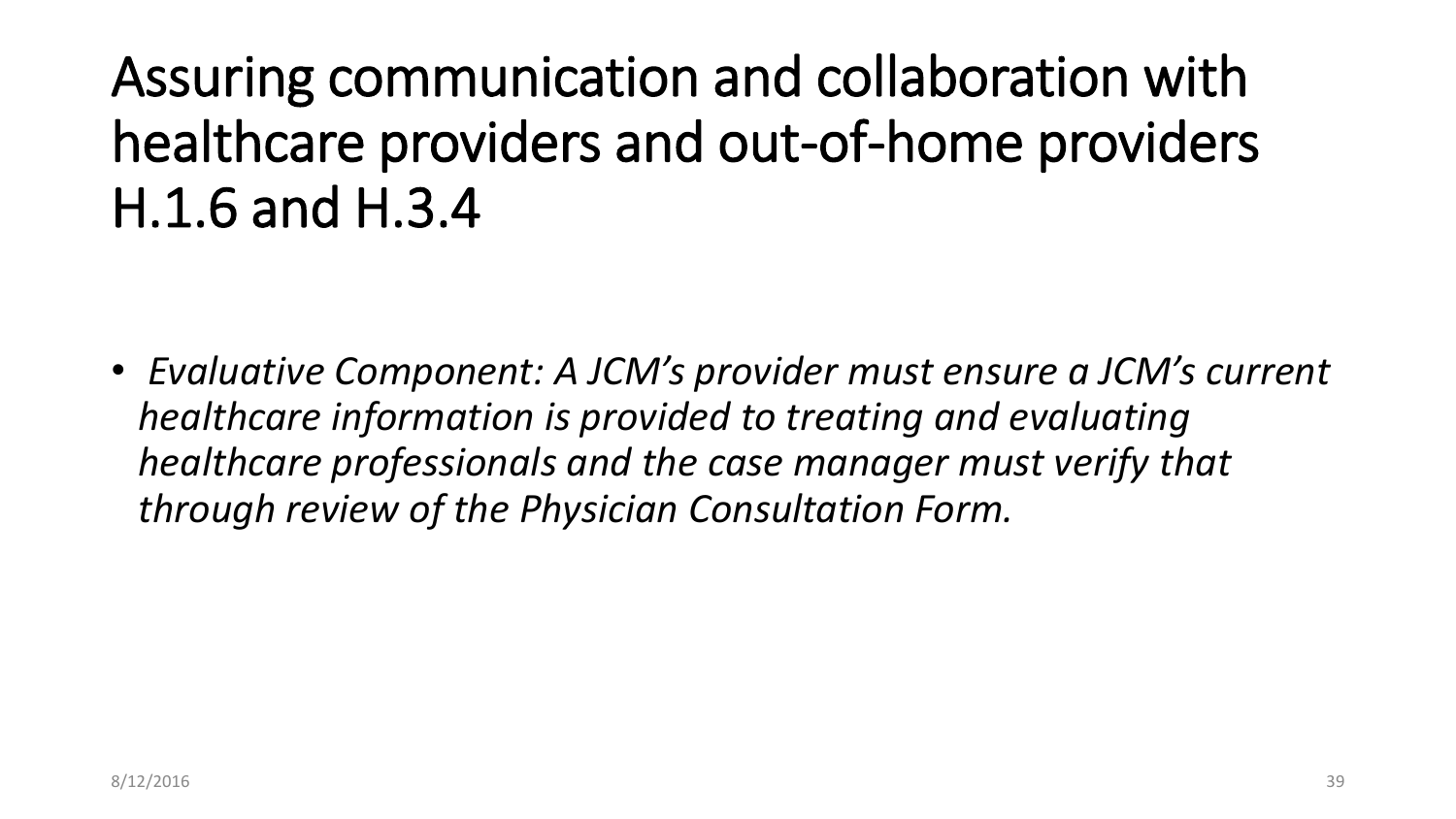# Communication and Collaboration Specific Required Actions - 1

1- Provider's policies, procedures and practices need to assure:

a) that the individual's Health Passport is current,

- b) that staff deliver the documents to the healthcare practitioner, and
- c) that internal review and documentation is maintained as explained below.

2-. The following documents should be stapled together and must accompany the individual whenever he or she is seen by a healthcare practitioner

- *a) Health Passport*
- *b) Physician Consultation Form*
- c) Advance Healthcare Directives (If applicable)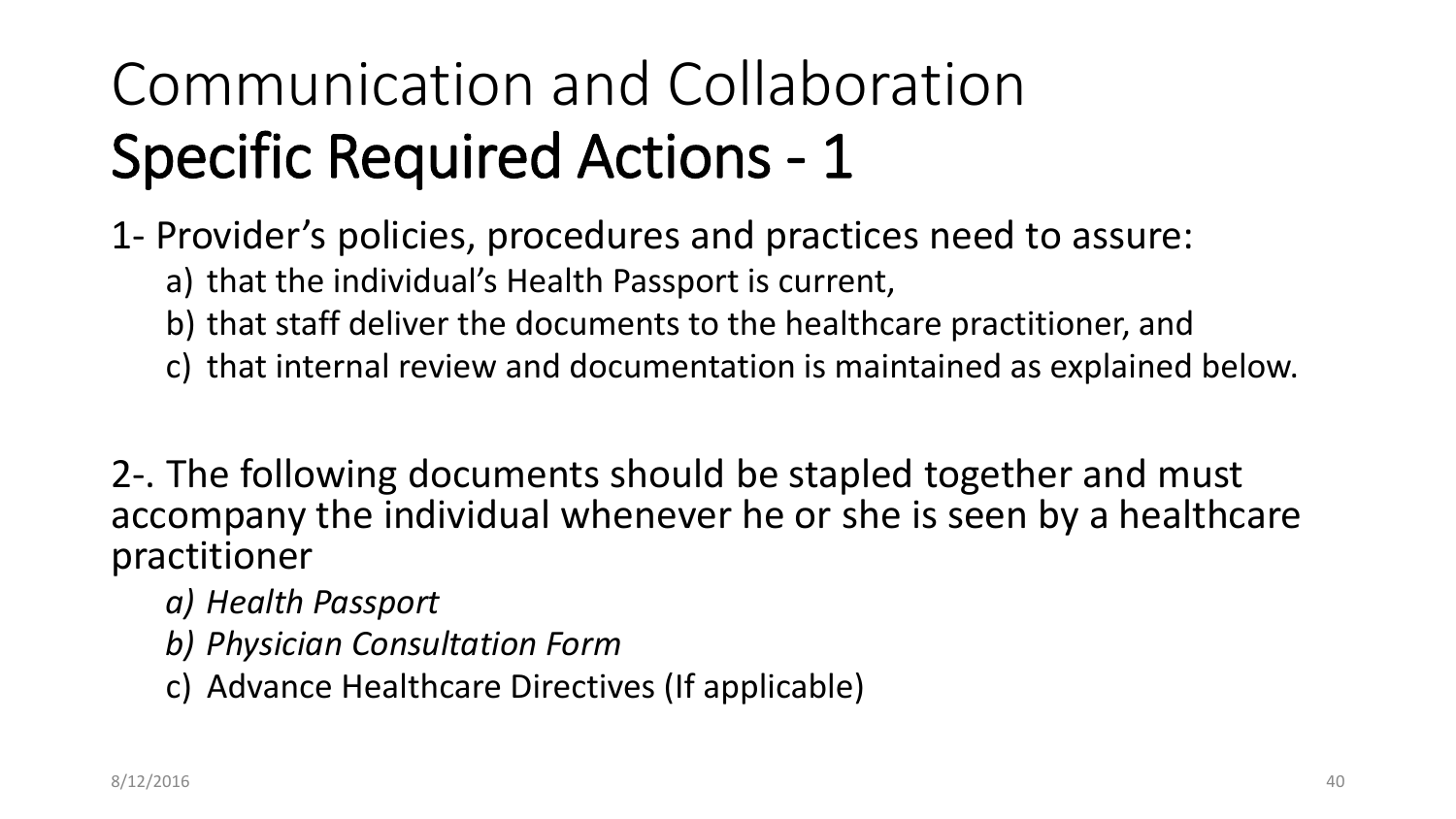# Communication and Collaboration Specific Required Actions - 2

- 3. The documents should be physically delivered either to the nurse or to the treating healthcare professional.
- 4. Providers must document that these forms were delivered to the treating healthcare professional by one of the following means:
	- a) Document delivery using the *Appointments Results* section in *Therap Health Tracking Appointments*.
	- b) Scan the signed *Physician Consultation Form* into Therap after the individual returns from the healthcare visit.
- 5. The *Physician Consultation Form* has been modified to include a place for the healthcare practitioners to affirm that they received the *Health Passport*.
	- a) The agency nurse must review this form and implement any orders and recommendations contained therein.
	- b) Case Managers must review this as part of their monthly visit to JCMs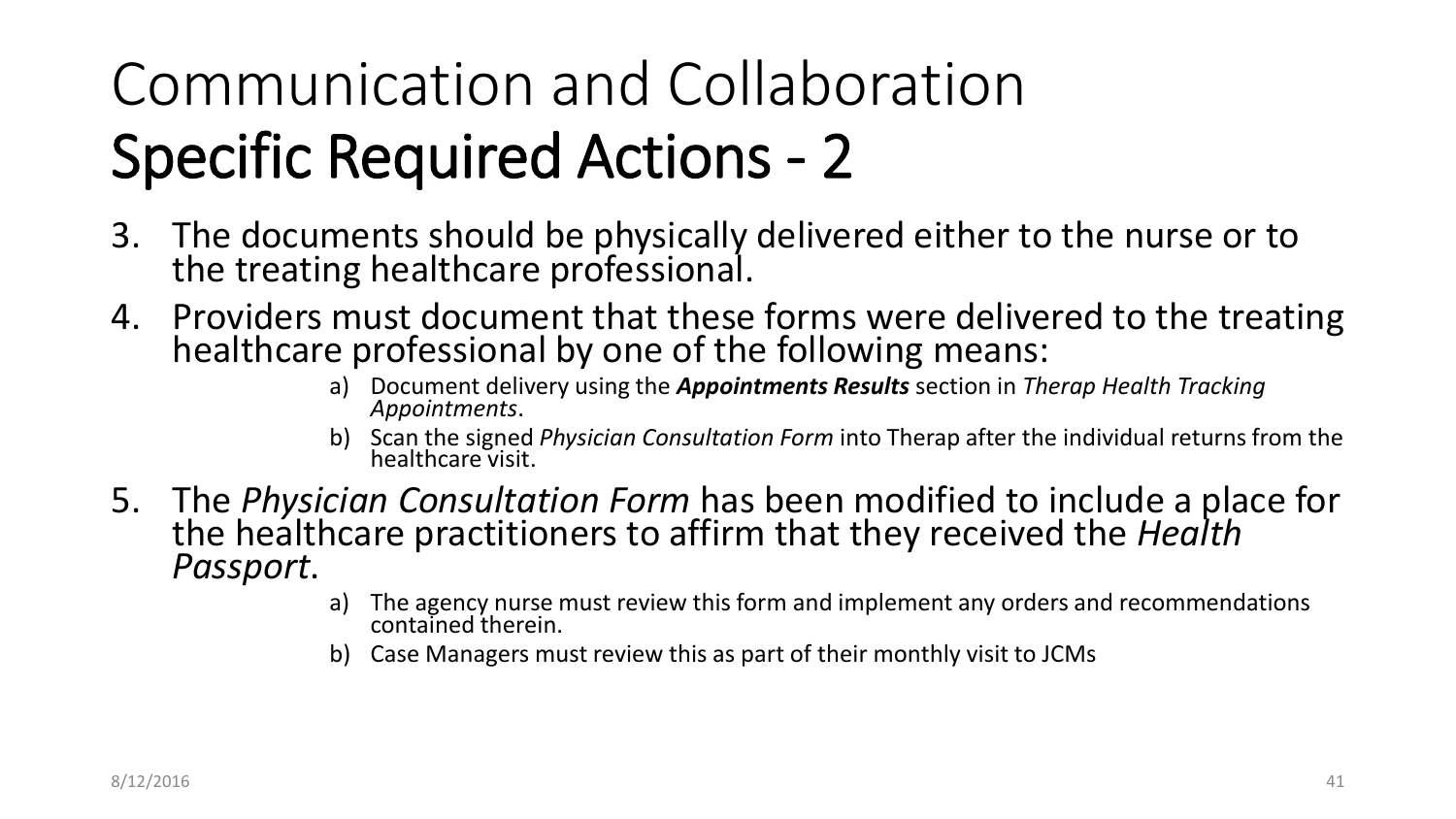## Health Passport

*2) Evaluative Component: The out-of-home provider must receive a JCM's Health Passport from the residential provider, along with information concerning the JCM's mobility, comfort, safety, and sensory items within 24 hours of the JCM's placement with an out-of home provider.*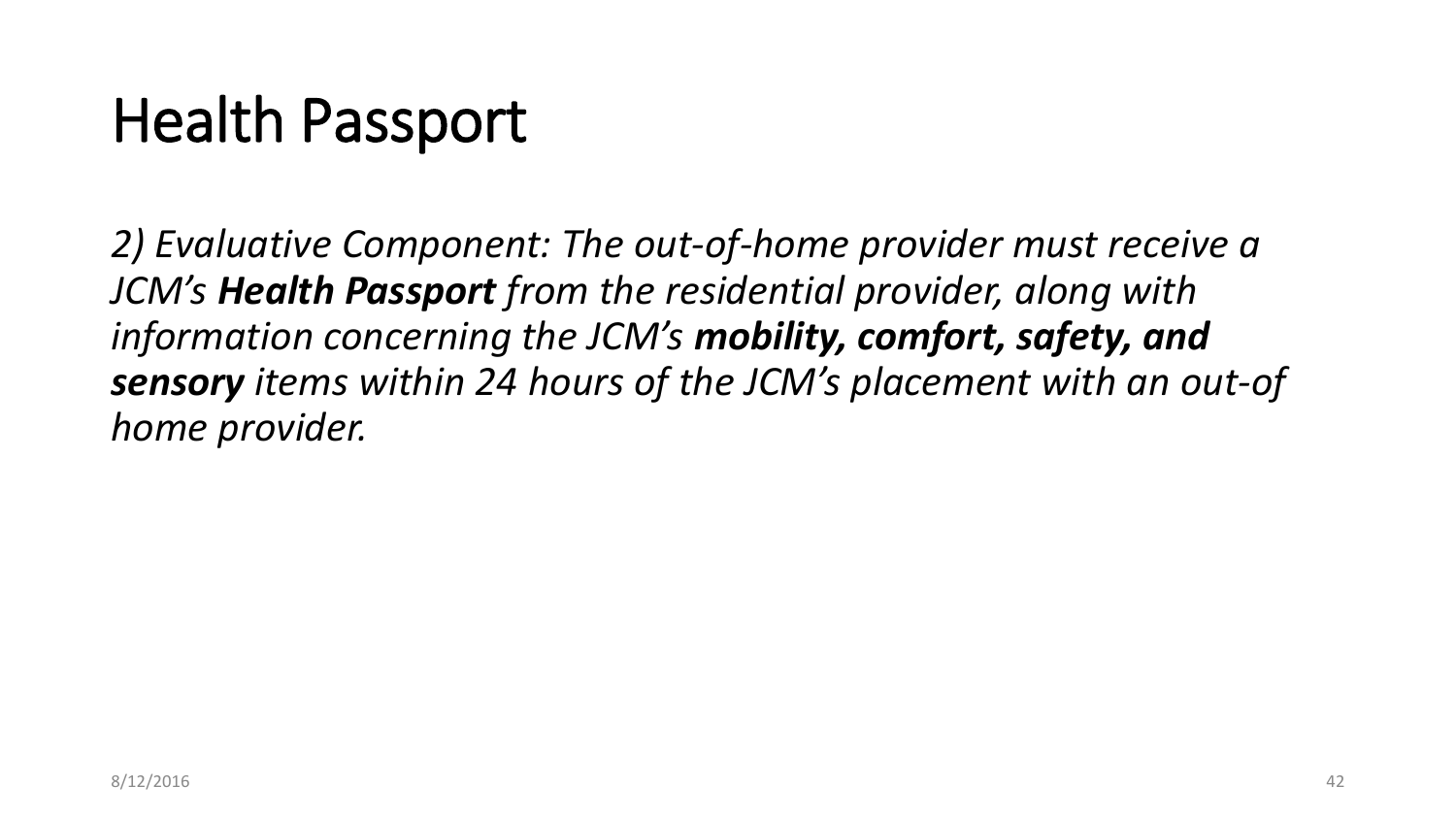# Health Passport Specific Required Actions - 1

- 1) Providers must ensure that information on mobility, comfort, safety, and sensory items and/or any durable medical equipment is current in the Individual Data Form, the eCHAT, and medication history.
- 2) The provider must document that this information and the *Health Passport* were received by the out-of-home provider.
	- a) Delivery and receipt of this information should be documented in the *Event Detail* section of the *Therap Out of Home Placement General Event Report* (GER).
	- b) The DDW agency staff person who approves the GER must assure that this information has been entered into the GER *Event Detail* section.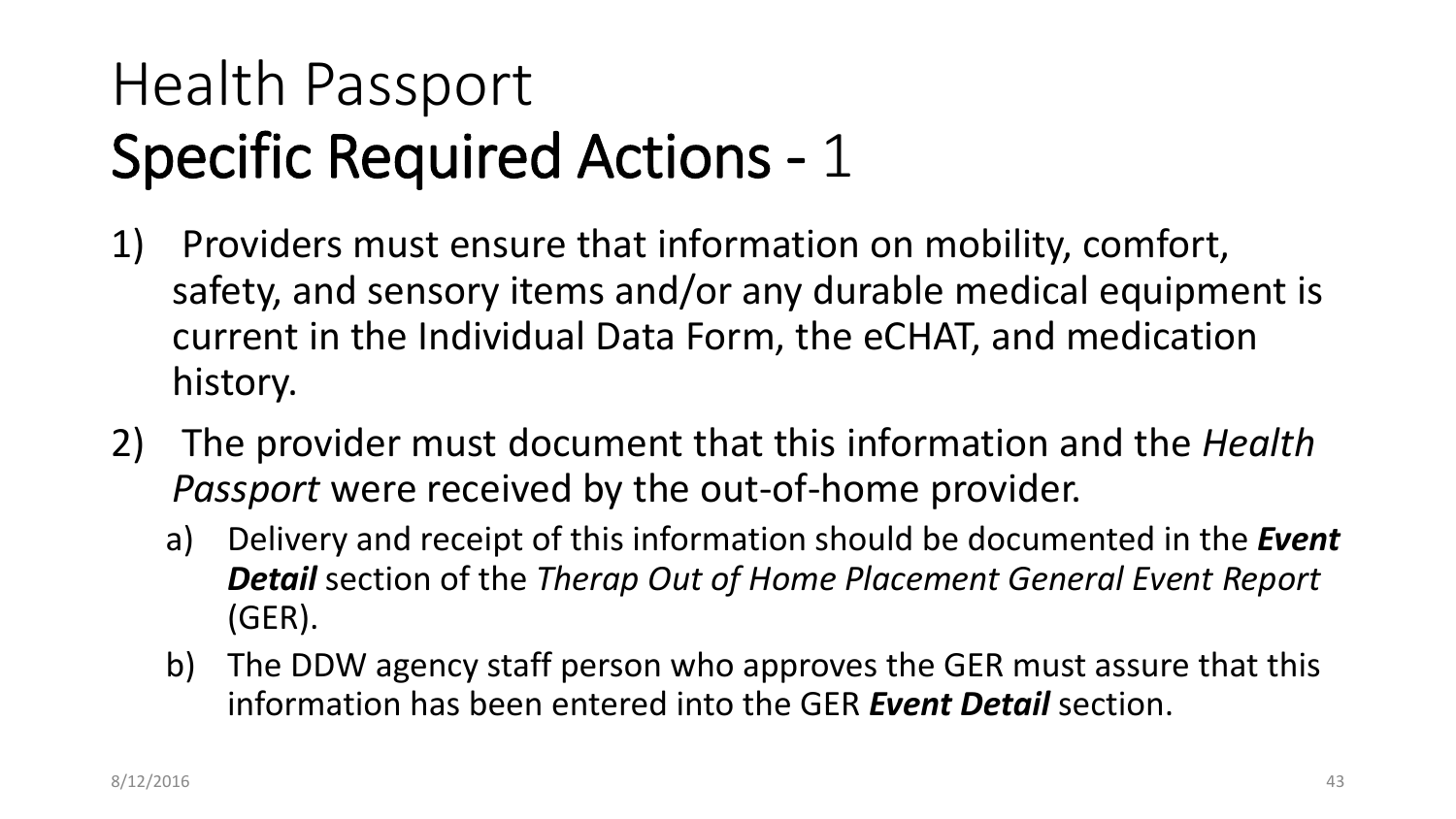# *Offer* Adaptive Supports

*3) Evaluative Component: The necessary adaptive supports* already used *by a JCM must be offered to the out-of-home provider within 24 hours of the JCM's placement with an out-of-home provider.*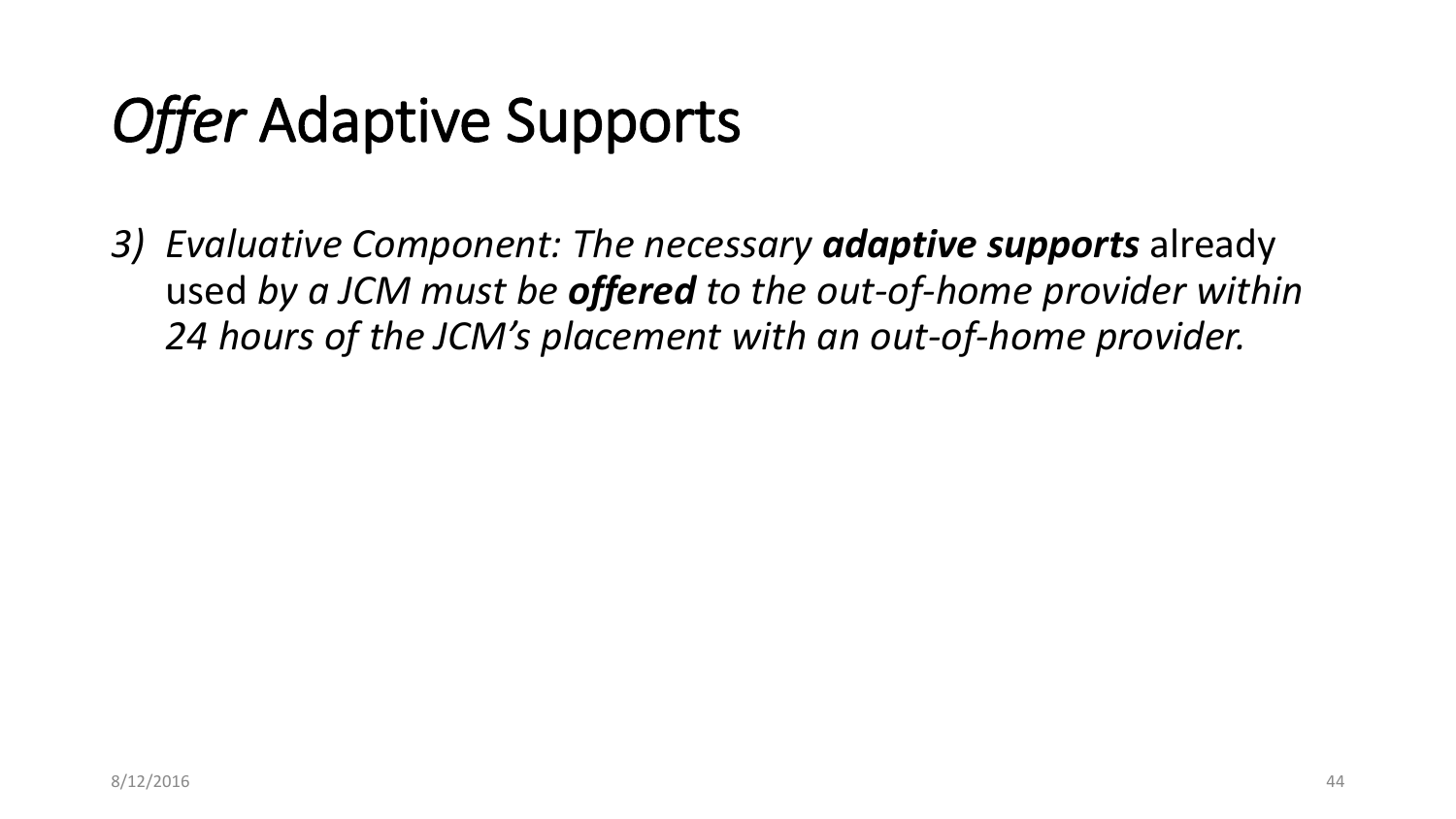# Offer Adaptive Supports – Specific Required Actions

- 1. Information on assistive technology devices and other adaptive supports that the individual uses must be current in the Individual Data Form and eCHAT.
- 2. The provider must document that the information was received by the out-of-home provider and that the supports have been offered to the out-of-home provider.
- 3. Delivery and receipt of this information should be documented in the *Event Detail* section of the Therap Out of Home Placement General Event Report (GER).
- 4. The DDW Agency staff person who approves the GER must assure that this information has been entered into the GER *Event Detail* section.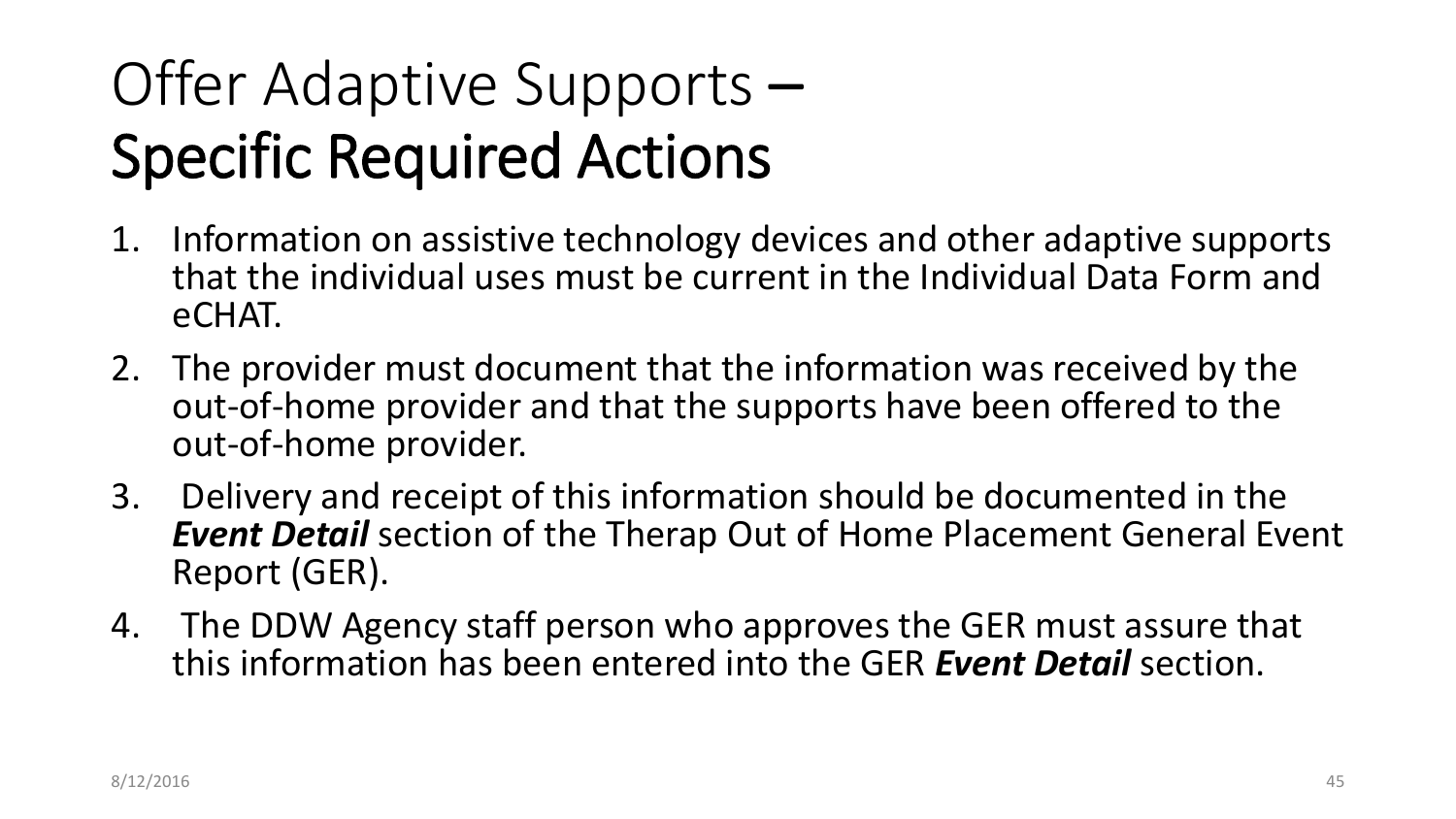## New healthcare and adaptive supports

*4) Evaluative Component***:** *The JCM's ECHAT and other healthcare records must be promptly updated by appropriate healthcare providers to indicate healthcare and adaptive supports that the JCM received from the out-of-home provider in order to ensure a safe and smooth transition back to the JCM's home.*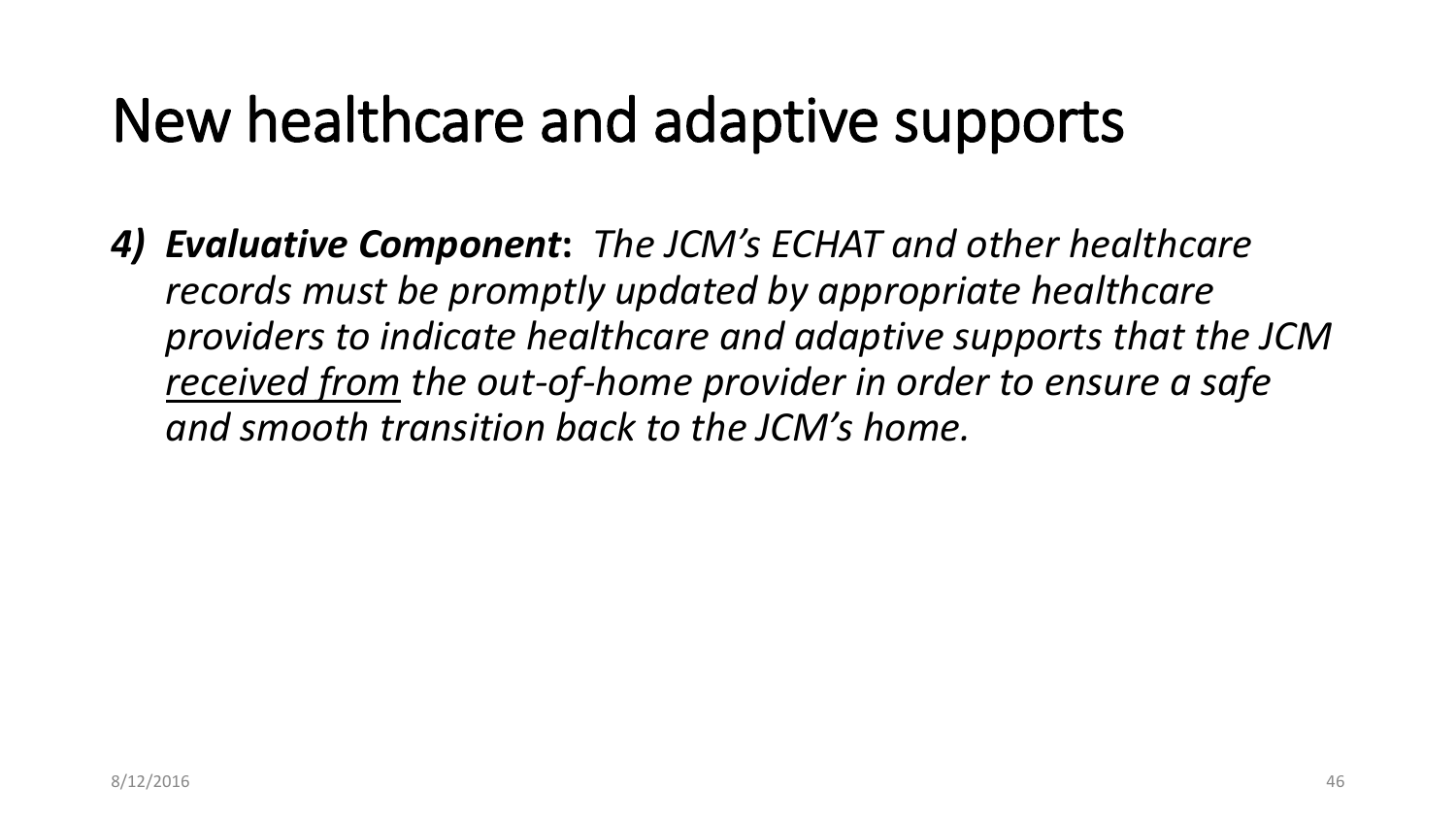#### New healthcare and adaptive supports

#### **Specific Required Actions**:

- 1. When the Jackson Class Member returns from an out-of-home placement, the following must occur:
	- a) The eCHAT must be updated per existing *2015 DDW Service Standards*
	- b) If the individual received new healthcare or adaptive supports, then the health records must also be updated:
		- *i. Individual Data Form* (IDF) in Therap: update the *Medical Information Section Adaptive Equipment* portion.
		- ii. eCHAT: update appropriate sections.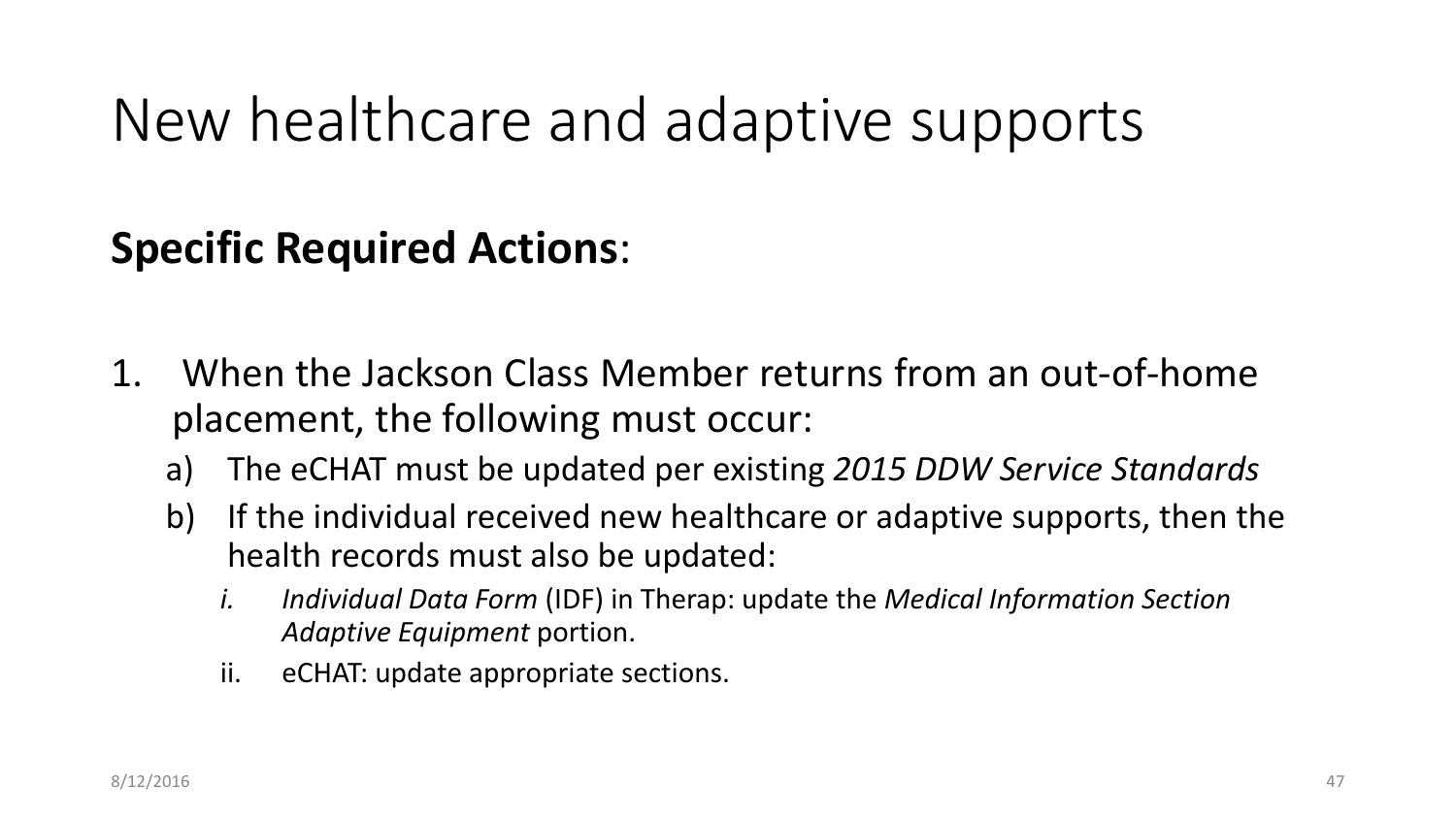

• Review and revise policies, procedures and daily processes as needed

• Update Therap after discharge/deaths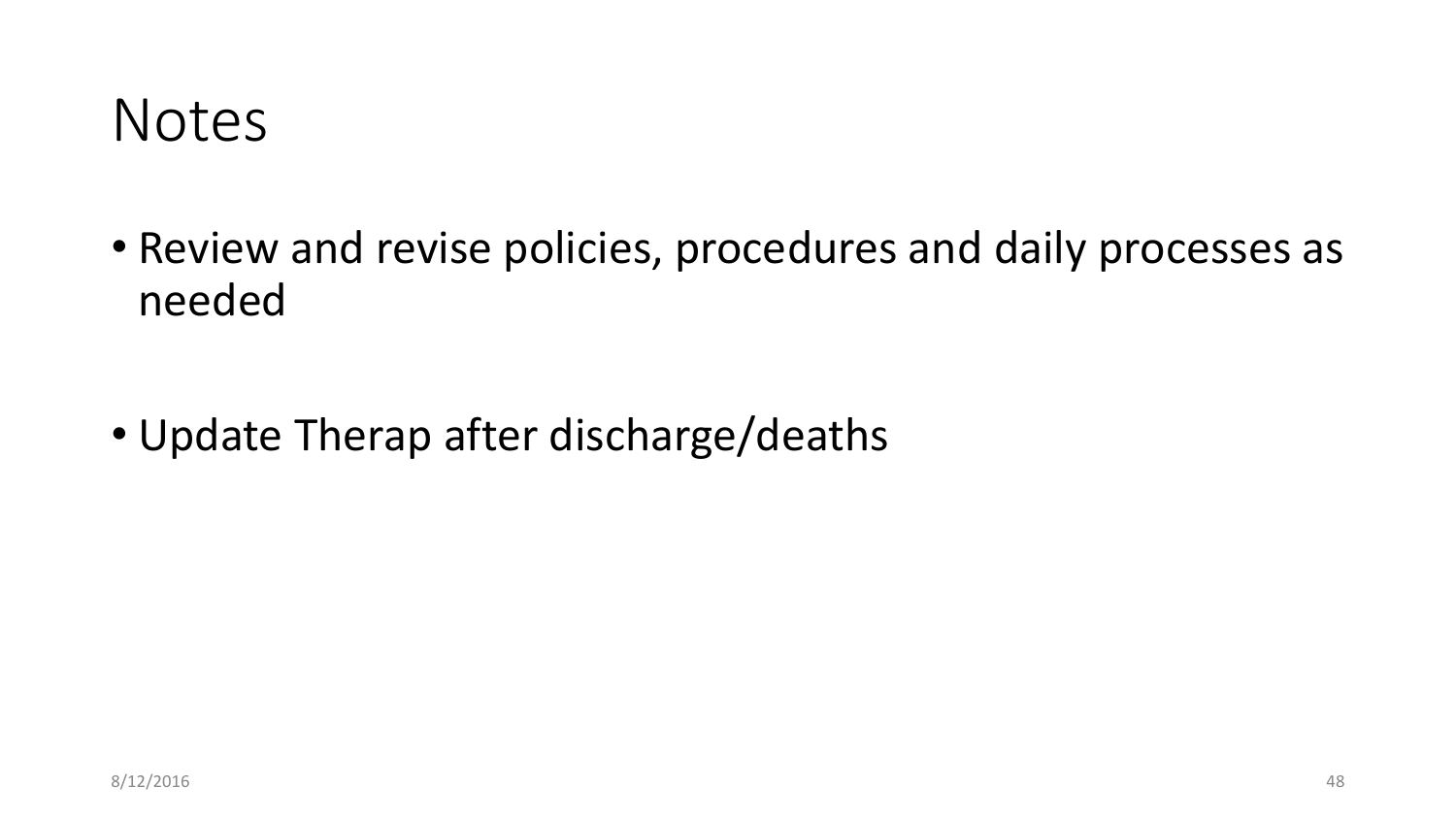Planning a smooth transition from an out-of-home setting back to the JCM's home. H3.5

*Objective: When a JCM is receiving healthcare in an out-of-home setting, the IDT will plan for a smooth transition back to the JCM's home as soon as medically feasible.*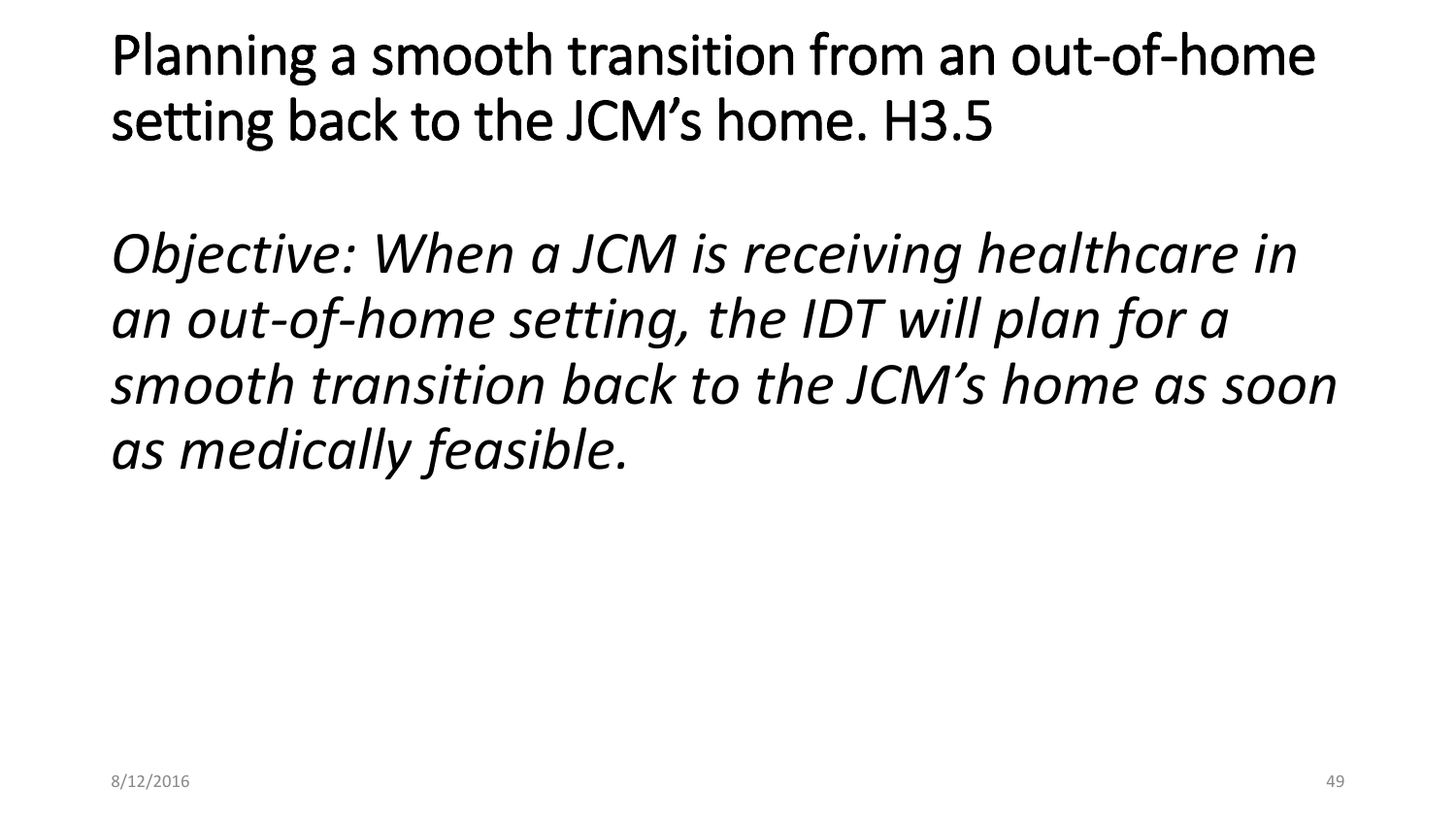# Smooth OOH Transition – Specific Required Actions - 1

- 1) Providers must assure that the JCM's case manager(s), Agency Nurse(s) and, as appropriate, DDSD Regional Office staff will coordinate with appropriate staff at the hospital or other out-ofhome setting to plan for a JCM's safe and smooth discharge.
- 2) Providers must assure that nurses and other appropriate healthcare providers update the JCM's e-CHAT and other health records in accordance with the 2015 *Standards*.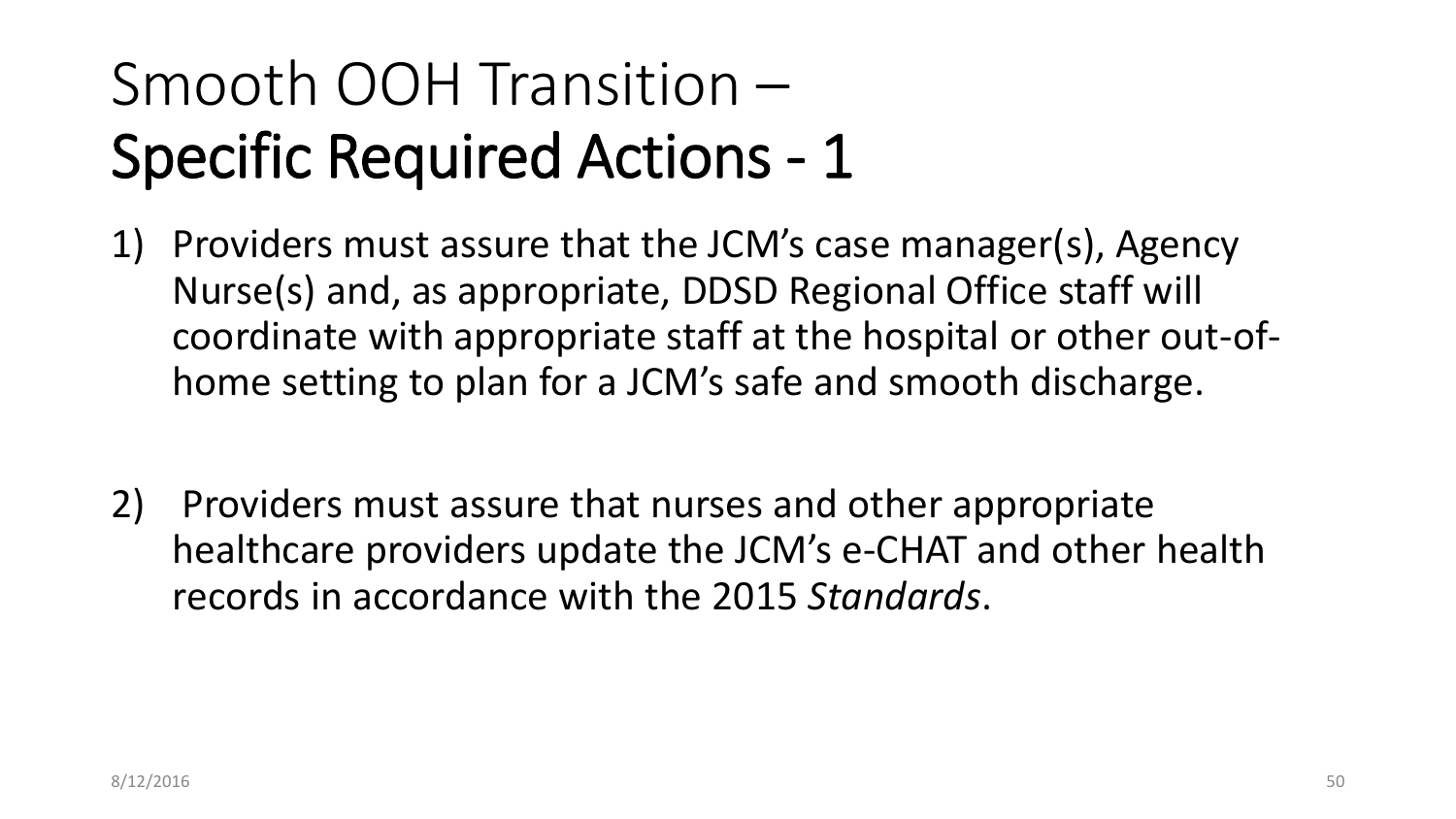# Smooth OOH Transition – Specific Required Actions - 2

- 3) Healthcare recommendations and adaptive supports that the JCM received from the out-of-home provider should be implemented in order to ensure a safe and smooth transition back to the JCM's home
	- a) If the individual received new healthcare recommendations or adaptive supports, then the health records must also be updated:
		- *i. Individual Data Form* (IDF) in Therap: update the *Medical Information Section Adaptive Equipment* portion.
		- ii. eCHAT: update appropriate sections.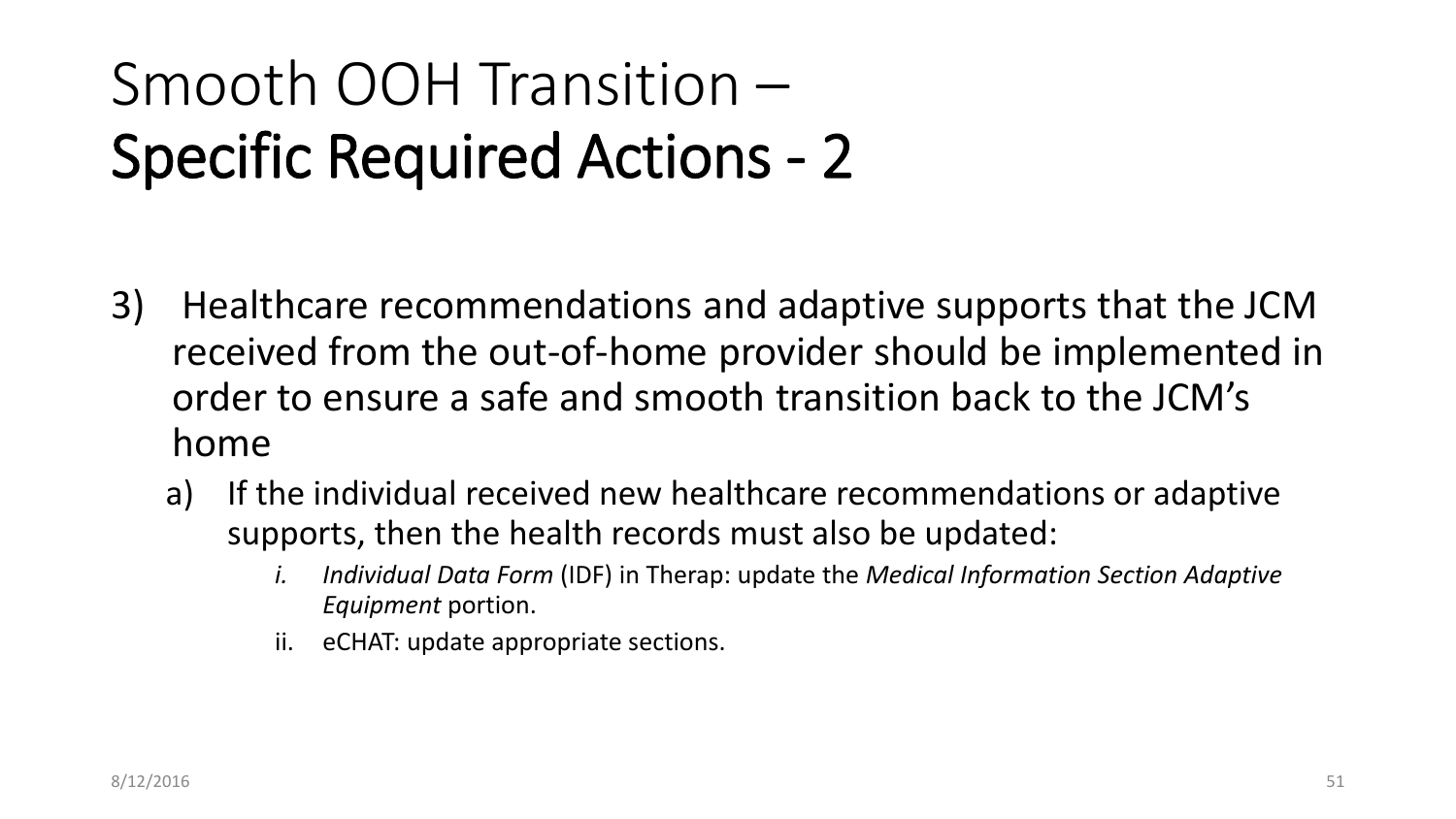Assuring that health care recommendations are reviewed and are either implemented in a timely manner or are documented to have been declined 1.7

*Objective: The team assures recommendations from healthcare professionals are reviewed with the individual and guardian in a manner that supports informed decision making and [are] either implemented, or documented in a Decision Consultation Form if recommendation is declined.*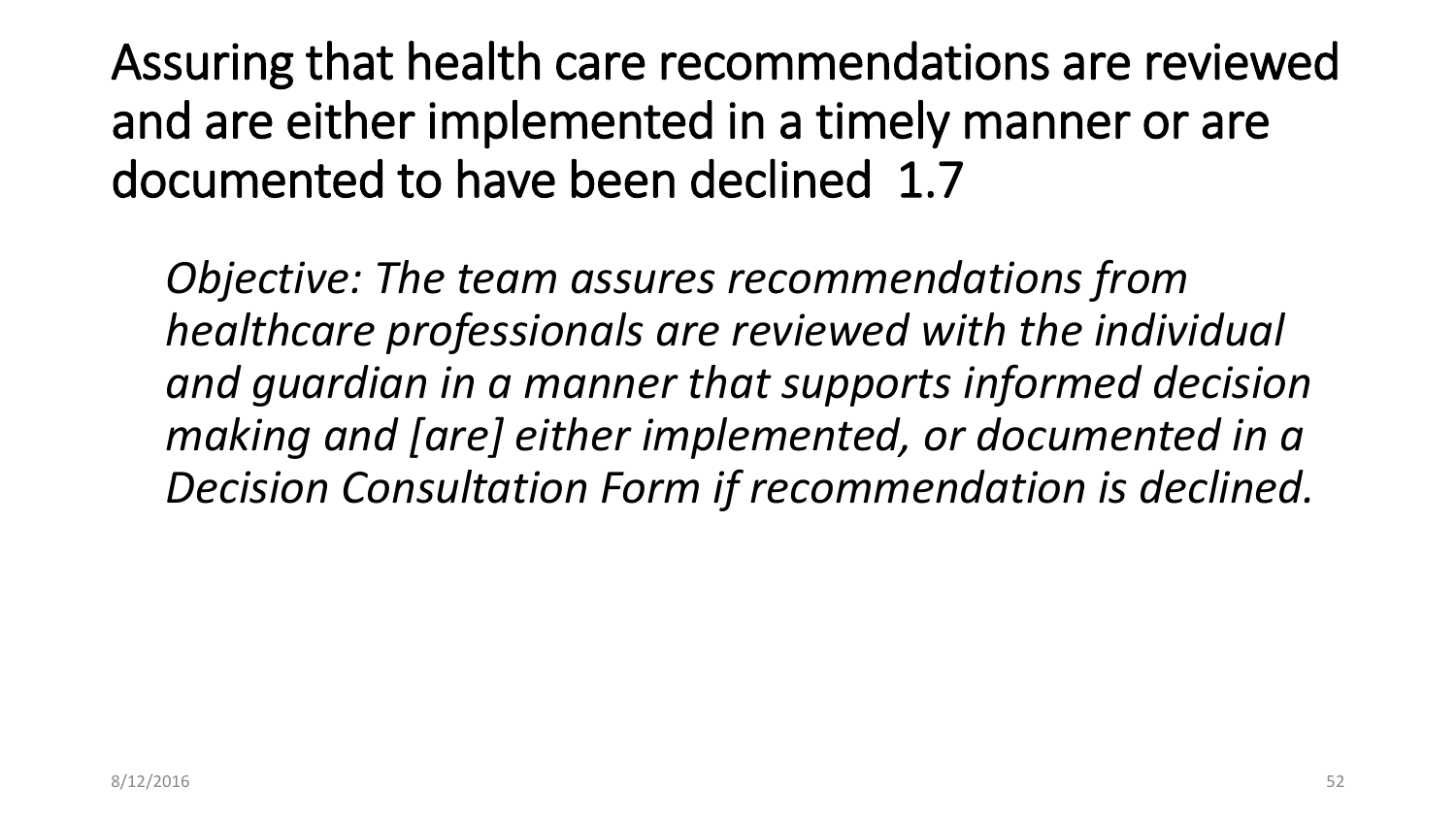#### Implementing or declining health care recommendations Specific Required Actions - 1

- 1. A JCM's IDT must ensure that a healthcare professional's recommendations and assessments:
	- a) are *promptly communicated* to the nurse, guardian, DSP, and entire healthcare team, as needed, and
	- b) are *implemented*,
		- a) unless the individual or their healthcare decision maker has declined the healthcare professional's recommendations by completing a Decision Consultation Form.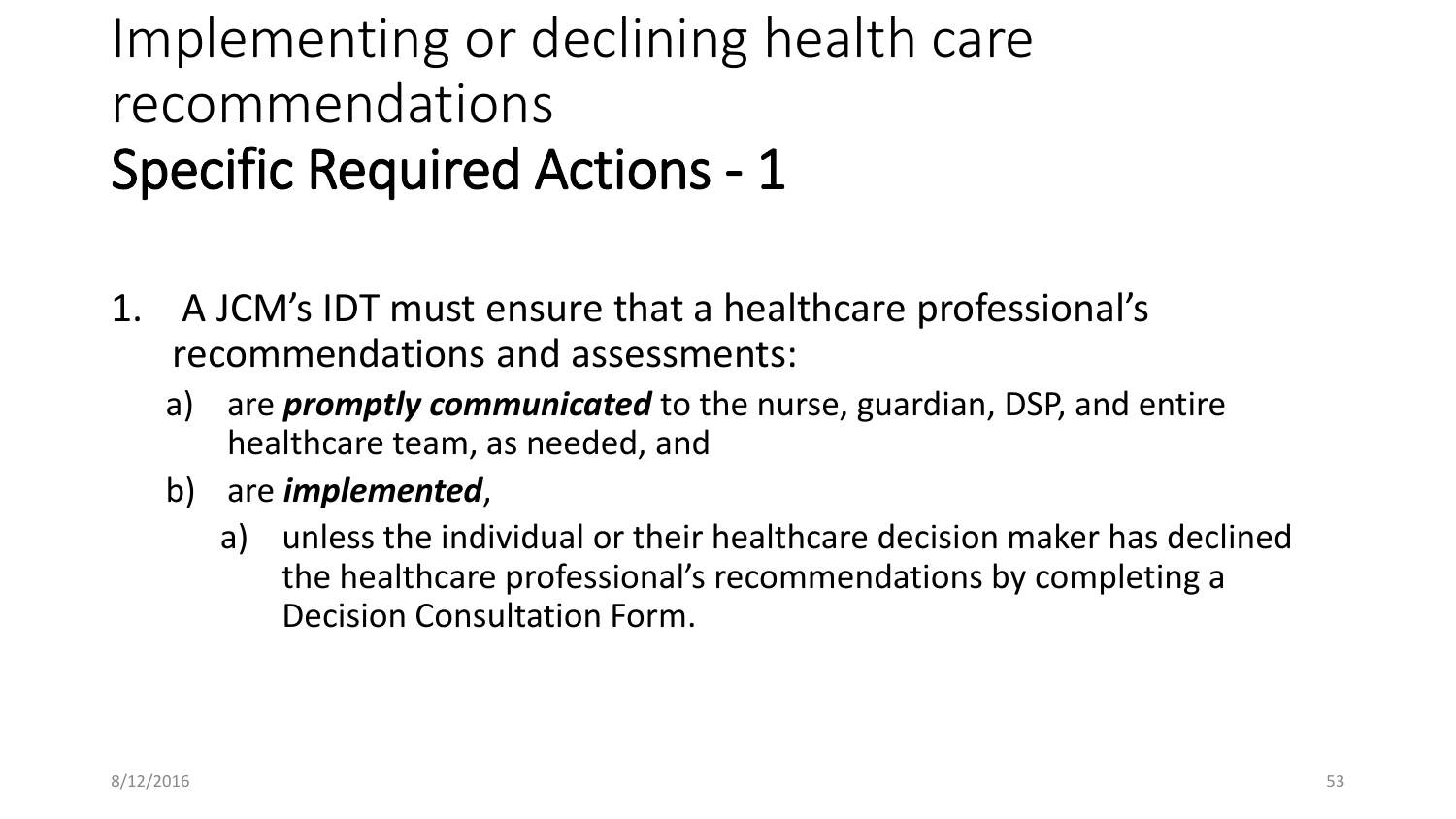#### Implementing or declining health care recommendations Specific Required Actions - 2

- 2) The JCM's nurse must assure that the JCM's healthcare records accurately identify and reflect all recommendations and assessments of the JCM's treating and evaluating healthcare professionals.
	- a) Records should be reviewed and updated whenever new orders or recommendations are made by a healthcare professional.
	- b) All healthcare recommendations must be implemented within the timeframe prescribed by the treating professional, unless the recommendation has been declined by the individual or his/her healthcare decision maker.
	- c) If a healthcare professional's recommendation has been declined by the individual or his/her health decision maker, this must be documented by the JCM's case manager using the *DDSD Decision Consultation Form*, as appropriate, for use by the JCM's healthcare professionals.
		- a) The signed *Decision Consultation Form* must be kept in the JCM's healthcare records.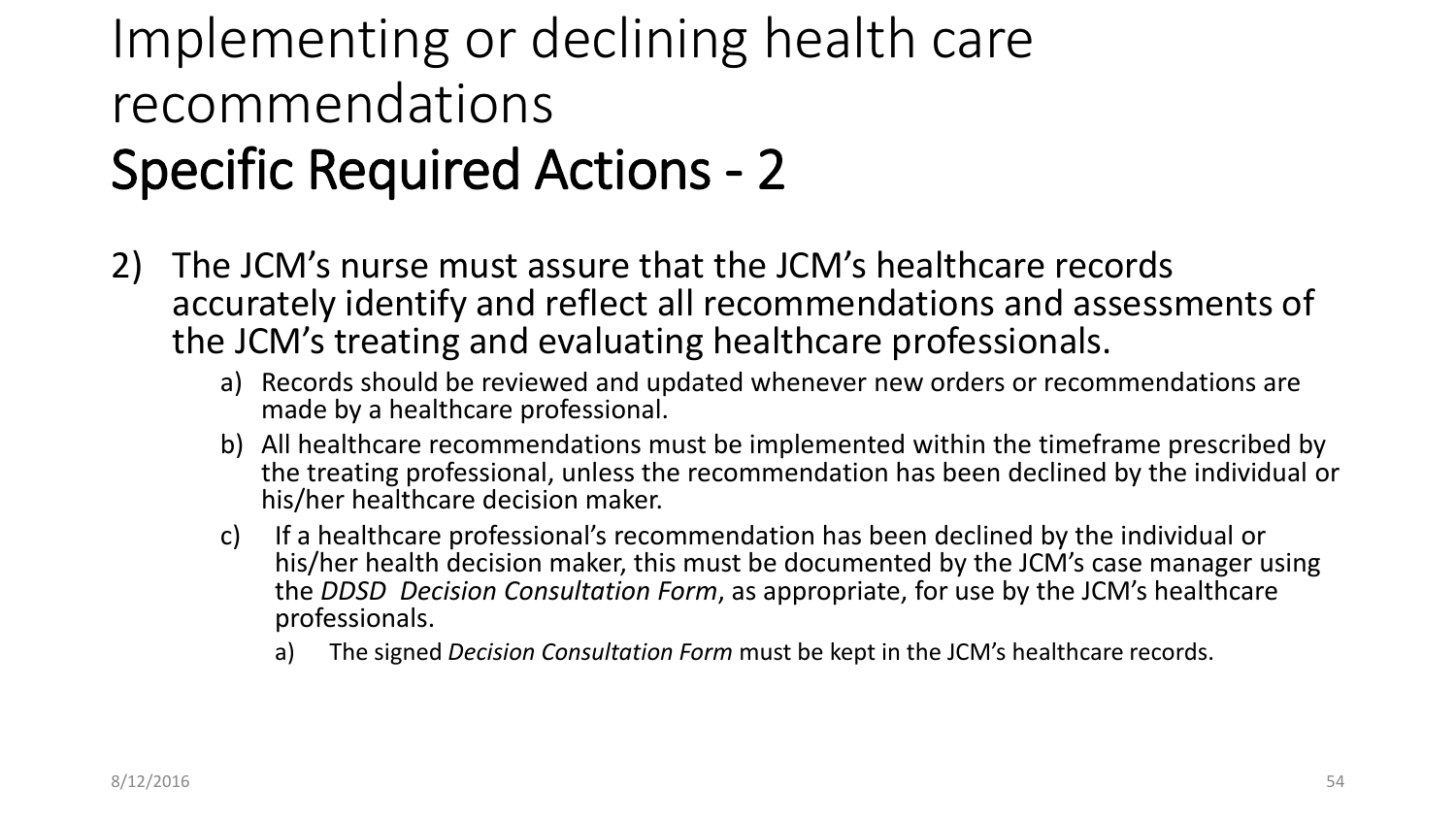## Notes on Decision Consultation

- Team process to support informed decision making
- <http://actnewmexico.org/case-managers.html>
- Decision Consultation and Team Justification Process, Forms and memo from March 15, 2015
	- Decision Consultation for health related issues
	- Team Justification for non health realted issues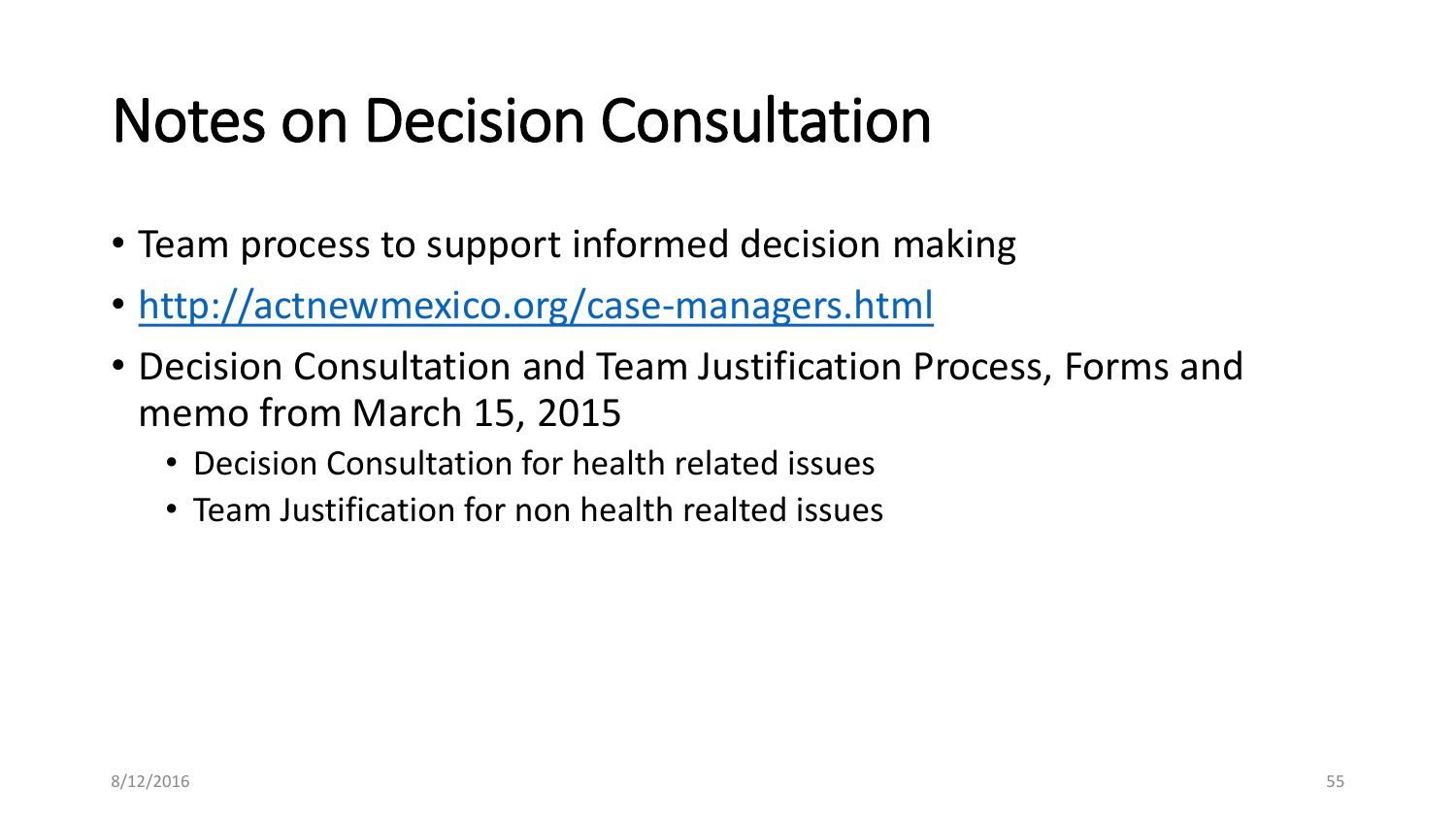# Pain management H 3.3

- *a) Evaluative Component*: *The DDW agency nurse must implement effective pain management strategies for addressing a JCM's chronic and acute pain. The Nurse will note evidence of implementation of pain management strategies from HCPs in regular visit documentation.*
- b) *Evaluative Component*: *The pertinent agency must communicate these effective pain management strategies to the JCM's treating healthcare professionals.*

*[Note:* The intention is that the effectiveness of the pain management strategies is evaluated and communicated to the healthcare provider so that any necessary adjustments can be made. This is especially important when pain management strategies are *not* effective so that changes can be made promptly.]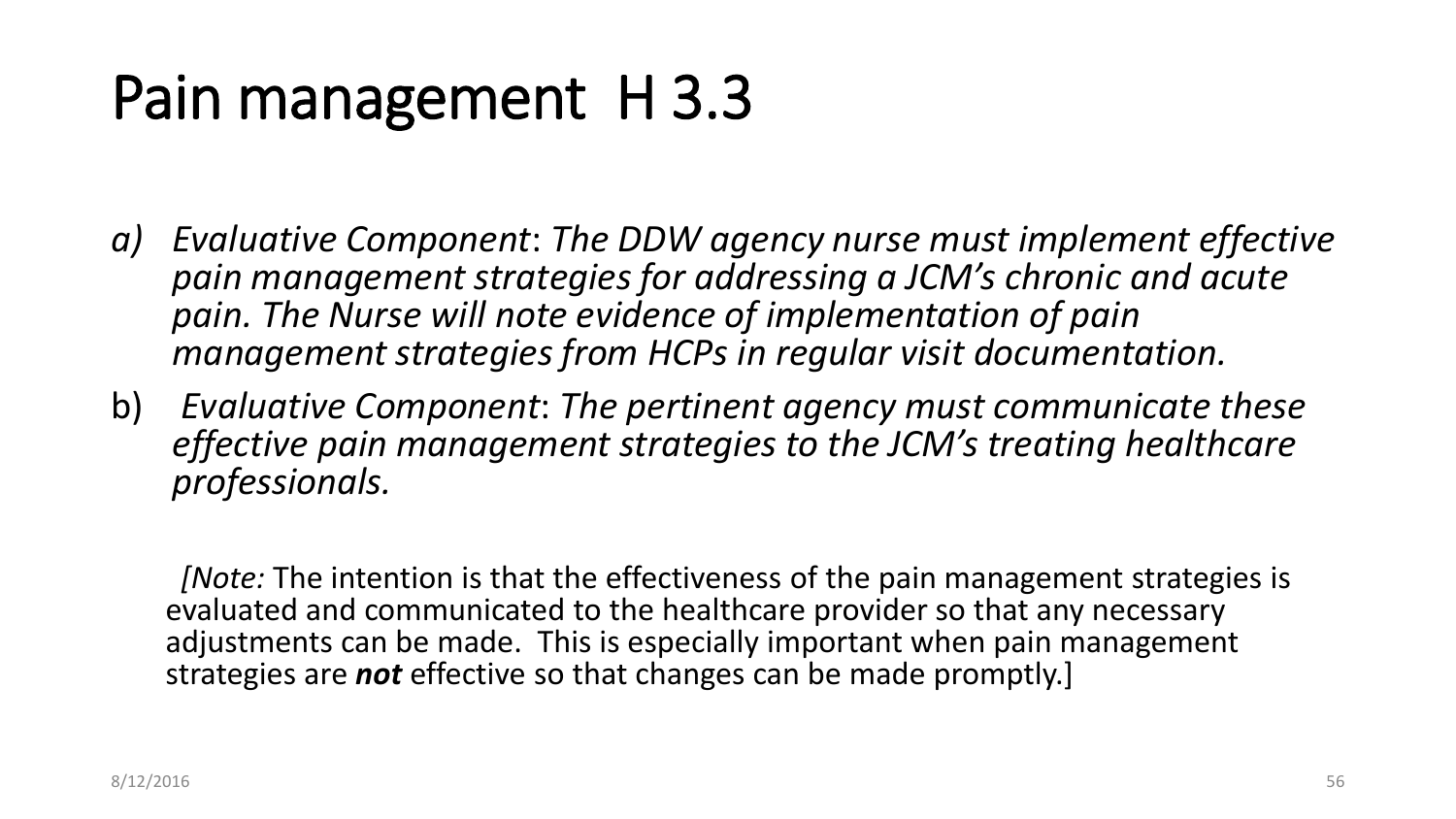# Pain management H 3.3

c) *Evaluative Component*: *The DDW Agency Nurse will evaluate the effectiveness of pain management strategies and record the effectiveness in nursing notes or on the Medication Administration Record.*

*[Note:* Pain management strategies include orders from health care Practitioners as well as non-prescription, but planned, measures that promote comfort such as positioning, ice or massage.]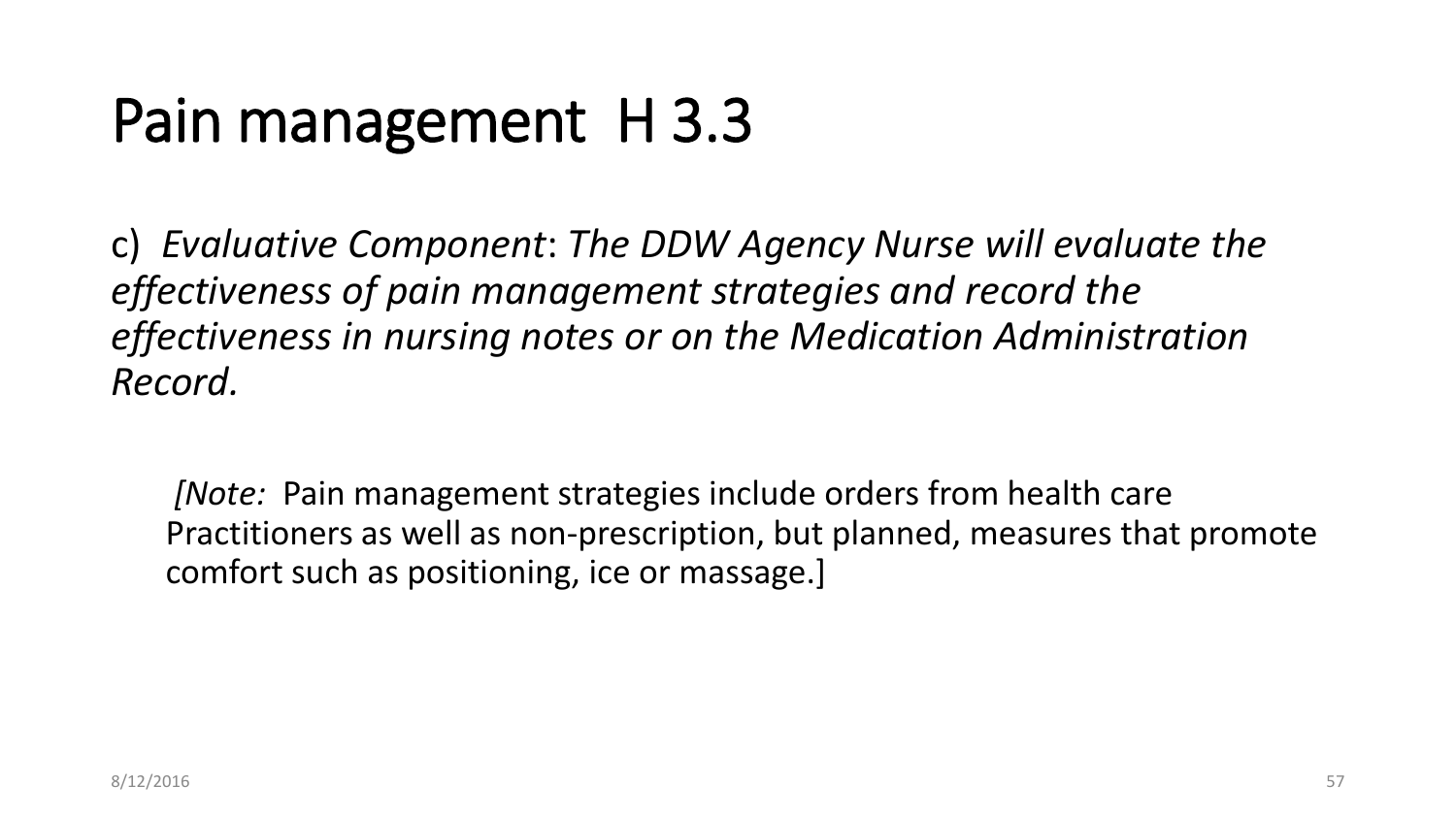# Pain management Specific Required Actions -1

- 1. Pain management strategies prescribed or recommended by a healthcare practitioner must be implemented and their effectiveness monitored.
- 2. **Individual-specific information on pain management may be included in the individual's HCP or MERP unless a specific plan is required by the eCHAT.**

*Note: this section duplicates language in Section A of the June 13 Director's Release but is also relevant here.*

- 3. The MAR should indicate the individual's response to as-needed (*p.r.n*.) interventions whenever utilized.
- 4. DSP notes and Nurses notes may also be used to indicate the individual's response to both standing and as-needed (*p.r.n*.) interventions whenever appropriate.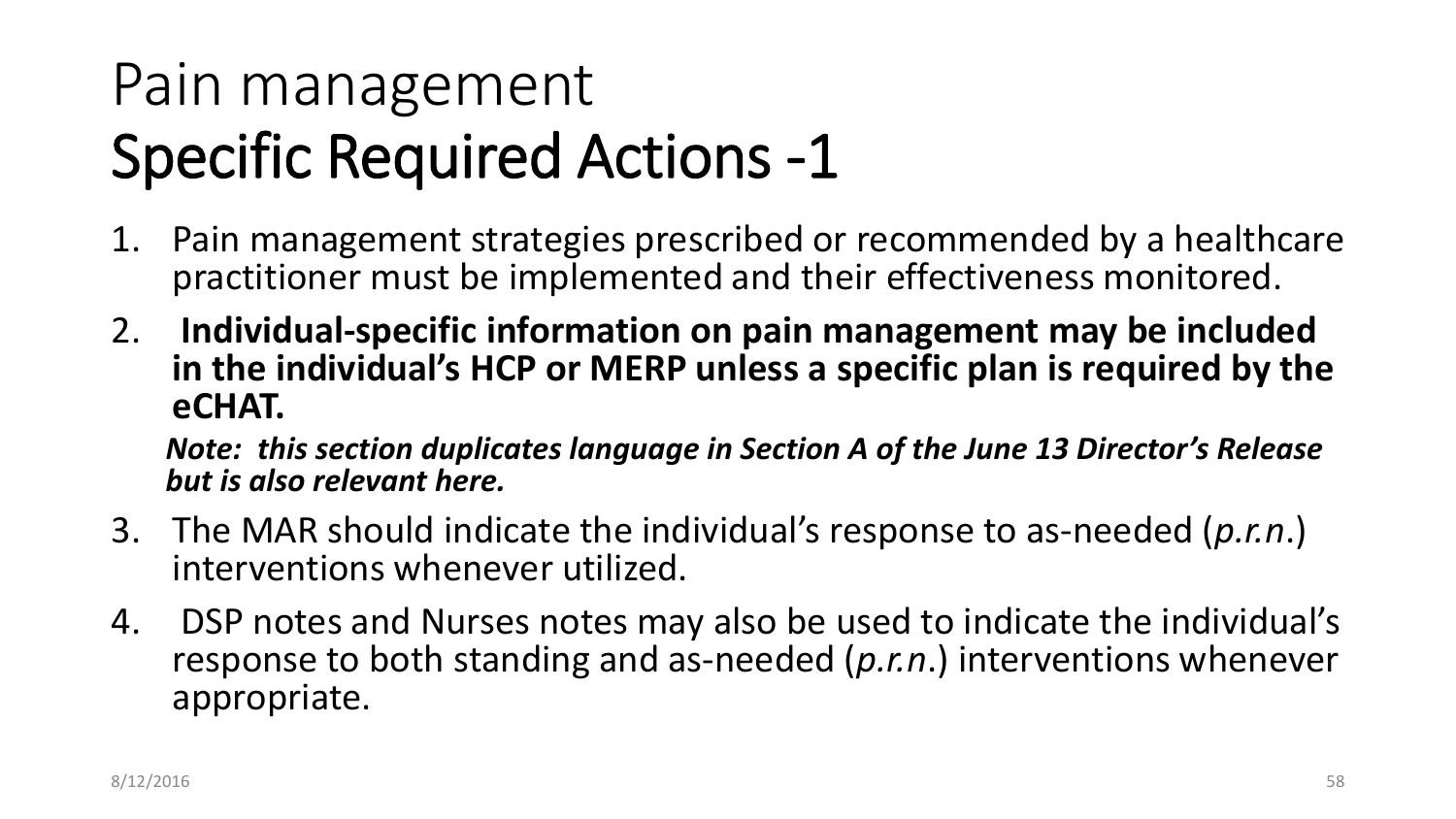# Pain management Specific Required Actions- 2

- 5) The Nursing quarterly report must reflect the individual's overall health status and progress to care planned goals including acute or chronic pain management strategies.
- 6) The nurse should communicate to the treating health care professional whenever interventions are not effective.
	- a) The nurse should document this communication in a nursing note.
	- b) Both the presence of pain and the response to pain management interventions should be recorded in the eCHAT, DSP notes and nursing notes.
- 7) Any new orders and/or revision of plans must be implemented promptly and in accordance with the new orders.
- 8) If needed, the JCM's healthcare record and medication records must be promptly updated.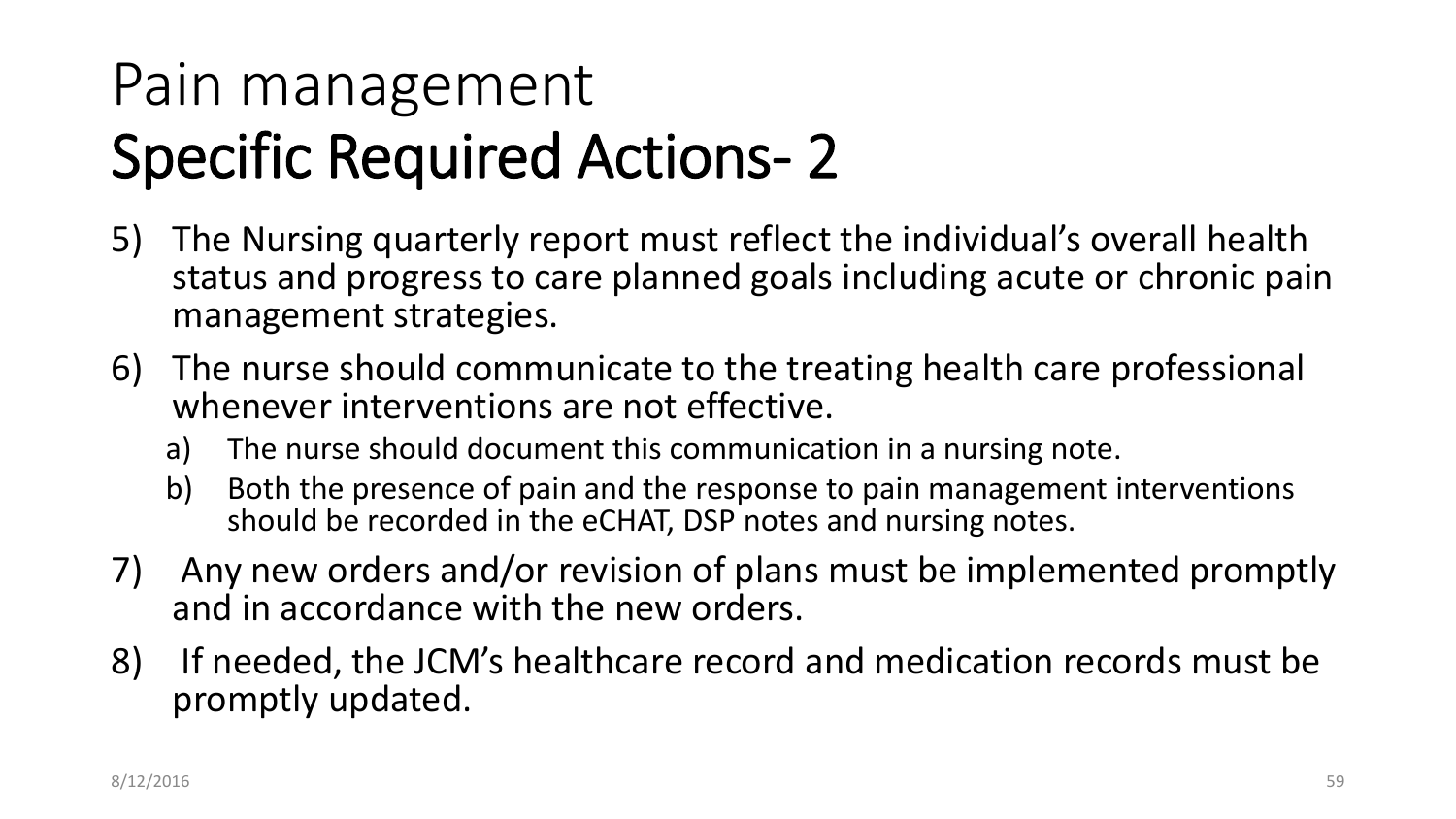## Advanced care planning and palliative care 4.2

*Evaluative Component*: *The DOH must identify, and must document on an annual basis in the pertinent healthcare records, those JCMs who want advanced care planning, including palliative care, and those JCMs who decline advanced care planning.*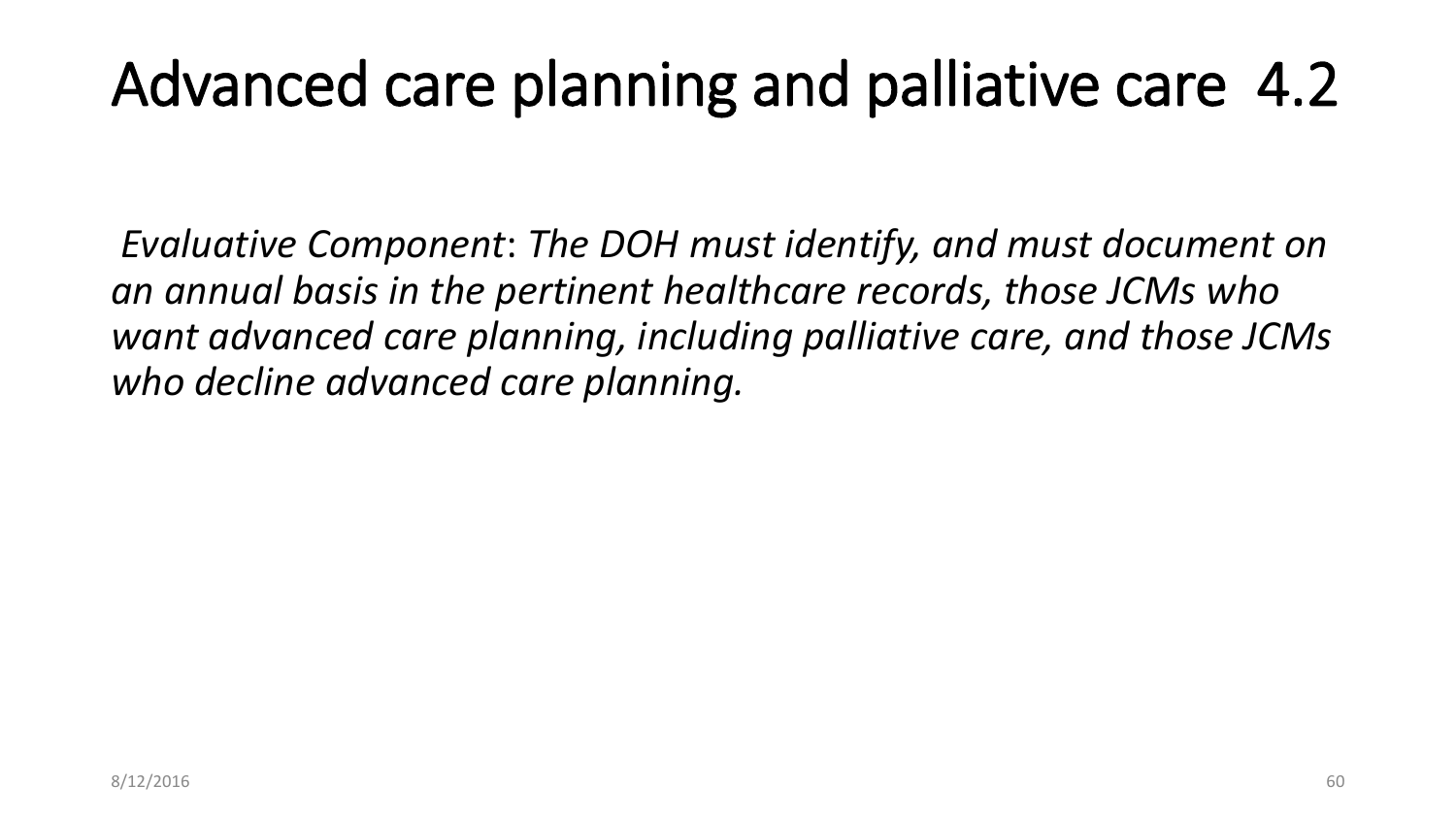#### Advanced care planning and palliative care Specific Required Actions

- 1. The questions about whether the JCM or guardian wants information about advanced directives can be found in the last few pages of the ISP.
- 2. If the JCM or the individual's guardian chooses advance care planning, the Case Manager should inform the individual or the individual's guardian that assistance is available from *UNM Continuum of Care*.
- 3. Discussions and follow-up about advance care planning and referrals to *UNM Continuum of Care* should be documented in the IDT meeting minutes. This documentation needs to include:
	- a) Whether the discussion regarding advanced care planning/palliative care occurred; and
	- b) Whether the JCM/guardian wanted advanced care planning, including palliative care.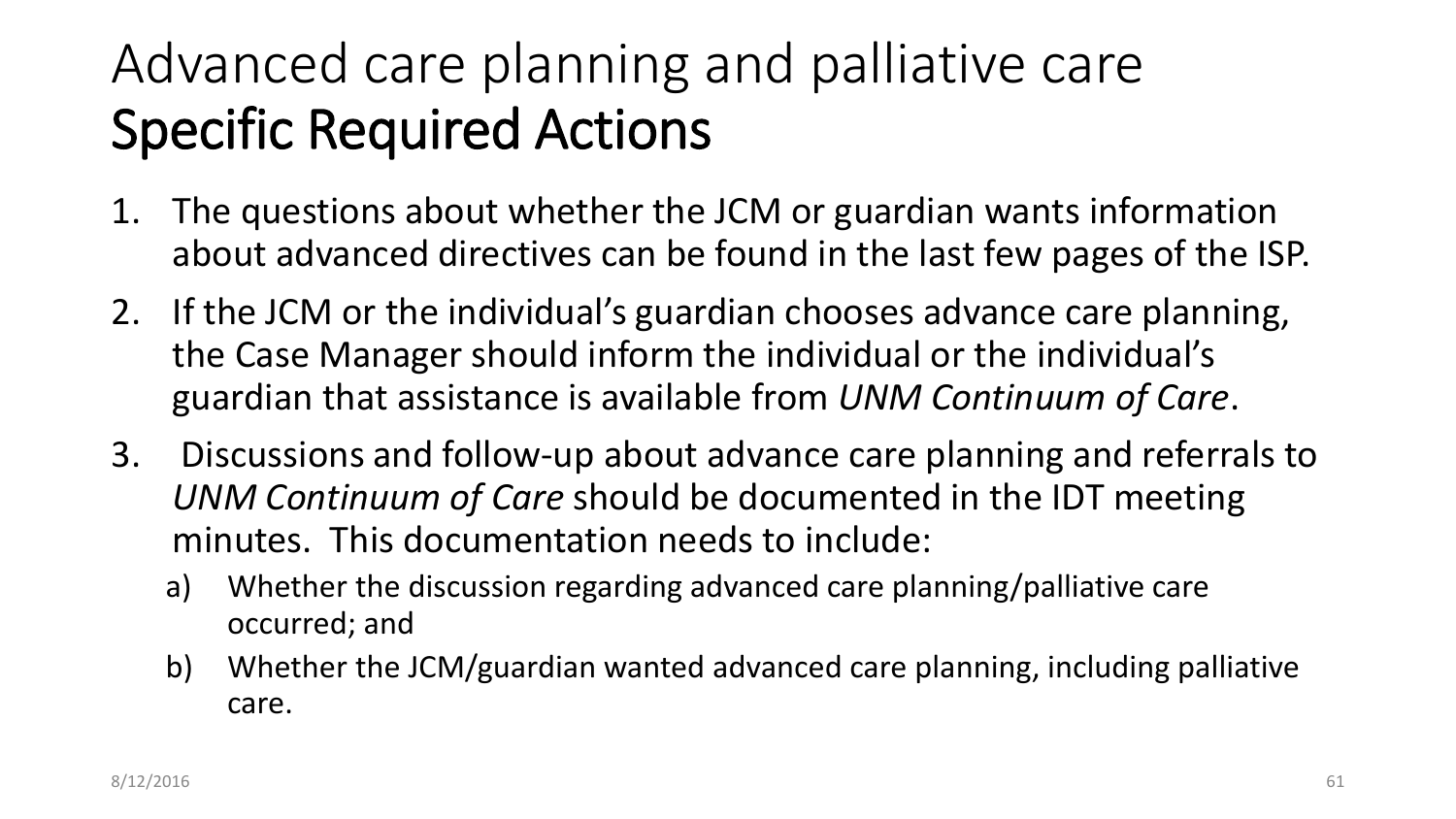# How will compliance with be measured?

- Health Field Survey Tool
	- Pilot implemented and 15 reviews completed to date
	- Will eventually review all JCM records
	- Documents and provides non-punitive opportunities for improving quality of care
- General Events Report Data
- Therap data
	- Timeliness of eCHAT completion before ISP meeting date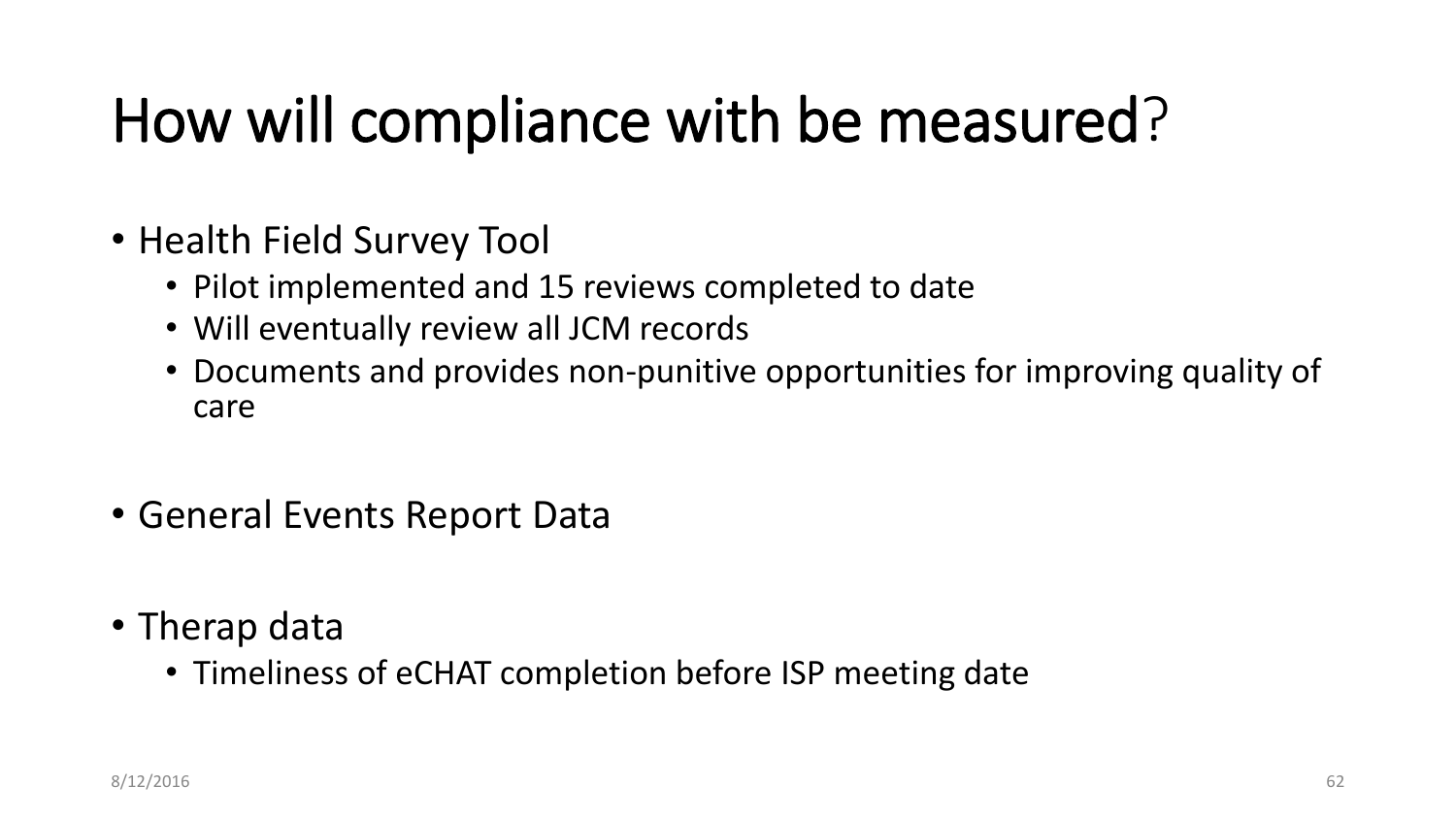#### What's Next?

- The Power Point be posted on ACT NM as soon as possible.
- Expect guidance on eCHAT acuity adjustment by October
- Developing "Clinical Community" first call is August 24 at 10 am • 1-712-432-0111 Passcode is 311072#
- Communicate questions to RO staff or CSB
- Additional meetings on Health Care Coordination
- Anticipate JCM reviews at agencies using the Health Field Survey Tool